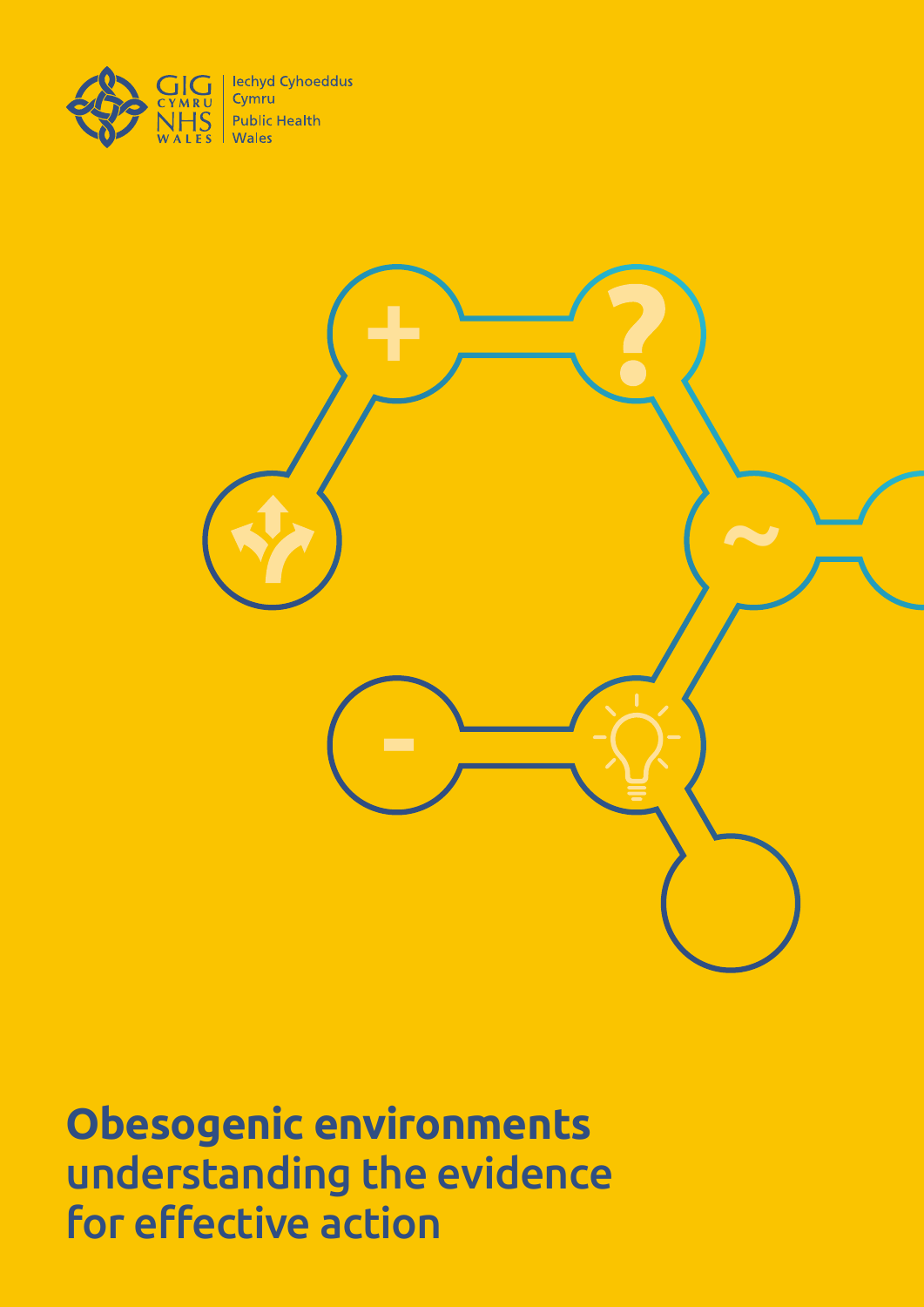# **Contents**

| 1                       | <b>INTRODUCTION</b>                                                          | 1              |
|-------------------------|------------------------------------------------------------------------------|----------------|
| 1.1                     | The ANGELO framework                                                         | $\mathbf{1}$   |
| 1.2                     | Methodology                                                                  | $\overline{c}$ |
| $\overline{2}$          | <b>INTERVENTION SUMMARIES; FOOD AND DRINK ENVIRONMENT</b>                    | 4              |
|                         | 2.1.1 FDE 1 Price manipulation                                               | 5              |
|                         | 2.1.2 FDE2 Shelf labelling                                                   | 9              |
|                         | 2.1.3 FDE3 Front of pack labelling                                           | 11             |
|                         | 2.1.4 FDE4 Point of sale interventions: In store nutrition education/        |                |
|                         | online nutrition education                                                   | 13             |
|                         | 2.1.5 FDE 5 Menu labelling                                                   | 16             |
|                         | 2.1.6 FDE 6a Interventions influencing portion size - Tableware              | 19             |
|                         | 2.1.7 FDE 6b Interventions influencing portion size                          | 20             |
|                         | 2.1.8 FDE 7 Interventions for vending machines                               | 23             |
| $\overline{\mathbf{3}}$ | INTERVENTION SUMMARIES; PHYSICAL ACTIVITY AND THE BUILT                      |                |
|                         | <b>AND NATURAL ENVIRONMENT</b>                                               | 25             |
| 3.1.1                   | PABNE1 Building new parks                                                    | 26             |
| 3.1.2                   | PABNE 2 Upgrading parks or urban green space                                 | 28             |
| 3.1.3                   | PABNE 3 Promotion of parks and urban green space                             | 31             |
|                         | 3.1.4 PABNE 4 Community wide multi-component physical activity interventions | 33             |
| 3.1.5                   | PABNE 5 Standing or treadmill workstations                                   | 36             |
| 3.1.6                   | PABNE 6 Subsidised public transport                                          | 38             |
|                         | 3.1.7 PABNE 7 Congestion charging                                            | 40             |
| 3.1.8                   | PABNE 8 Walking and cycling infrastructure                                   | 42             |
| 4                       | <b>DISCUSSION</b>                                                            | 44             |
| 5                       | <b>CONCLUSION</b>                                                            | 44             |
| 6                       | <b>APPENDIX A Evidence grading scheme</b>                                    | 45             |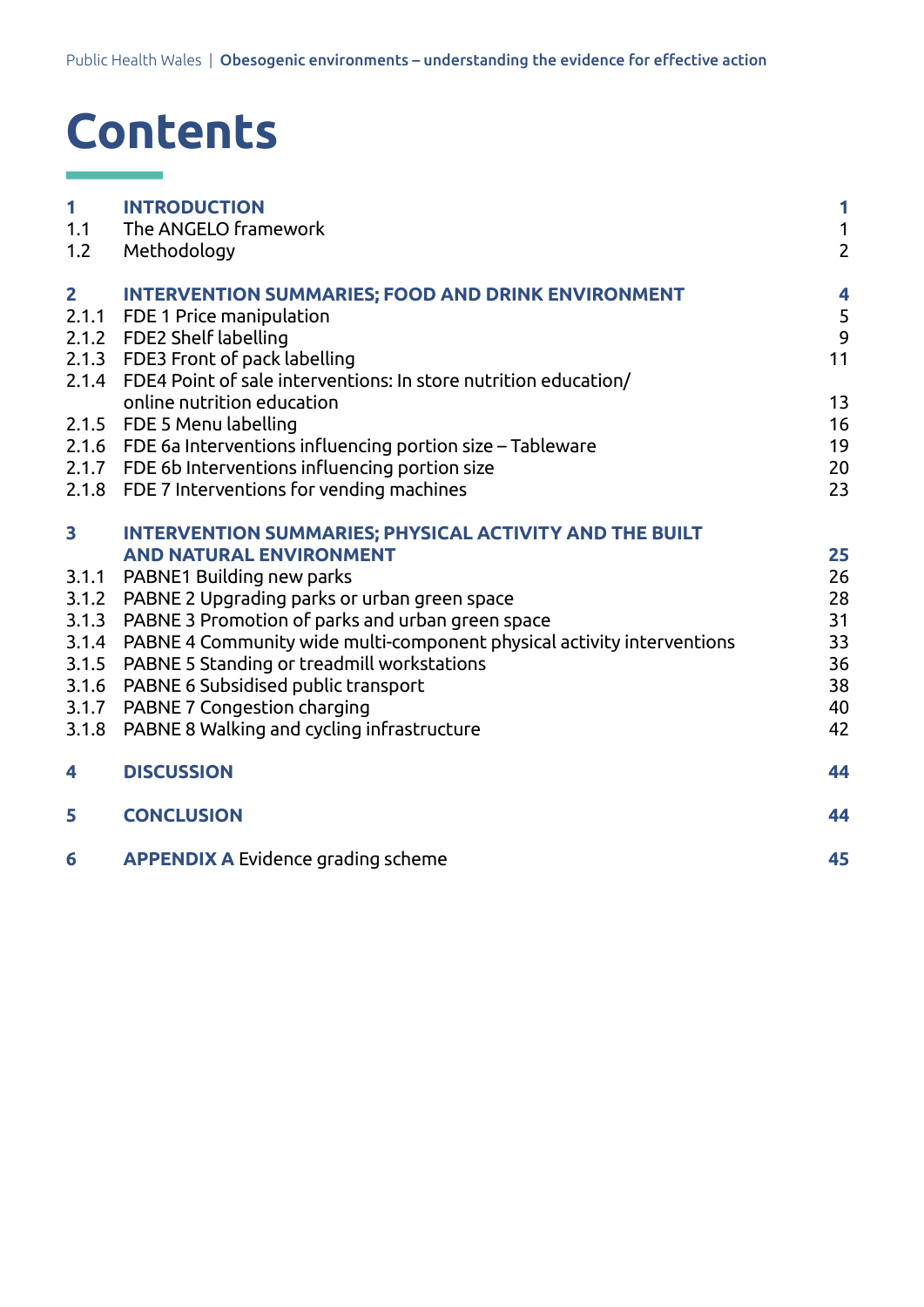

Author: Dr Julie Bishop and Dr Nike Arowobusoye.

Evidence Review conducted by Sian Price, Eleri Tyler and Sian King, and credits for the technical evidence summary tables contained in this report. Karen Thompson and John Bradley for their contributions to the Physical activity and built environment intervention summaries.

The Observatory Evidence Service full technical report including the review questions, source identification, selection and data extraction tables, results and evidence grading can be found [here.](http://www2.nphs.wales.nhs.uk:8080/PubHObservatoryProjDocs.nsf/3653c00e7bb6259d80256f27004900db/5120e167936affb18025837e0057bc28/$FILE/THI%20Update%20Obesogenic%20environment%20technical%20report%20.pdf)

January 2019

© 2018 Public Health Wales NHS Trust.

Material contained in this document may be reproduced under the terms of the Open Government Licence (OGL)

www.nationalarchives.gov.uk/doc/open-government-licence/version/3/ provided it is done so accurately and is not used in a misleading context. Acknowledgement to Public Health Wales NHS Trust to be stated. Copyright in the typographical arrangement, design and layout belongs to Public Health Wales NHS Trust.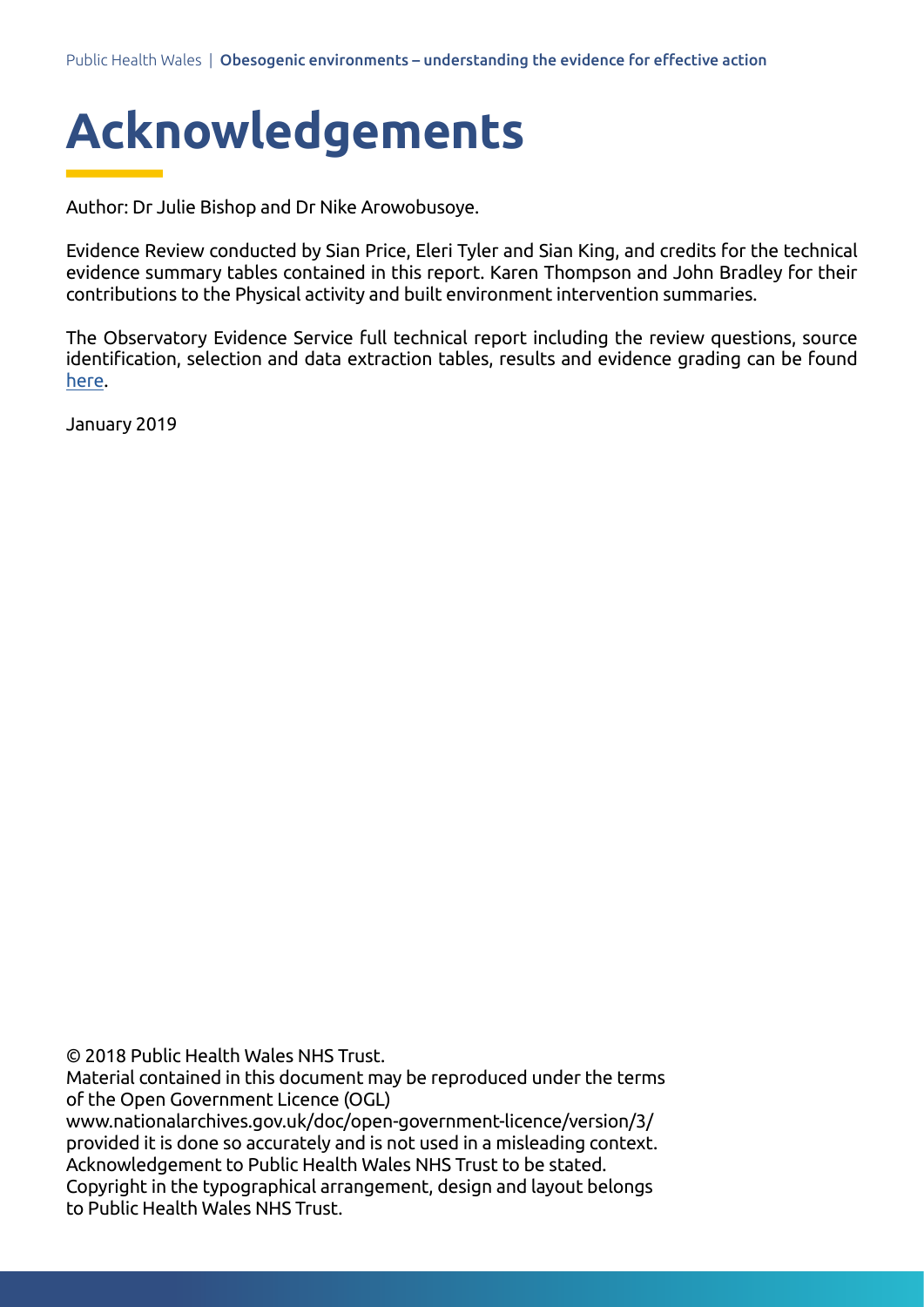# **Introduction**

This document contains a series of intervention summaries of a range of potential public health action to prevent obesity and overweight at a population level. The intervention summaries have been prepared following an evidence review on environmental influences on obesity based on the ANGELO framework (Analysis Grid for Environments Linked to Obesity) and following methodology developed for an earlier review undertaken in Scotland1,2. It forms part of the work being undertaken to support Welsh Government on an Obesity Prevention and Reduction Strategy.

The evidence review, an overview of evidence addressing the obesogenic environment, has been produced by the Public Health Wales Observatory Evidence Service for the Health Improvement Division. The [full technical report](http://www2.nphs.wales.nhs.uk:8080/PubHObservatoryProjDocs.nsf/3653c00e7bb6259d80256f27004900db/5120e167936affb18025837e0057bc28/$FILE/THI%20Update%20Obesogenic%20environment%20technical%20report%20.pdf) is available with further detail on the research underpinning the overviews reproduced in this document<sup>3</sup>.

The framework is rooted in an ecological model recognising environmental, biological and behavioural factors. It focuses on how the environment influences obesity, facilitates understanding of how environments may be obesogenic but is also a practical tool for prioritising interventions.

The reviewers looked for research evidence on effective policy interventions or modifications to the built environment that promoted physical activity, reduced consumption of unhealthy diets or promoted consumption of healthier diets. Summaries bring together the reviews that are broadly around the same question; these summaries provide an overall evidence grade and sum up the quantity, quality and direction of evidence.

#### **1.1 The ANGELO framework**

The framework supports understanding of the environmental influences on obesity to identify opportunities for intervention. It is fundamentally a two by four grid describing two sizes and four types of environment.

The basic framework considers environmental size (macro or micro) by type: physical (what is available); economic (what are the costs); political/legislative (what are the rules) and sociocultural (what are the attitudes and beliefs) . Within this framework those things which influence food intake and physical activity can be characterised as either obesogenic (promoting weight gain) or leptogenic (promoting weight loss).

Macro environments apply to the wider population, tend to be geographically diffuse and may operate at regional, national or international levels. These environments will also influence food eaten and physical activity.

Microenvironment settings are those where groups of people may gather for specific purposes that are relevant to food and/or physical activity. Usually these are geographically distinct, relatively small and potentially influenced by individuals.

<sup>1</sup> Egger G, Swinburn B. An 'ecological' approach to the obesity pandemic. BMJ. 1997; 315:477–480.

<sup>2</sup> Mooney J, Haw S, Frank J. Policy interventions to tackle the obesogenic environment: Focusing on adults of working age in Scotland. Scottish Collaboration for Public Health Research and Policy ed. Edinburgh: CSO/MRC. 2011

<sup>3</sup> Obesogenic evidence review technical report, Public Health Wales, 2019 [http://www2.nphs.wales.nhs.uk:8080/PubHObservatoryProjDocs.](http://www2.nphs.wales.nhs.uk:8080/PubHObservatoryProjDocs.nsf/3653c00e7bb6259d80256f27004900db/5120e167936affb18025837e0057bc28/$FILE/THI%20Update%20Obesogenic%20environment%20technical%20report%20.pdf) [nsf/3653c00e7bb6259d80256f27004900db/5120e167936affb18025837e0057bc28/\\$FILE/THI%20Update%20Obesogenic%20environment%20](http://www2.nphs.wales.nhs.uk:8080/PubHObservatoryProjDocs.nsf/3653c00e7bb6259d80256f27004900db/5120e167936affb18025837e0057bc28/$FILE/THI%20Update%20Obesogenic%20environment%20technical%20report%20.pdf) [technical%20report%20.pdf](http://www2.nphs.wales.nhs.uk:8080/PubHObservatoryProjDocs.nsf/3653c00e7bb6259d80256f27004900db/5120e167936affb18025837e0057bc28/$FILE/THI%20Update%20Obesogenic%20environment%20technical%20report%20.pdf)

<sup>4</sup>Swinburn B0, Egger G, Raza F. Dissecting obesogenic environments: The development and application of a framework for identifying and prioritizing environmental interventions for obesity. Preventative Medicine. 1999; 29, 563-570.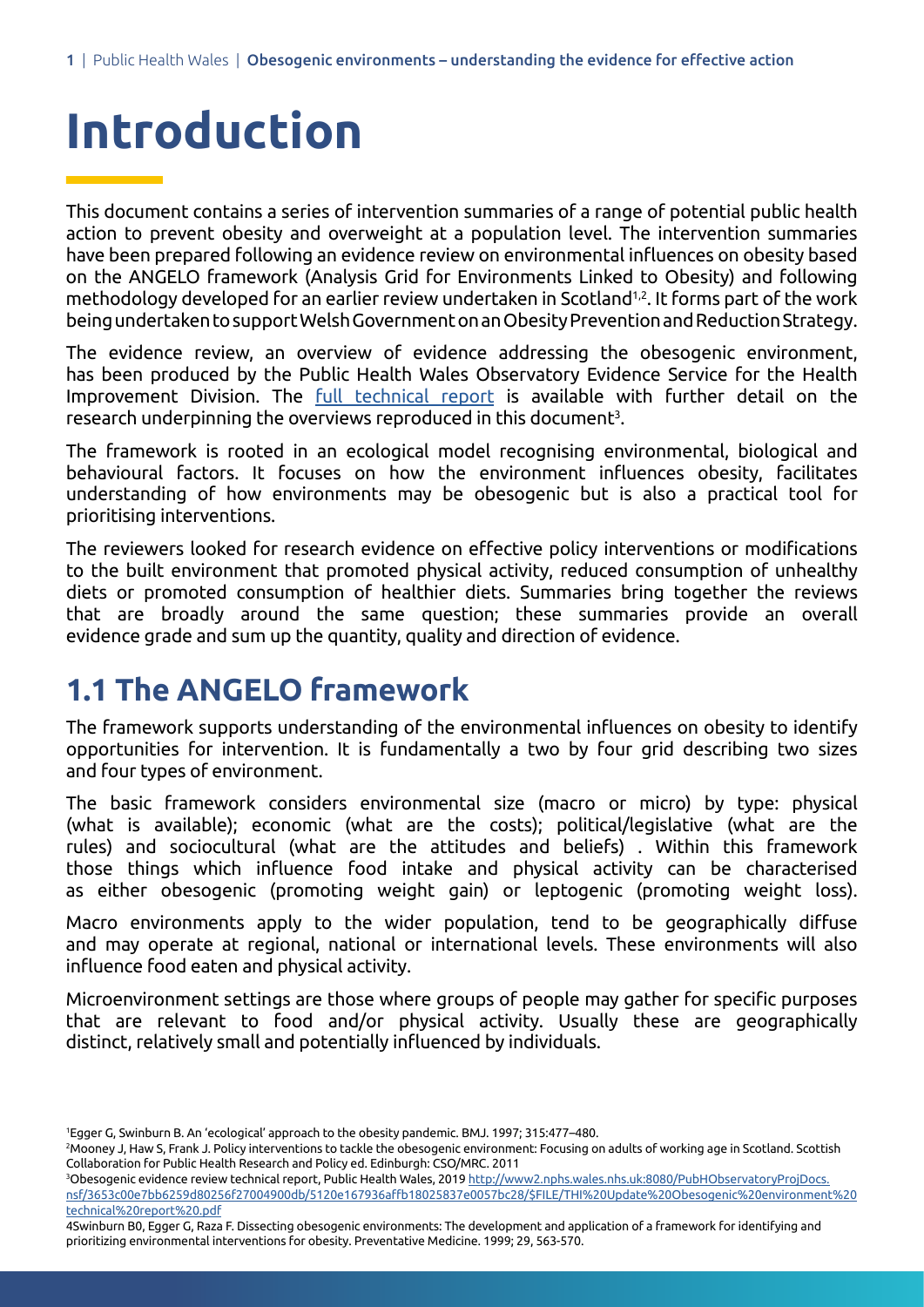A microenvironment setting may be influenced by a number of macro environments. For example a supermarket will be influenced by food production, manufacturing, distribution and marketing.

Table 1 sets out examples of different environments considered in the literature.

#### **TABLE 1:** Examples of Macro and Micro Environments Influencing Obesity

| <b>Macro</b> includes                                                                     | <b>Micro</b> includes                                                              |
|-------------------------------------------------------------------------------------------|------------------------------------------------------------------------------------|
| Technology/design (includes devices and<br>architecture)                                  | <b>Homes</b>                                                                       |
| Media                                                                                     | <b>Neighbourhoods</b>                                                              |
| Food production, manufacture, importing,<br>distribution and marketing, catering services | Workplaces, institutions (e.g. hospitals) and<br>facilities (e.g. leisure centres) |
| Sports and leisure industry (e.g. instructor<br>training programmes)                      | Communities (groups e.g. clubs and places e.g.<br>parks, shopping centres)         |
| Urban/rural development (e.g. planning,<br>unitary authorities, town councils)            | Food retailers and food service outlets                                            |
| Health and social care system                                                             | Local health and social care                                                       |

Based on Swinburn B, Egger G, Raza F. Dissecting obesogenic environments: The development and application of a framework for identifying and prioritizing environmental interventions for obesity. Prev Med 1999: 29: 563-570.

### **1.2 Methodology**

This review has adopted a 'review of reviews' approach which means that the evidence considered is drawn from existing systematic review evidence rather than individual studies. This approach has been taken because of the very broad range of issues that needed to be considered – a review of the primary evidence sources would not have been feasible.

A detailed account of the methodology is provided in the associated technical report<sup>5</sup>. The strength, quality and direction of the intervention evidence was categorised and the evidence statements were produced on this basis. An evidence grading colour scheme (see Appendix A) has been applied to indicate the extent to which the potential effectiveness of the intervention is supported by the research evidence synthesised by the source. In brief,

- Green indicates moderate or good evidence of effectiveness
- Yellow/amber indicates inconsistent/inconclusive evidence
- • Red indicates evidence of ineffectiveness
- Grey indicates lack of evidence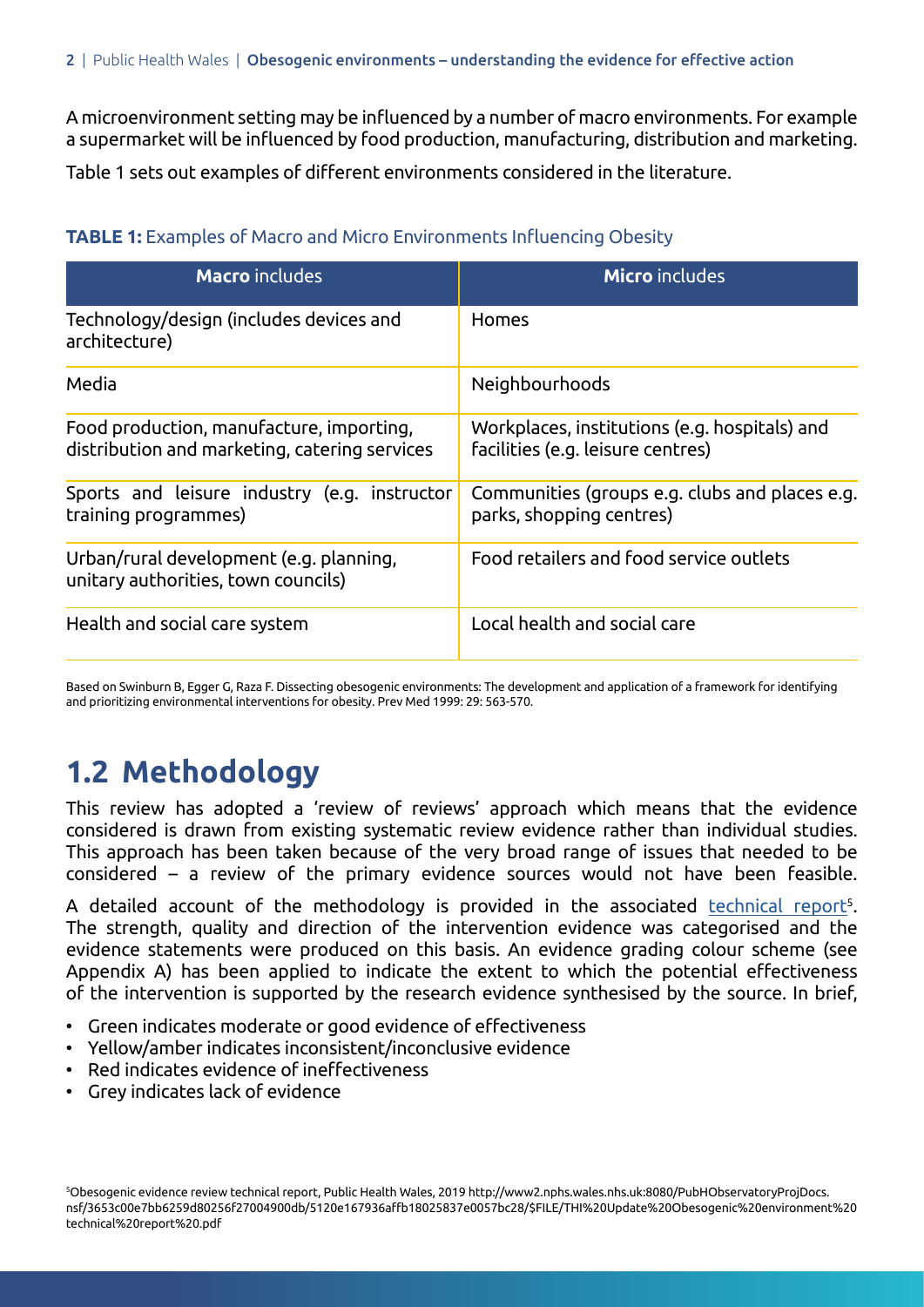Following data extraction, in discussion with the Health Improvement Division, the review level data was used to identify interventions; these included price manipulation, labelling and nutrition information, food and portion size availability, parks and urban green space, and interventions influencing work environments and active travel.

For each identified intervention a lay and technical evidence summary has been provided. The lay summary give a description of the intervention and consideration of the potential value of the intervention in a policy or strategy context.

A technical evidence summary table and references are also provided for each intervention. This includes systematic review authors' comments that they have not included in their conclusions, relevant and/or additional findings not reflected in evidence statements, some of the methodological considerations, and strengths and weaknesses of the research undertaken. not the intervention was effective.

There are however a number of challenges in interpreting the evidence and in conducting the original research and evaluation studies for these very complex interventions.

Different interventions are designed to deliver different outcomes, in some studies the focus was on change in weight e.g. BMI or prevalence of obesity; in other studies a change in behaviour was the outcome considered, for example an increase in physical activity or a change in food or nutrient intake. In other cases, interventions may not primarily be designed to reduce obesity. An example of this would be the introduction of congestion charging, which seeks to reduce the amount of traffic travelling into urban areas, resulting in a range of potential benefits including improved air quality, road safety and increased use of public transport. A secondary benefit of increased public transport use is higher levels of physical activity as this is known to be greater in individuals who use public transport for routine commuting. Demonstrating that introduction of a congestion charge increased physical activity would however be quite difficult, so we might reasonably judge the effectiveness of this intervention by an increase in public transport use.

Overviews of the findings for each category were produced to summarise the research evidence identified by this review. In the overview the section:

- **Directional thinking** reflects the wording of the evidence statements.
- **Limits to what we know** includes the limits to the evidence base that systematic review authors or Public Health Wales reviewers have identified.
- **Other things** to consider covers other issues identified by review authors that are relevant to interpretation. This includes systematic review authors comments that they have not included in their conclusions and relevant and/or additional findings not reflected in evidence statements.

Introductory sections have been written which consider the relevance of the evidence to the Wales context and identifies appropriate actions, by applying professional judgement and expert knowledge of the topic area to interpret the evidence summaries.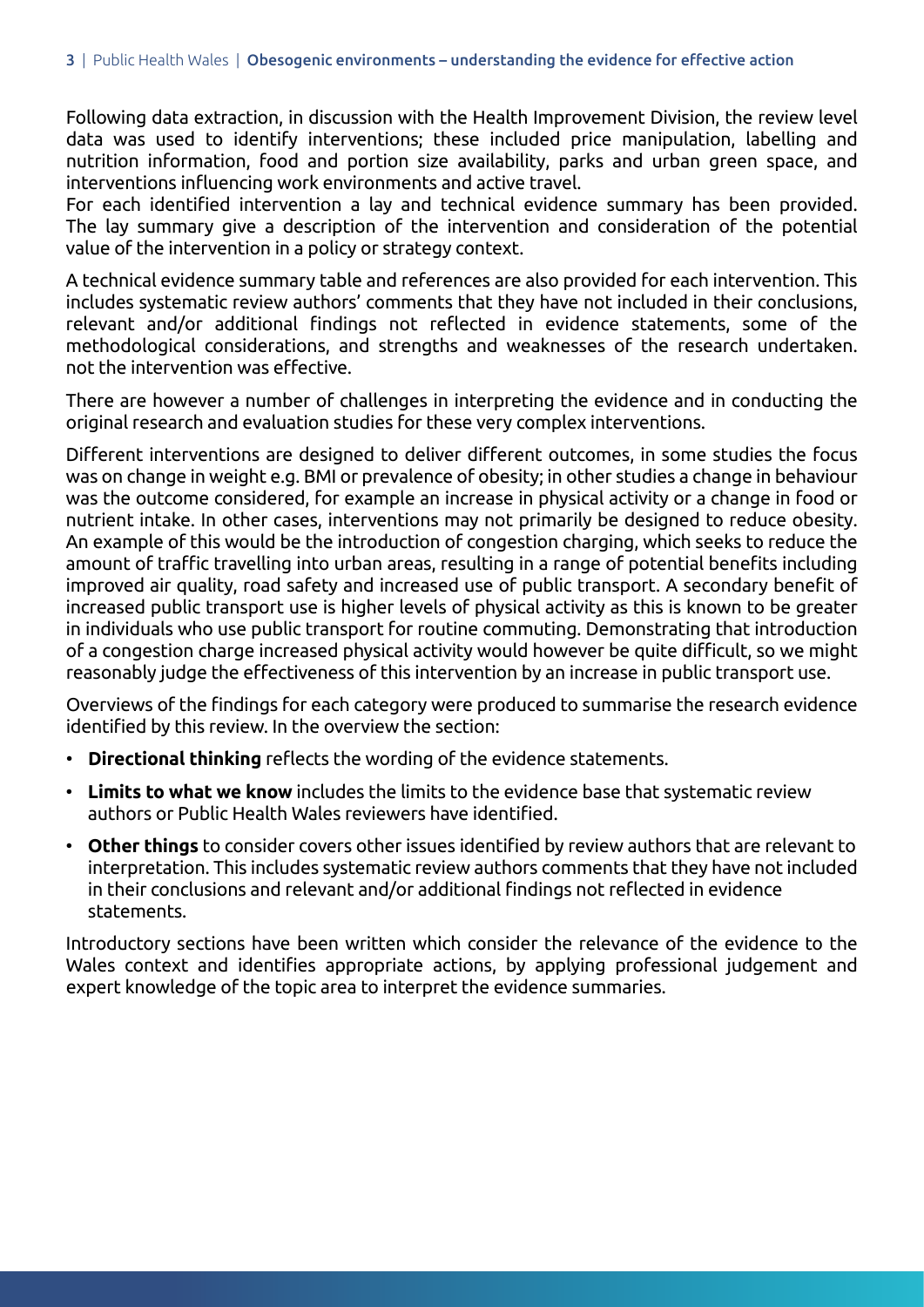# **2 Intervention summaries; Food and Drink Environment (FDE)**

Food consumption and food production form part of the complex obesity system. What we eat and drink is the main influence on whether we remain a healthy weight. What we eat and drink is influenced by a complex range of factors including how the food is produced, its cost, promotion and availability. Understanding how the food environment influences obesity is critical to our efforts to tackle the problem.

The intervention evidence summaries cover a range of interventions as follows:

- • Price manipulation through taxation
- Price manipulation with subsidies and discounts or price rises
- Shelf labelling
- Front of pack labelling
- Menu labelling
- Nutrition information in store
- Nutrition information during point of sale online
- • Interventions influencing portion size
- Interventions in vending machines, pricing, stocking and nutritional information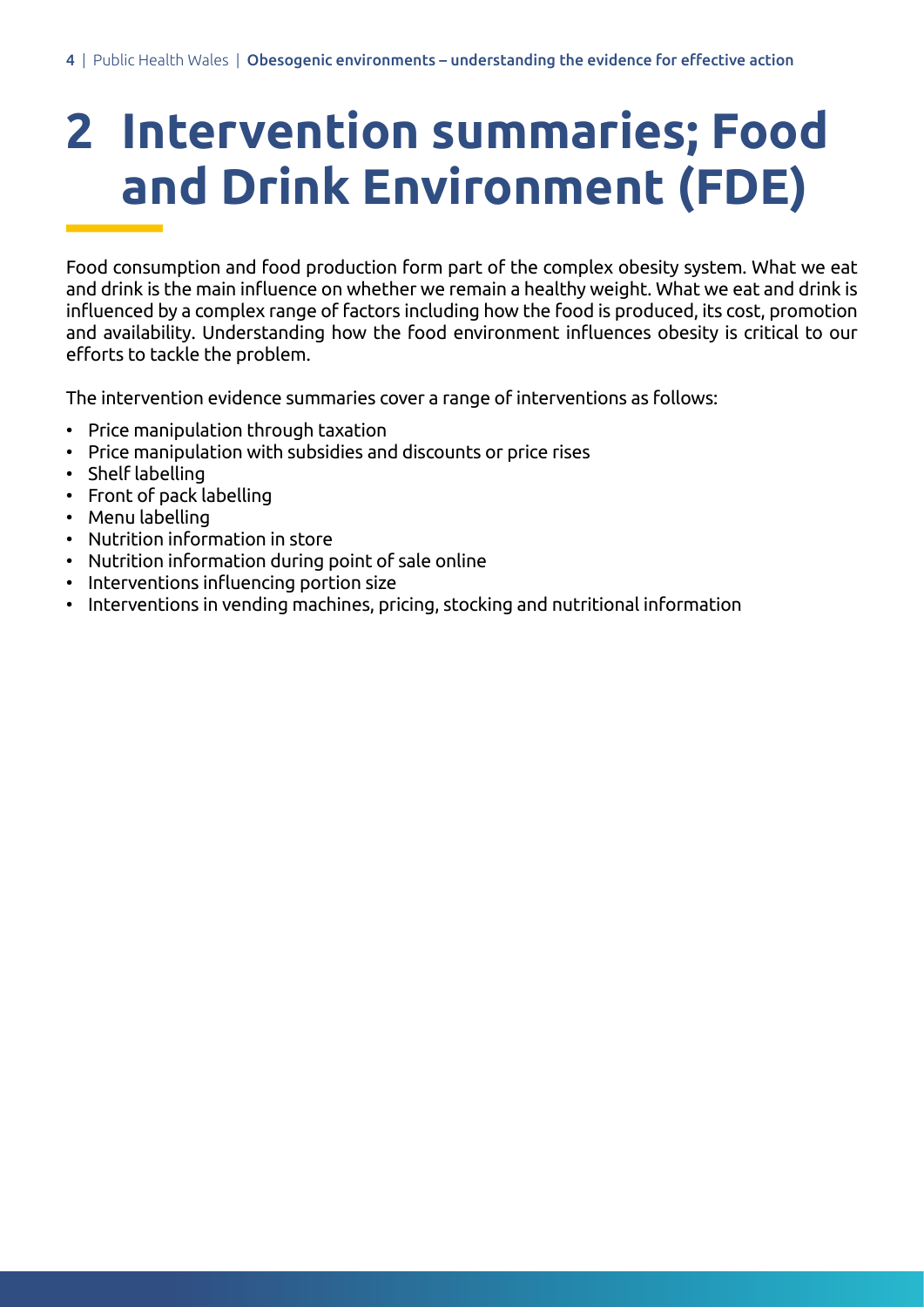#### **2.1.1 FDE 1 Price manipulation**

Changes in food prices are implemented though many different mechanisms; both at a macro and micro level. Many of the outcomes assessed by research studies capture the impact of pricing on buying or eating healthier foods as opposed to impact on weight outcomes, e.g. BMI.

At the micro level pricing interventions take the form of discounts, vouchers in food assistance programs and cash rebates. Cash rebates assessed in research studies tend to be more complex for the consumer and can include money returned for bundled purchases of healthy products rather than individual items and the benefit to the consumer can be immediate or delayed (e.g. monthly financial award).

At the macro level pricing disincentives often involve taxes. Taxing unhealthy foods can be done alone or in combination with subsidy of healthy foods.

Intervention: Changes in food pricing.

Outcomes: Food purchase, dietary consumption (e.g. consumption of sugar sweetened beverages).

What the evidence says: There have been a range of studies which have tested manipulation of price in different ways and on the whole the evidence suggests that there is likely to be a benefit although in most cases it is not conclusive. There is reasonably good evidence that reducing the price of healthier food options such and fruit and vegetables through a range of options including subsidies, rebates and discounts increases purchase and consumption. There is some evidence that using cash rebates and vouchers or coupons can promote purchase of healthier options.

Modelling studies have also been used to explore the potential impact of taxation and subsidy and suggest that a positive impact would be seen at a level of 10 – 20% reduction or price subsidy.

Policy/strategy implications: Gathering evidence on the effectiveness of price manipulation is challenging. Changes in taxation or subsidy at a national level apply to a whole population so it is difficult to have an exact comparison. A range of other unintended changes or unrelated developments can also have an impact as food price is naturally very volatile. We have judged these interventions on whether they impact on the consumption of the food e.g. sugar sweetened beverages or nutrient intended, rather than an impact on weight outcomes. This is because the diet as a whole is influenced by a wide range of measures and it would be unreasonable to expect a change in any one food product to have an impact alone.

Theevidencesuggeststhatarangeofmicroandmacropricingstrategiesareeffectiveatinfluencing both the purchase and consumption of healthier and less healthy food products and should therefore be used in parallel to influence change. In addition to the use of taxation and subsidy at a national level, active consideration should be given to price manipulation in micro settings such as schools, hospitals and workplace catering outlets to encourage healthier choices and that this should be subject to rigorous evaluation to add to the available evidence base.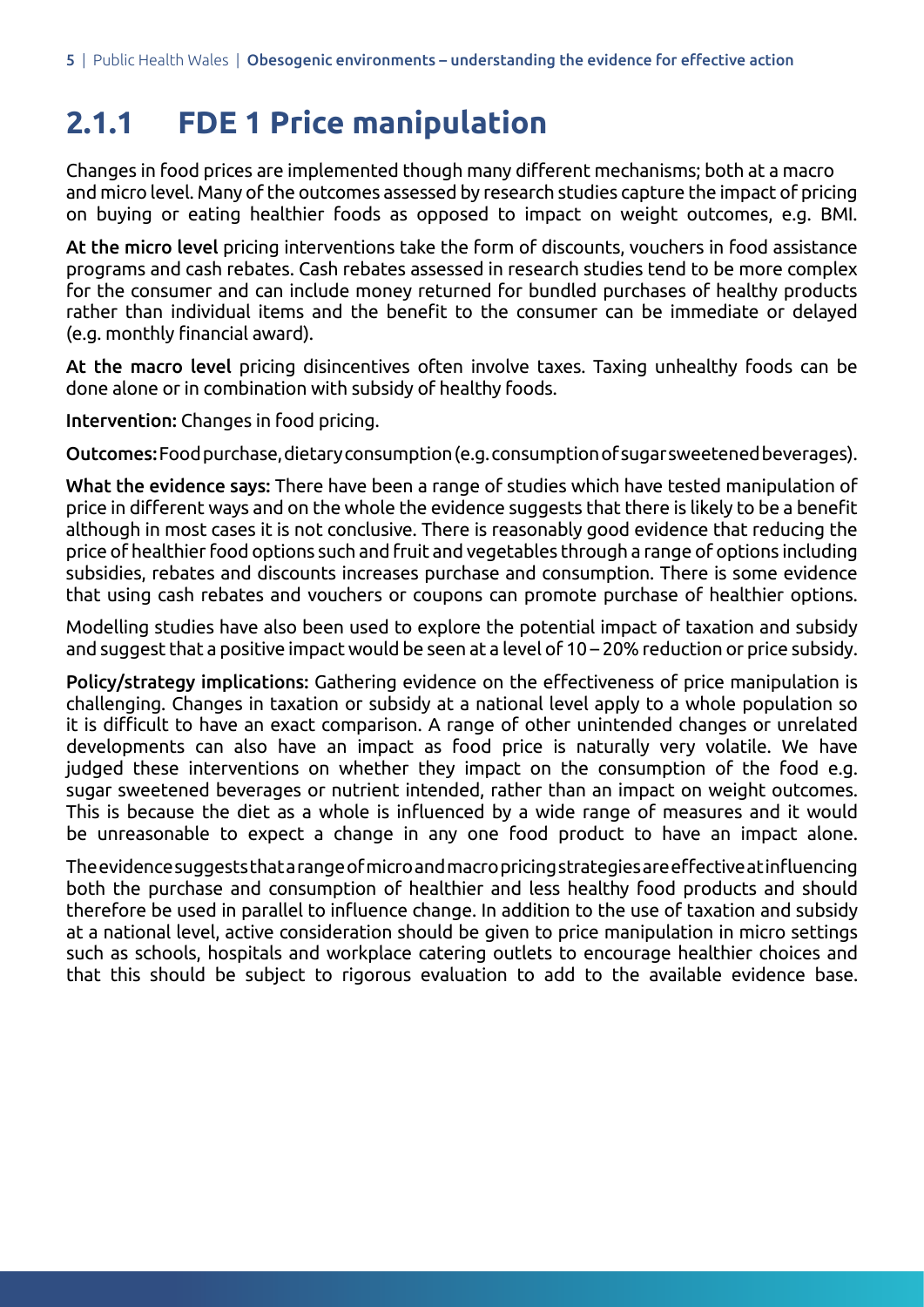## Price manipulation through taxation

| <b>Environment size: Macro</b> | <b>Environment type:</b> Economic / Political /<br>Legislative                                                                                                                                                                                                                                                                                                                                                                                                                                                                                                                                                                                                                                                                                                                                                                                                                                                                                                                                                                                                                                                                                                                                                                                                                                                                                                                                                                                        |
|--------------------------------|-------------------------------------------------------------------------------------------------------------------------------------------------------------------------------------------------------------------------------------------------------------------------------------------------------------------------------------------------------------------------------------------------------------------------------------------------------------------------------------------------------------------------------------------------------------------------------------------------------------------------------------------------------------------------------------------------------------------------------------------------------------------------------------------------------------------------------------------------------------------------------------------------------------------------------------------------------------------------------------------------------------------------------------------------------------------------------------------------------------------------------------------------------------------------------------------------------------------------------------------------------------------------------------------------------------------------------------------------------------------------------------------------------------------------------------------------------|
|                                |                                                                                                                                                                                                                                                                                                                                                                                                                                                                                                                                                                                                                                                                                                                                                                                                                                                                                                                                                                                                                                                                                                                                                                                                                                                                                                                                                                                                                                                       |
| <b>Directional thinking</b>    | There is some evidence that taxes reduce consumption of sugar sweetened beverages<br>but it is not conclusive <sup>1</sup> . Meta-analysis of 3 non-randomised intervention study arms and<br>two cohort studies found each 10% increase in price reduced intake by 7% (95% CI 3 to<br>10%).<br>[1 systematic review including poor to moderate quality studies]<br>Evidence that taxes reduce the consumption of unhealthful foods is lacking <sup>1</sup> .<br>[1 systematic review including 1 poor to moderate quality study]                                                                                                                                                                                                                                                                                                                                                                                                                                                                                                                                                                                                                                                                                                                                                                                                                                                                                                                     |
| Other things to consider       | • There is some evidence from modelling studies that taxes on carbonated drinks and<br>saturated fats would be associated with beneficial dietary changes <sup>2,3</sup> .<br>• The research studies generally examine isolated effects and do not in general<br>consider the nature of substitute purchases, overall diet or total caloric intake in<br>response to price manipulation.                                                                                                                                                                                                                                                                                                                                                                                                                                                                                                                                                                                                                                                                                                                                                                                                                                                                                                                                                                                                                                                              |
| Limits to what we know         | • Sales were taken as a reasonable approximation to consumption but may not be<br>identical <sup>1</sup> .<br>• Evidence on the relationship between taxation and diet mostly came from longitudinal<br>observational studies where confounding by other social or environmental variables is<br>possible <sup>1</sup> .<br>• Interventions manipulating price have often also included other types of intervention<br>which may have contributed to their impact <sup>1</sup> .<br>• Modelling studies are simplifications of reality, the accuracy of their findings is limited<br>by the quality of dietary, health and economic input parameters. Modelling is<br>preliminary work; it follows theory and precedes testing. Targeted outcome evaluations<br>of the effect of implemented policies is better evidence of effect than modelling<br>studies<br>• Structural uncertainty and selection of parameter values in modelling studies were not<br>assessed by review authors <sup>2</sup> .<br>• Less than half of the included modelling studies in one review used a complete food<br>demand system to try to account for substitute behaviour <sup>2</sup> .<br>• Most studies in one systematic review failed to account for errors and variation/<br>uncertainty in the modelling process and no studies attempted to validate the<br>epidemiological model used to estimate impacts on consumption, health and disease <sup>2</sup> . |

#### References

1.Afshin A et al. The prospective impact of food pricing on improving dietary consumption: A systematic review and meta-analysis. PLoS One 2017; 12(3): e0172277

2. Eyles H et al. (2012) Food pricing strategies, population diets, and non-communicable disease: a systematic review of simulation studies. PLoS Med 2012; (12): e1001353

3. Thow AM et al. A systematic review of the effectiveness of food taxes and subsidies to improve diets: understanding the recent evidence. Nutr Rev 2014; 72(9): 551-565



**Iechyd Cyhoeddus** Cymru **Public Health**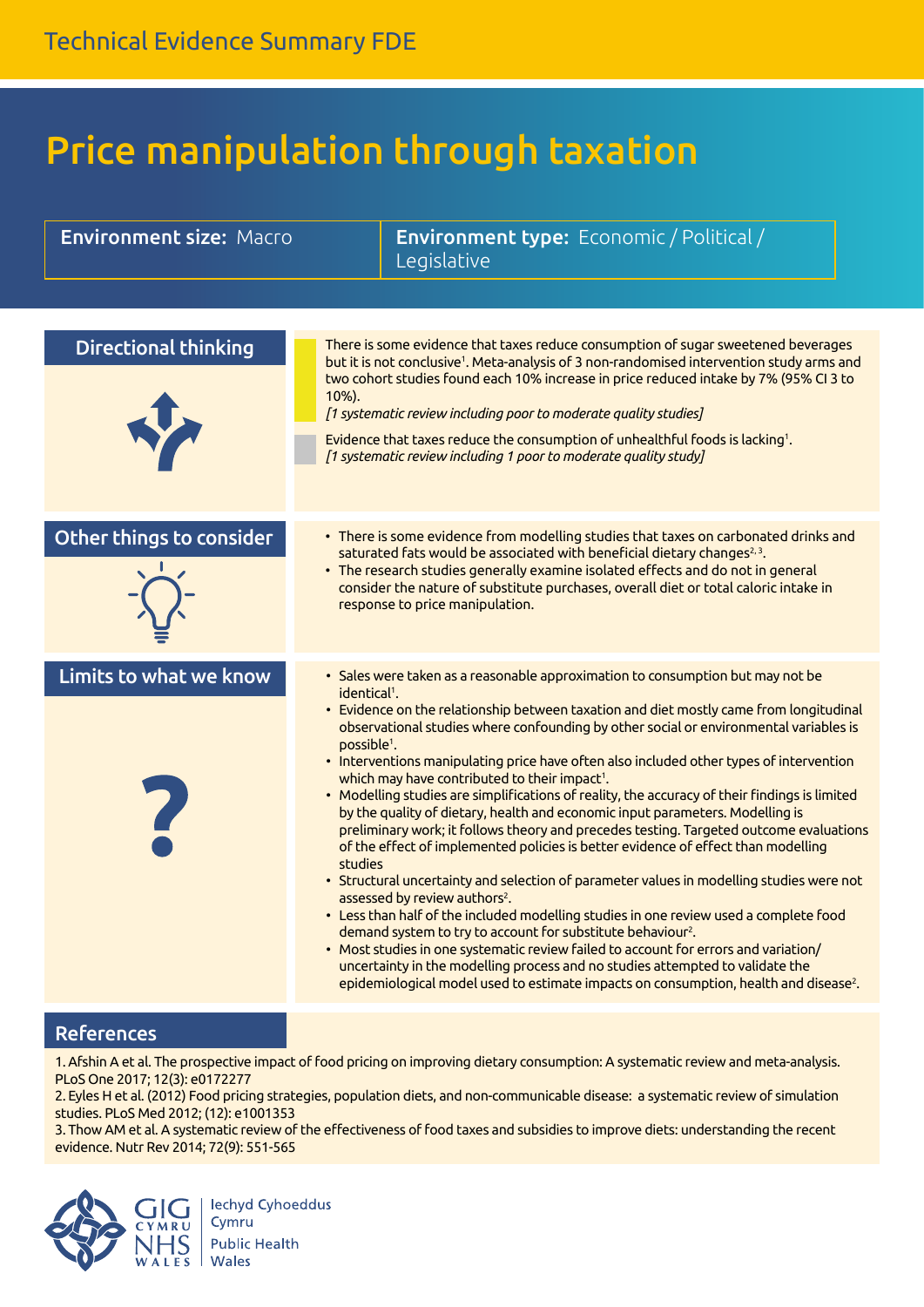### Price manipulation with subsidies and discounts or price rises

**Environment size:** Macro **Environment type:** Economic

| <b>Directional thinking</b> | Offering price reductions on healthier food and drink options to increase purchase and<br>consumption of the promoted products is supported by moderate quality evidence of its<br>effectiveness <sup>1</sup> .<br>[1 systematic review including 20 moderate to good quality studies]                                                                                                                         |
|-----------------------------|----------------------------------------------------------------------------------------------------------------------------------------------------------------------------------------------------------------------------------------------------------------------------------------------------------------------------------------------------------------------------------------------------------------|
|                             | The use of financial discounts to increase purchasing of fruit and vegetables is supported<br>by moderate quality evidence of its effectiveness <sup>2</sup> .<br>[1 systematic review including 4 moderate to good quality studies]                                                                                                                                                                           |
|                             | Subsidies to increase consumption of fruit and vegetables is supported by moderate<br>quality evidence of its effectiveness <sup>3</sup> . Meta- analysis of 9 study arms 3 RCTS and 4<br>non-randomised interventional studies found 10% subsidies increased consumption of<br>fruits and vegetables by 14% (95% CI 11 to 17%).<br>[1 systematic review including 7 moderate to good quality studies]         |
|                             | Subsidies to increase consumption of low fat products, whole grain pizza and dairy<br>products is supported by moderate quality evidence of its effectiveness <sup>3</sup> . Meta-analysis<br>of 5 RCT intervention arms and 5 non-randomised interventional studies found 10%<br>subsidies increased intake by 16% (95% CI 10 to 23%).<br>[1 systematic review including 10 moderate to good quality studies] |
|                             | There is some evidence that redeemable coupons or vouchers for healthy foods and<br>beverages targeting participants in food assistance programmes [3 studies] and those<br>not participating in food assistance programs [2 studies] increases fruit and vegetable<br>consumption but it is not conclusive <sup>2</sup> .<br>[1 systematic review including 5 poor to moderate quality studies]               |
|                             | There is some evidence that cash rebates increase purchase of healthy foods but it is<br>not conclusive <sup>2</sup> .<br>[1 systematic review including 5 poor to moderate quality studies]                                                                                                                                                                                                                   |
|                             | There is some evidence that discounts the price of low calorie, reduced calorie or<br>non-sugar sweetened beverages increases their purchasing but it is not conclusive <sup>2</sup> .<br>[2 systematic reviews including 7 poor to moderate quality studies]                                                                                                                                                  |
|                             | There is some evidence that increasing prices on energy dense/ high calorie for nutrient<br>foods reduces their purchase in studies conducted in laboratory or virtual settings <sup>4</sup> .<br>[1 systematic review including 11 poor to moderate quality studies]                                                                                                                                          |
|                             | There is some evidence suggesting that price discounting is associated with increased<br>sales of less healthy high sugar products <sup>5</sup> .<br>[1 systematic review including 2 studies of weak/inappropriate design to determine<br>effectiveness of an intervention]                                                                                                                                   |
|                             | Evidence that removal of price incentives for large portions of soft drink to reduce their<br>intake in overweight people is lacking <sup>5</sup> .<br>[1 systematic review including 1 study]                                                                                                                                                                                                                 |

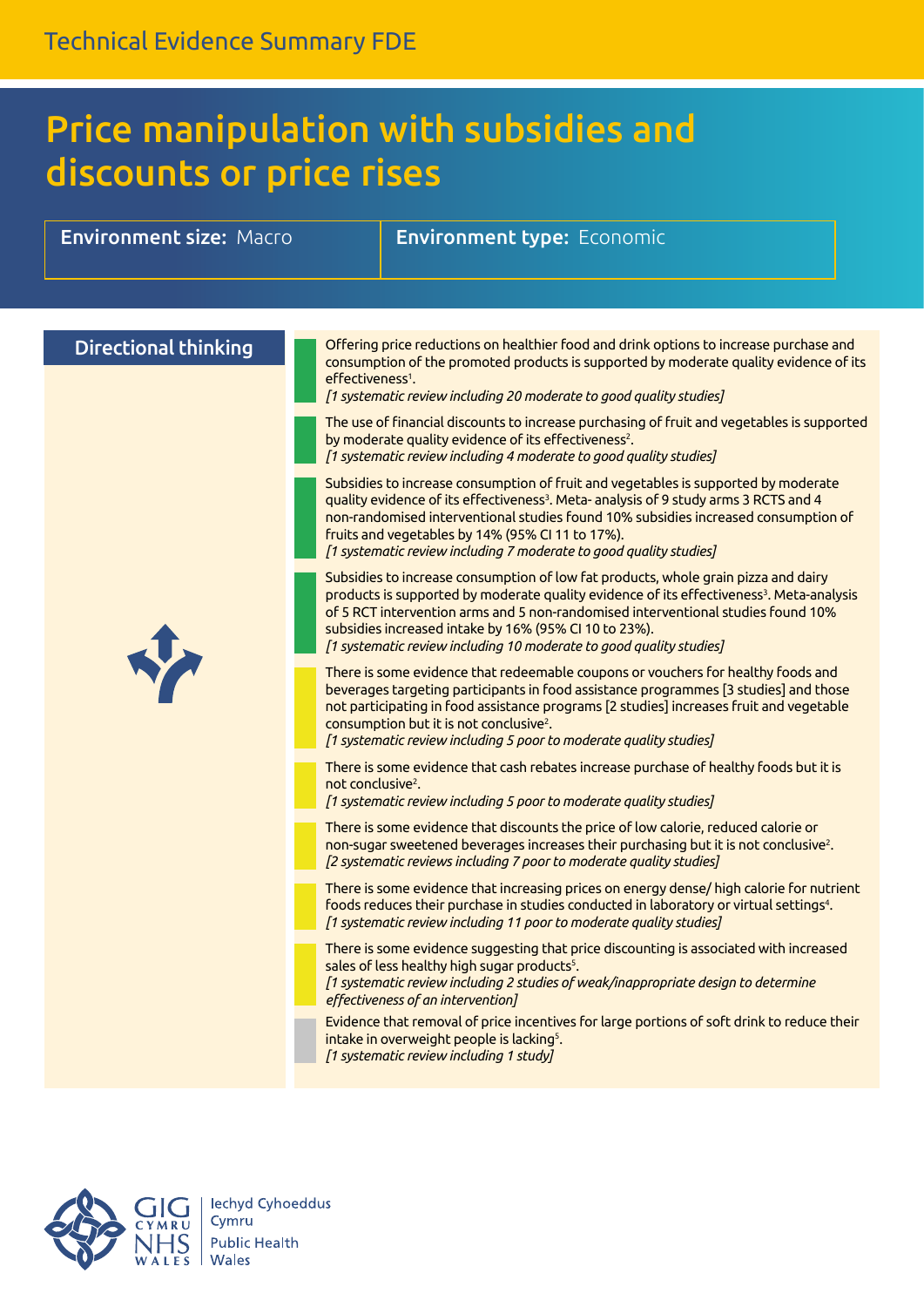### Price manipulation with subsidies and discounts or price rises

| Other things to consider | . In the few studies where weight or obesity outcomes have been measured no impact<br>has been observed despite seemingly beneficial changes to dietary quality <sup>1</sup> .<br>• Modelling studies estimate that subsidies on fruits and vegetables may contribute<br>to beneficial dietary changes <sup>6</sup> , <sup>7</sup> .<br>• The research studies generally examine isolated effects and do not in general<br>consider the nature of substitute purchases, overall diet or total caloric intake in<br>response to price manipulation <sup>2</sup> .                                                                                                                                                                                                                                                                                                                                                                                                                                                                                                                                                                                                                                                                                                                                                                                                                                                                 |
|--------------------------|----------------------------------------------------------------------------------------------------------------------------------------------------------------------------------------------------------------------------------------------------------------------------------------------------------------------------------------------------------------------------------------------------------------------------------------------------------------------------------------------------------------------------------------------------------------------------------------------------------------------------------------------------------------------------------------------------------------------------------------------------------------------------------------------------------------------------------------------------------------------------------------------------------------------------------------------------------------------------------------------------------------------------------------------------------------------------------------------------------------------------------------------------------------------------------------------------------------------------------------------------------------------------------------------------------------------------------------------------------------------------------------------------------------------------------|
| Limits to what we know   | • Most studies do not have significant follow up to assess long-term effectiveness<br>of subsidies in influencing behaviour <sup>1</sup> .<br>• It is not possible to know if the effect of subsidies would persist if the incentive<br>is withdrawn <sup>1</sup> .<br>• Interventions manipulating price have often also included other types of intervention<br>and it is difficult to isolate the independent effects of price changes <sup>1</sup> .<br>• Modelling studies are simplifications of reality, the accuracy of their findings is limited<br>by the quality of dietary, health and economic input parameters. Modelling is<br>preliminary work; it follows theory and precedes testing. Targeted outcome of the<br>evaluations effect of implemented policies is better evidence of effect than<br>modelling studies.<br>• Structural uncertainty and selection of parameter values in modelling studies<br>were not assessed by review authors <sup>2</sup> .<br>• Less than half of the included modelling studies in one review used a complete<br>food demand system to try to account for substitute behaviour <sup>2</sup> .<br>• Most studies in one systematic review failed to account for errors and<br>variation/uncertainty in the modelling process and no studies attempted to<br>validate the epidemiological model used to estimate impacts on consumption,<br>health and disease <sup>2</sup> . |

#### References

1. An R et al. Effectiveness of subsidies in promoting healthy food purchases and consumption: a review of field experiments. Public Health Nutrition 2013; 16(7): 1215-1228

2. Gittelsohn J et al. Pricing Strategies to Encourage Availability, Purchase, and Consumption of Healthy Foods and Beverages: A Systematic Review. Prev. Chronic. Dis. 2017; 14 E107

3. Afshin A et al. (2017). The prospective impact of food pricing on improving dietary consumption: A systematic review and meta-analysis. PLoS One 2017; 12(3): e0172277

4. Ells LJ et al. Sugar Reduction: The evidence for action Annexe 2: A mixed method review of behaviour changes resulting from experimental studies that examine the effect of fiscal measures targeted at high sugar food and non-alcoholic drink, Public Health England, 2015

5. Ells LJ et al. Sugar Reduction: The evidence for action Annex 3: Review of behaviour changes resulting from marketing strategies, Public Health England, 2015

6. Eyles H et al. Food pricing strategies, population diets, and non-communicable disease: a systematic review of simulation studies. PLoS Med 2012; 9(12): e1001353 Thow AM et al. A systematic review of the effectiveness of food taxes and subsidies to improve diets: understanding the recent evidence. Nutr Rev 2014; 72(9): 551-565

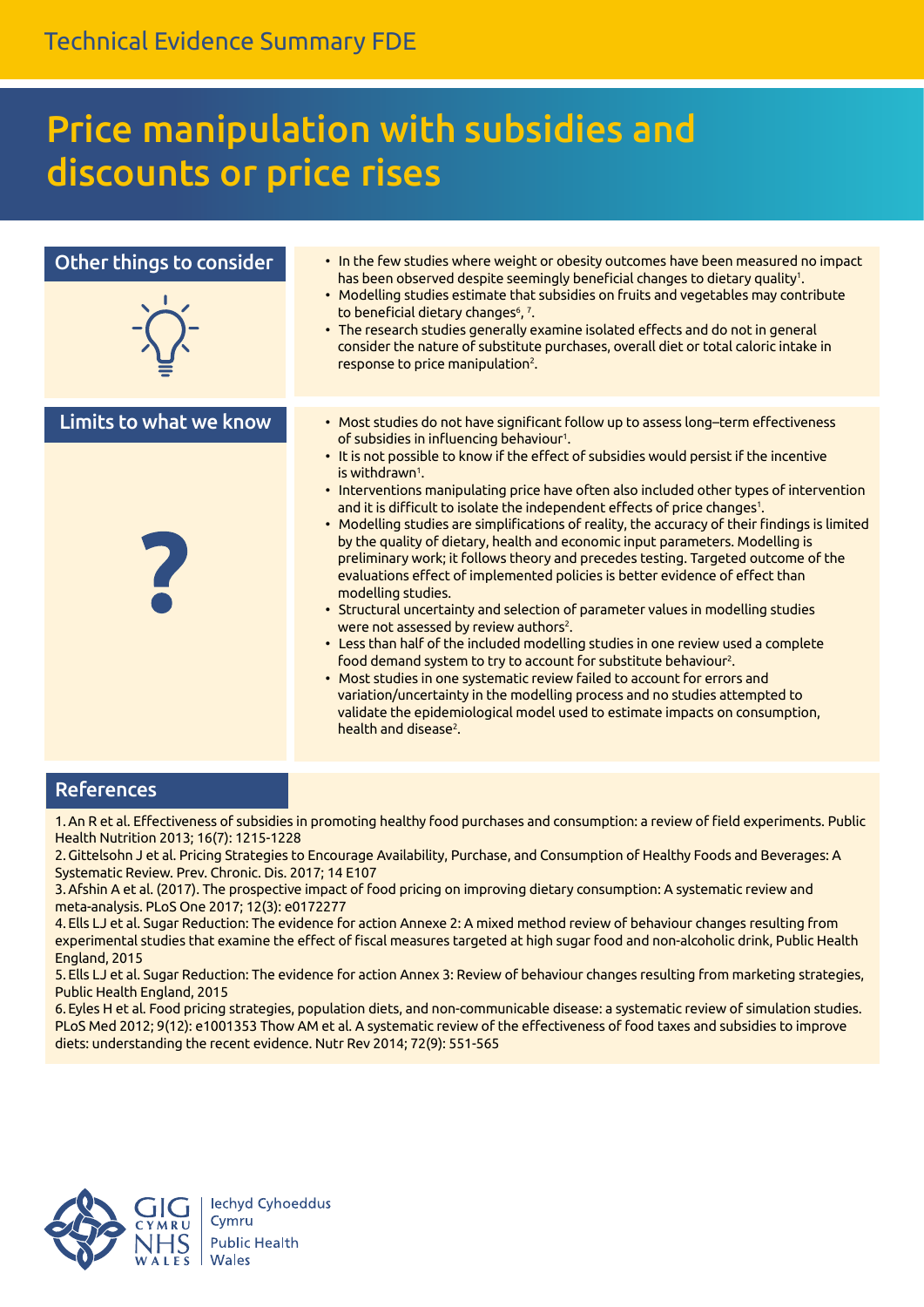### **2.1.2 FDE2 Shelf labelling**

Shelf labels are situated on the supermarket shelves near the food/product and provide summary information on the overall nutritional quality. The information may be nutrient specific information, contextual information such as the daily caloric intake for an average adult and/ or interpretive information such as traffic light symbols. Nutrient information is also given in percent daily values (%DV) or guideline daily amounts (%GDA), and/ or traffic-light colours or words to indicate that a product contains "high," "medium," or "low" amounts of specific nutrients.

Intervention: Shelf labels identifying healthier options.

Outcomes: Store sales data, self-reported food purchase data, consumer food consumption and physical measures of body weight.

What the evidence says: There is evidence that shelf labelling successfully increases sale of healthy foods and reduces sales of unhealthy foods in adults. Shelf labelling has been found to be effective in potentially encouraging healthier choices.

Policy/strategy implications: Providing nutrition information on foods and menus for consumers when shopping for food or eating out can be of benefit to inform food choices. Although it is difficult to identify specific intervention options that are likely to be most effective and sustainable in grocery stores or supermarkets, multicomponent interventions which include shelf labelling along with other intervention or standalone shelf labelling should be considered as part of a package of measures to promote healthier choices.

Related intervention: Front of package labelling, price manipulation.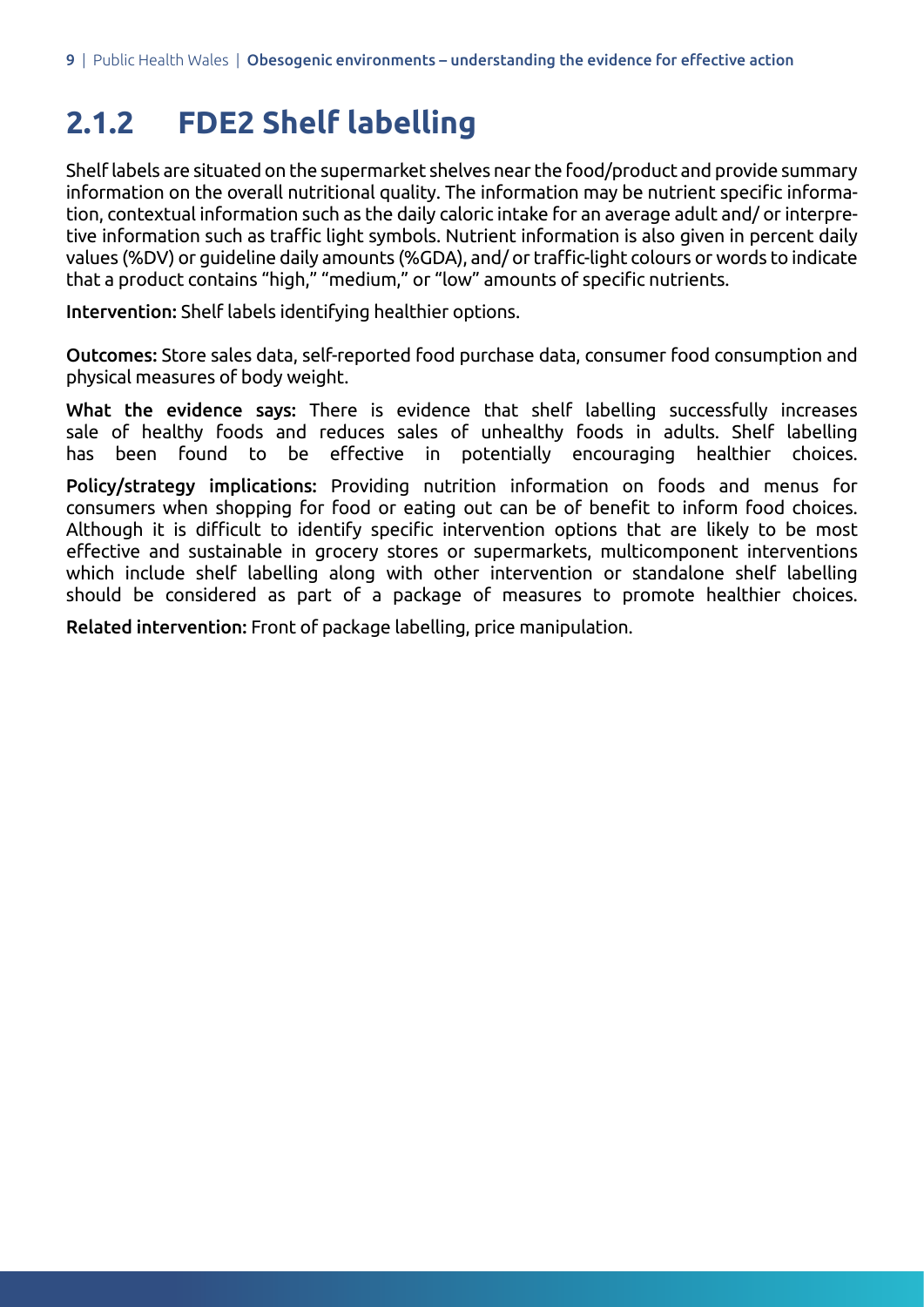## Shelf labelling intervention

| <b>Environment size: Micro</b> |                           | <b>Environment type: Physical / Sociocultural</b>                                                                                                                                                                                                                                                                                                                                                                                                                                                                                                                                                                                                                                                                                                         |
|--------------------------------|---------------------------|-----------------------------------------------------------------------------------------------------------------------------------------------------------------------------------------------------------------------------------------------------------------------------------------------------------------------------------------------------------------------------------------------------------------------------------------------------------------------------------------------------------------------------------------------------------------------------------------------------------------------------------------------------------------------------------------------------------------------------------------------------------|
|                                |                           |                                                                                                                                                                                                                                                                                                                                                                                                                                                                                                                                                                                                                                                                                                                                                           |
| <b>Directional thinking</b>    | conclusion <sup>1</sup> . | The evidence to determine which type of front of pack labelling is effective in enabling<br>consumers identify healthier products is inconsistent and it is not possible to draw a<br>[1 Systematic review including 19 studies]<br>Evidence about the effectiveness of front of pack labelling in influencing consumer<br>purchasing in real shopping environments is lacking <sup>1</sup> .<br>[1 systematic review including 1 study]                                                                                                                                                                                                                                                                                                                  |
| Other things to consider       | doing so <sup>2</sup> .   | • Few studies have investigated whether consumers overconsume products they<br>perceive as healthy because of labelling <sup>2</sup> .<br>. In half of the studies asking consumers whether they used nutritional labelling to<br>inform purchase (shelf labelling or front of pack) fewer than 50% did reported                                                                                                                                                                                                                                                                                                                                                                                                                                          |
| Limits to what we know         |                           | • Many interventions that have been examined in supermarkets are<br>multicomponent therefore it is difficult to disentangle effects of the various<br>components.<br>. The majority of included studies on supermarket-based interventions were conducted<br>in the USA so findings may not generalise to the Wales setting.<br>• Most supermarket interventions have focused on increasing the consumption of<br>healthy foods; very few have targeted a reduction in the promotion or availability<br>of unhealthy foods <sup>1</sup> .<br>• Field experiments in collaboration with retailers mean that sample size, study<br>duration, intervention scope and study design are not necessarily entirely in the<br>researchers' control <sup>1</sup> . |
| <b>References</b>              |                           |                                                                                                                                                                                                                                                                                                                                                                                                                                                                                                                                                                                                                                                                                                                                                           |

1.Cameron A et al. A Systematic Review of the Effectiveness of Supermarket-Based Interventions Involving Product, Promotion, or Place on the Healthiness of Consumer Purchases. Curr Nutr Rep 2016; 5: 129 2.Hersey JC et al. Effects of front-of-package and shelf nutrition labelling systems on consumers. Nutr Rev 2013; 71 (1): 1-14

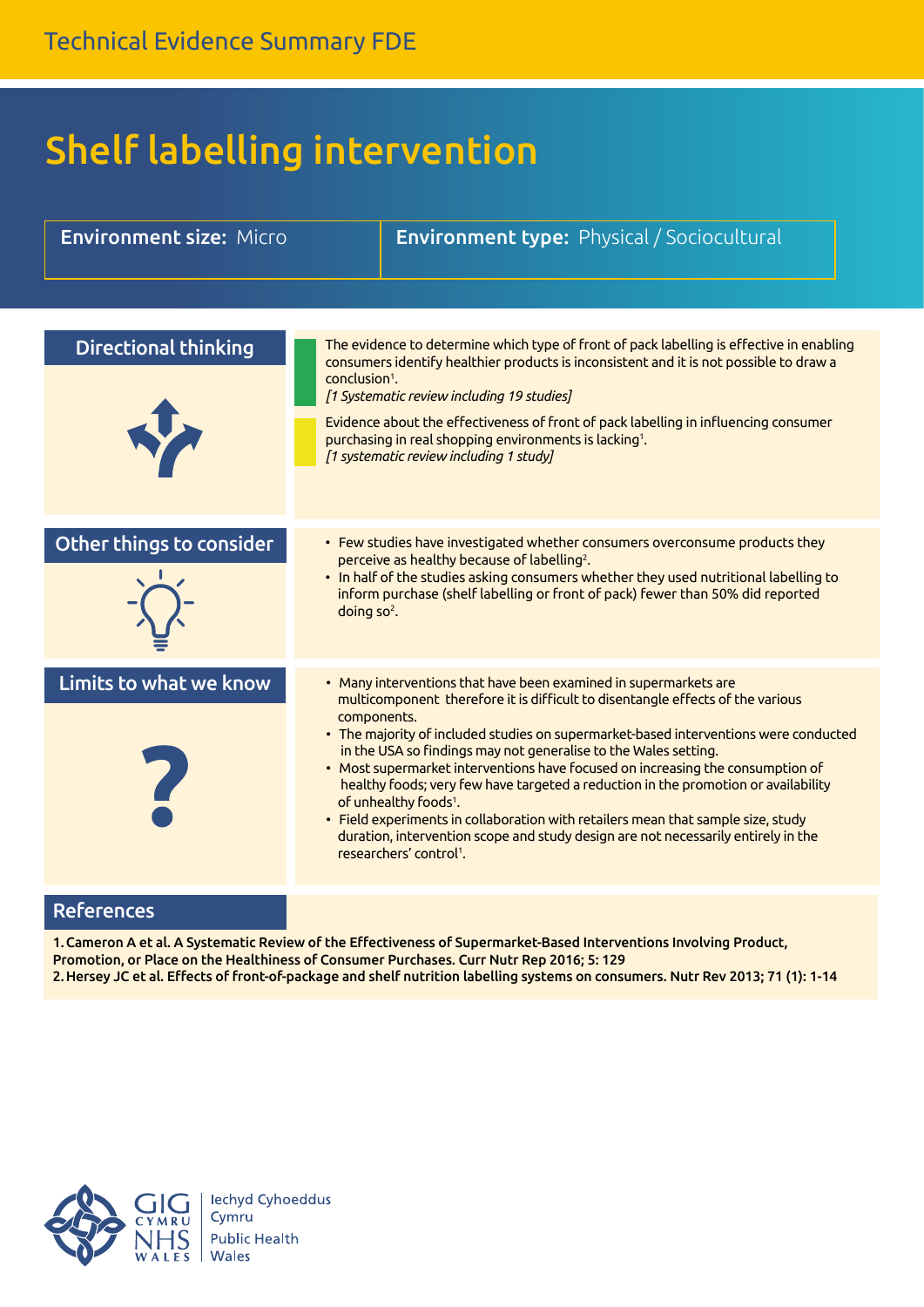#### **2.1.3 FDE3 Front of pack labelling**

Food labelling is used to convey to consumers a range of information about the product including the nutritional attributes of a food. The laws around food labelling in the UK are based on European Union (EU) legislation.

Front of pack labelling provides information, about one or more nutrient and/or energy (calories) in a product. These usually include fat, saturated fat, salt and sugar and may include vitamins and minerals. Labels may provide information about both the type and amount of nutrient. This may be provided or without contextual information or interpretive information.

*Contextual information* is, for example, the recommended daily calorie intake for an adult. This is usually numeric information for example percentage daily guideline allowance and/or grams.

*Interpretative information* is, for example the traffic light symbols indicating the levels of different nutrients and whether these are low, medium or high.

Interventions: Food label including type and amount of the nutrient, nutritional labelling and interpretive labelling.

Outcome: Identification of healthier foods, healthier purchases and consumption choices.

What the evidence says: The evidence regarding whether front of pack labelling influences consumer purchasing in a real-world shopping environment is not conclusive. There is evidence that summary icons attract consumers' attention and multiple-level summary icons may influence consumers to purchase healthier products.

There is some evidence that consumers may identify healthier foods more easily using nutrientspecific schemes compared with summary systems. Particular features of front of pack labels, such as text and symbolic colour to indicate nutrient levels, allow consumers to select healthier products more easily. On the contrary, studies have found that consumers have more difficulty comprehending front of pack labels that display only numeric information such as %GDA and/or grams.

Policy/strategy implications: While more evidence is required to fully understand the impact of labelling on food choices, food labelling is currently provided to consumers in Wales. To increase the impact, labels should use traffic light systems or similar measures which enable consumers to identify whether levels of nutrients are high, medium or low relative to recommended daily levels or other contextual information. Standardised approaches which are consistent across outlets and food products are likely to be beneficial.

Related interventions: Food labelling.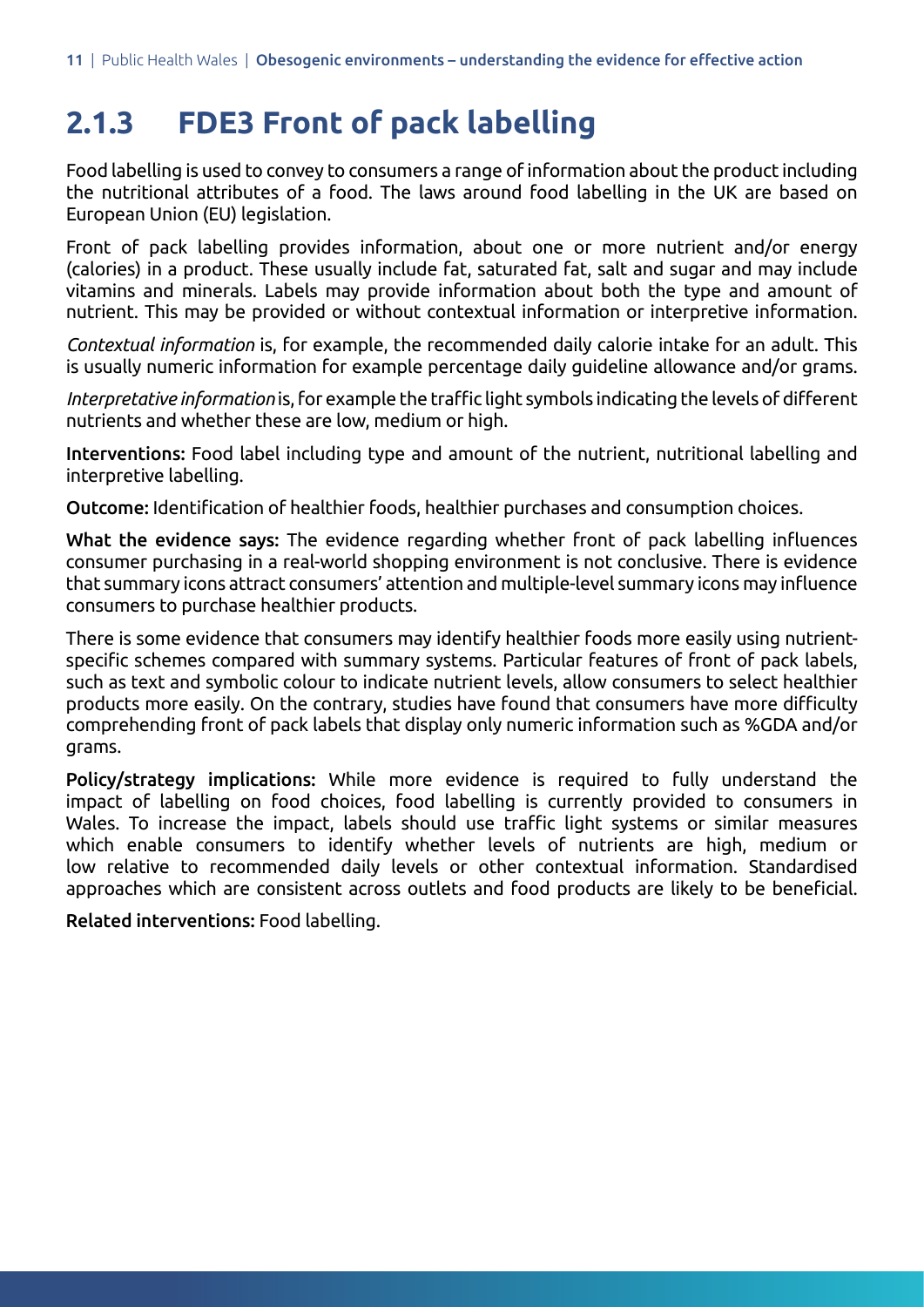## Front of pack labelling

| <b>Environment size: Micro</b> |                           | Environment type: Physical / Sociocultural/<br>Political / Legislative                                                                                                                                                                                                                                                                                                                                                                                                                                                                                                                                                                                                                                                                                                                                                                                                                                                                                                             |
|--------------------------------|---------------------------|------------------------------------------------------------------------------------------------------------------------------------------------------------------------------------------------------------------------------------------------------------------------------------------------------------------------------------------------------------------------------------------------------------------------------------------------------------------------------------------------------------------------------------------------------------------------------------------------------------------------------------------------------------------------------------------------------------------------------------------------------------------------------------------------------------------------------------------------------------------------------------------------------------------------------------------------------------------------------------|
|                                |                           |                                                                                                                                                                                                                                                                                                                                                                                                                                                                                                                                                                                                                                                                                                                                                                                                                                                                                                                                                                                    |
| <b>Directional thinking</b>    | conclusion <sup>1</sup> . | The evidence to determine which type of front of pack labelling is effective in enabling<br>consumers identify healthier products is inconsistent and it is not possible to draw a<br>[1 Systematic review including 19 studies]<br>Evidence about the effectiveness of front of pack labelling in influencing consumer<br>purchasing in real shopping environments is lacking <sup>1</sup> .<br>[1 systematic review including 1 study]<br>Evidence about the effectiveness of nutritional labelling for healthier purchasing<br>from grocery stores is lacking <sup>2</sup> .<br>[1 systematic review including 1 study]                                                                                                                                                                                                                                                                                                                                                         |
| Other things to consider       |                           | • The systematic review contributing information on front of pack labelling only<br>searched for evidence to 20101; further primary studies conducted on front of pack<br>labelling in laboratory settings may be available since this review was published.<br>The Cochrane review on nutritional labelling included participants purchasing food<br>or drink from any retail outlet and included studies to April 20172. The latter found<br>one study examining pack labelling in grocery stores which had uninterpretable<br>findings. Studies assessing nutritional summary scores on shelves or logos providing<br>summary assessment of the healthiness of a product were ineligible for the Cochrane<br>review. To be eligible for the Cochrane review the intervention label had to include<br>type and amount of the nutrient.<br>• Few studies have investigated whether consumers overconsume products they<br>perceive as healthy because of labelling <sup>1</sup> . |
| Limits to what we know         |                           | • Studies on front of pack labelling schemes have been mostly conducted in artificial<br>laboratory settings. Only one study was identified in a real shopping environment<br>and this investigated the impact of traffic light labelling on ready to eat meals and<br>sandwiches. This study showed no effect on sales of healthy foods <sup>1</sup> .                                                                                                                                                                                                                                                                                                                                                                                                                                                                                                                                                                                                                            |
| <b>References</b>              |                           |                                                                                                                                                                                                                                                                                                                                                                                                                                                                                                                                                                                                                                                                                                                                                                                                                                                                                                                                                                                    |

1.Hersey JC et al. Effects of front-of-package and shelf nutrition labeling systems on consumers. Nutr Rev 2013; 71 (1): 1-14 2.Crockett RA et al. Nutritional labelling for healthier food or non-alcoholic drink purchasing and consumption. Cochrane Database of Syst Rev 2018, Issue 2. Art. No.: CD009315

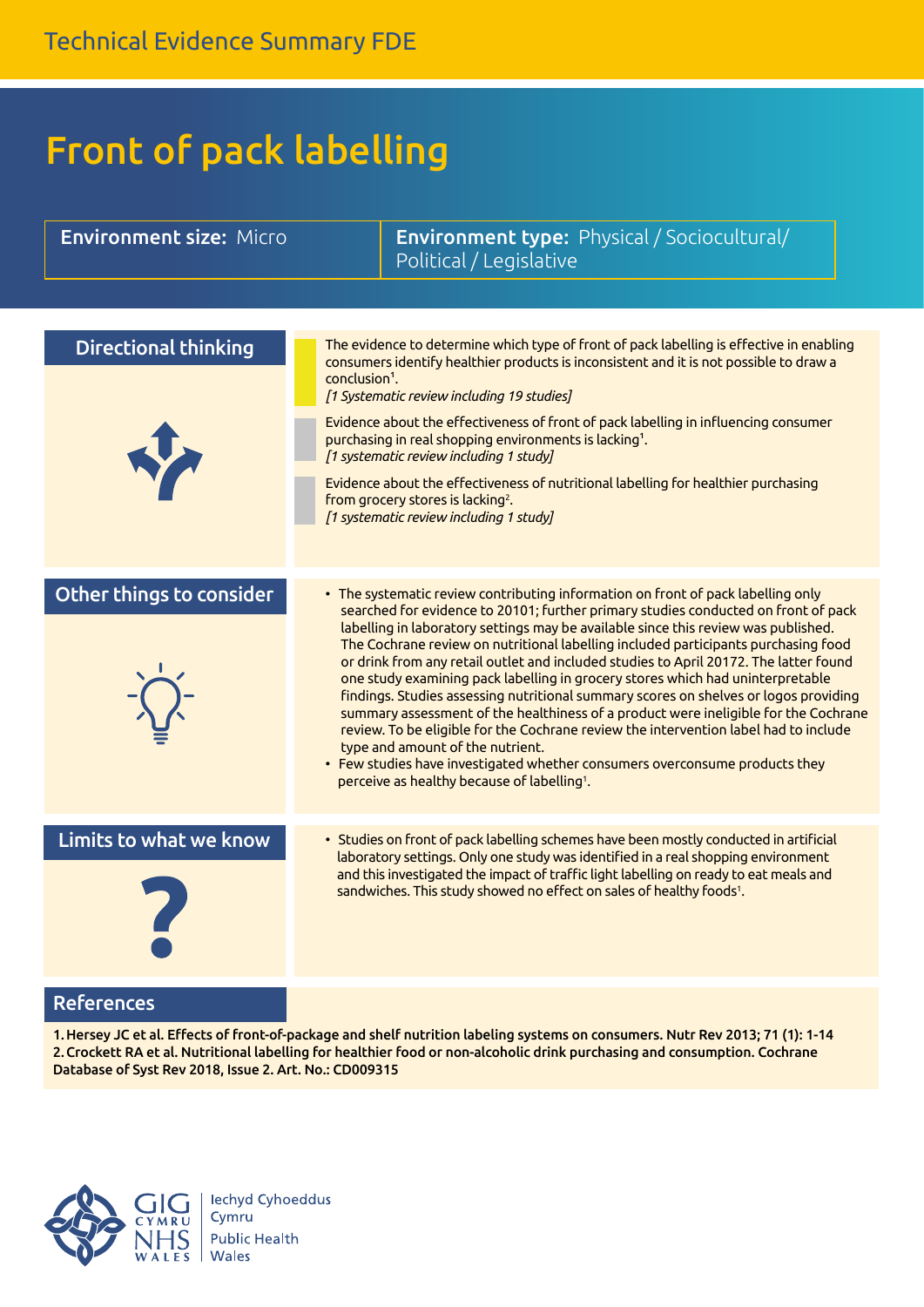### **2.1.4 FDE4 Point of sale interventions: In store nutrition education/ online nutrition education**

Point-of-sale is defined as the place where the choice of food for purchase occurs; it is a potentially important opportunity to promote healthy eating through changes to the environment and nutrition education. Examples of point of sale interventions providing nutrition education in supermarkets/stores includes posters, signs, flyers, nutrition education sessions, store-tours, taste-testing and cooking demonstrations.

Intervention: Nutrition education/promotion and combinations of these in stores/ supermarkets, nutrition education plus enhanced availability of healthy food through increased stocking and nutrition intervention during online shopping

Outcome: Purchase and /or food and beverage choices and consumption.

What the evidence says: Although numerous studies at point-of-sale have been undertaken, there is a wide range of interventions and different mechanisms by which various interventions are expected to work, which makes interpretation of studies difficult. In addition, studies in this area are often of poor quality and it is therefore difficult to draw conclusions. There is evidence that providing specific nutrition advice and the chance to switch certain products for a healthier option at point-of sale resulted in higher sales of healthier food options.

Policy /strategy implications: Providing information at point of sale is an intervention that could be considered to promote healthier food and drink choices as part of a wider package of measures. Further work is needed to understand whether the benefits also apply when shopping online.

Related intervention: Shelf labelling.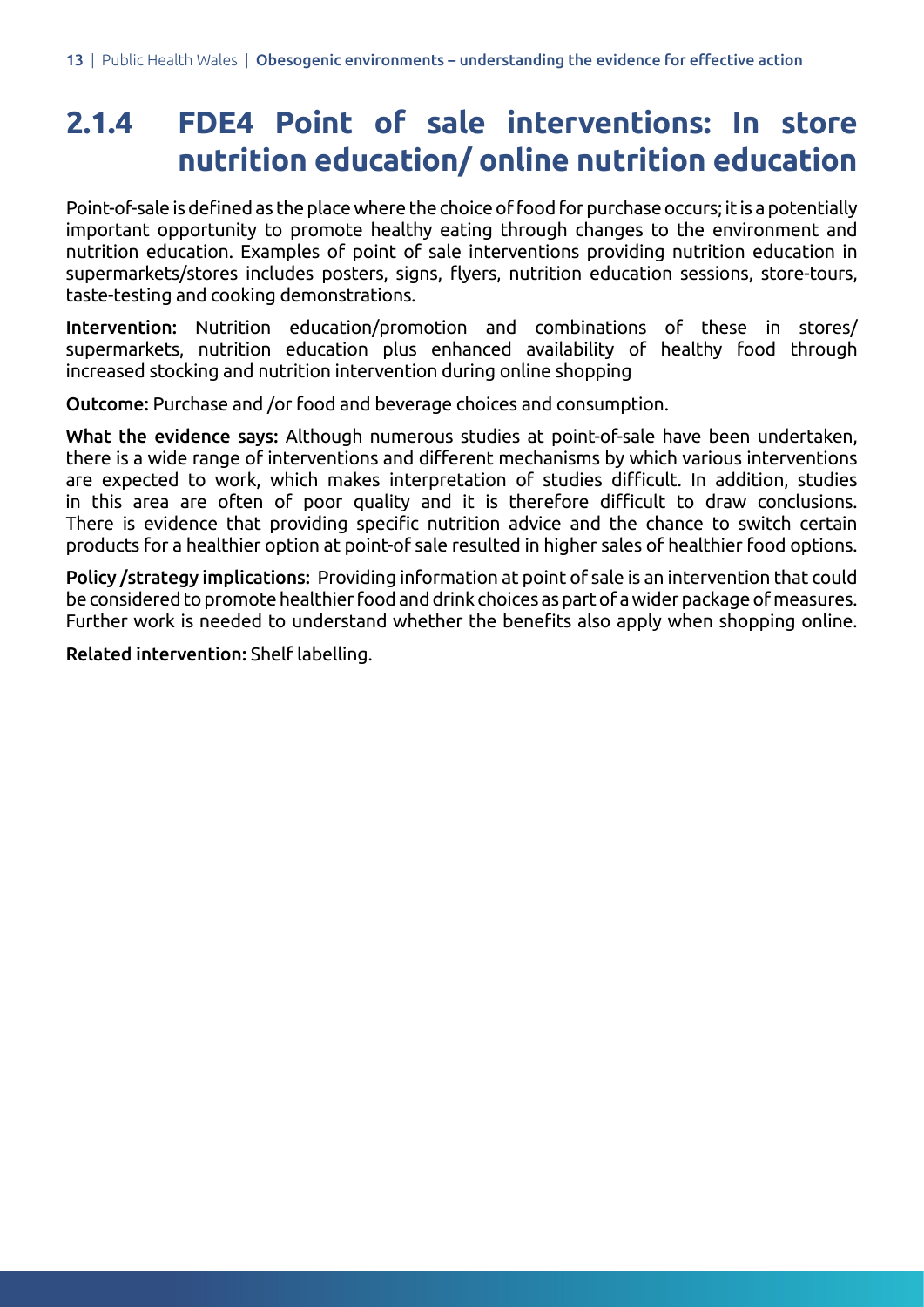## Nutrition information in store

| <b>Environment size: Micro</b> |              | <b>Environment type: Physical</b>                                                                                                                                                                                                                                                                                                                                                                                                                                                                                                                                                                                                                                                                                                                                                                             |
|--------------------------------|--------------|---------------------------------------------------------------------------------------------------------------------------------------------------------------------------------------------------------------------------------------------------------------------------------------------------------------------------------------------------------------------------------------------------------------------------------------------------------------------------------------------------------------------------------------------------------------------------------------------------------------------------------------------------------------------------------------------------------------------------------------------------------------------------------------------------------------|
|                                |              |                                                                                                                                                                                                                                                                                                                                                                                                                                                                                                                                                                                                                                                                                                                                                                                                               |
| <b>Directional thinking</b>    | $lacking1$ . | The evidence that nutrition education and promotion of healthier food and drink in<br>supermarkets or stores can increase purchase of those foods is inconsistent and it is not<br>possible to draw a conclusion <sup>1</sup> .<br>[1 systematic review including 15 studies]<br>The evidence that nutrition education and monetary incentives for customers and<br>store owners in supermarkets or stores can increased availability of healthier foods is<br>inconsistent and it is not possible to draw a conclusion <sup>1</sup> .<br>[1 systematic review including 9 studies]<br>Evidence that nutrition education plus enhanced availability of healthy food through<br>increased stocking is effective in increasing healthier purchases or consumption is<br>[1 systematic review including 1 study] |
| Other things to consider       |              | • Review authors note that there is a need for study interventions to be more<br>clearly defined in terms of their theoretical basis for changing behaviour<br>and measurement of relevant outcomes and their mediating factors <sup>1</sup> .                                                                                                                                                                                                                                                                                                                                                                                                                                                                                                                                                                |
| Limits to what we know         |              | • Most studies had a high risk of selection bias <sup>1</sup> .<br>• Included studies failed to note whether assessors were blinded to control<br>and intervention participants <sup>1</sup> .                                                                                                                                                                                                                                                                                                                                                                                                                                                                                                                                                                                                                |
| <b>References</b>              |              |                                                                                                                                                                                                                                                                                                                                                                                                                                                                                                                                                                                                                                                                                                                                                                                                               |

1.Liberato SC et al. Nutrition interventions at point-of-sale to encourage healthier food purchasing: a systematic review. BMC Public Health 2014; 14 919

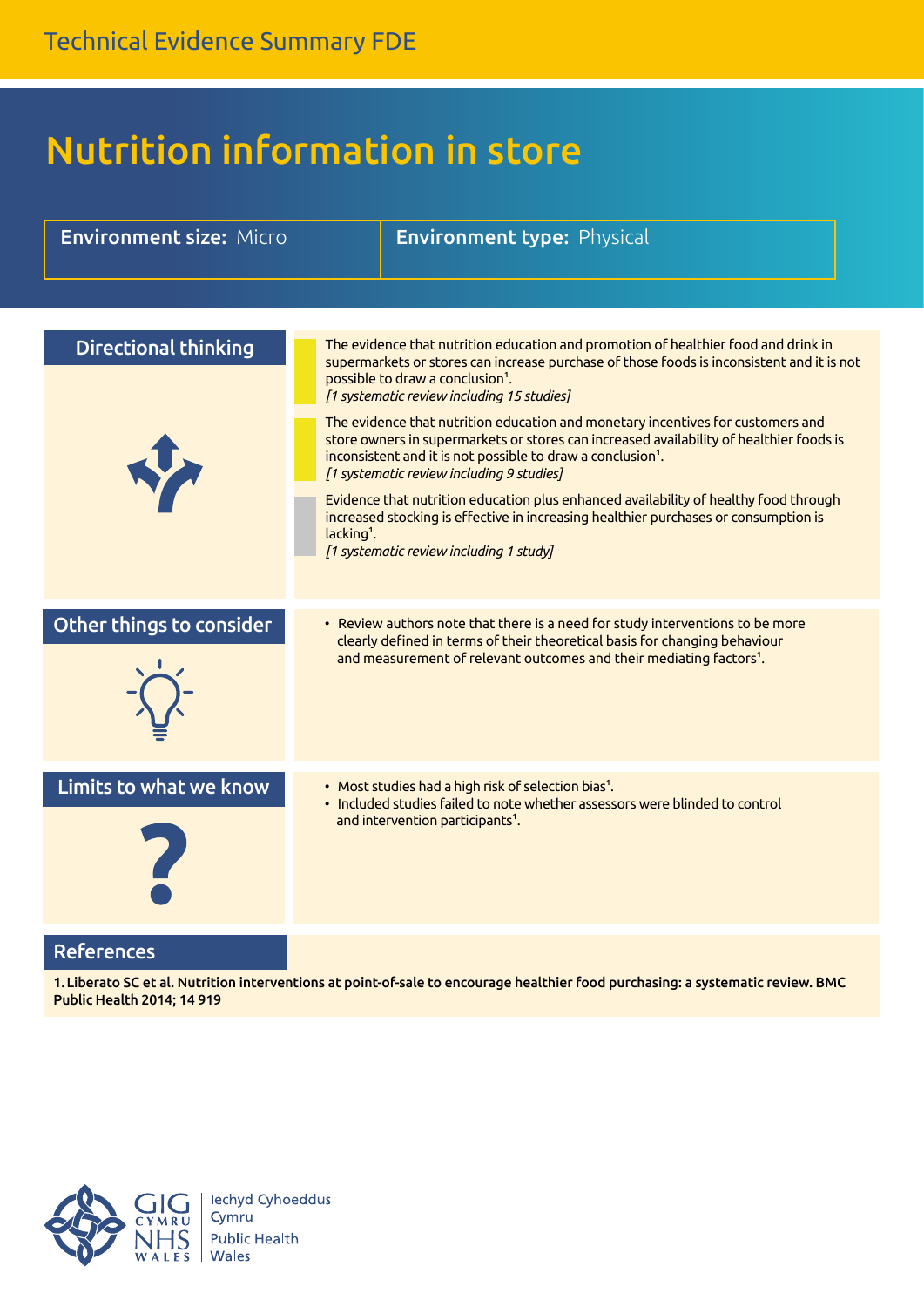### Nutrition information during point of sale online

| <b>Environment size: Micro</b> | <b>Environment type: Physical / Sociocultural</b>                                                                                                                                                                                            |
|--------------------------------|----------------------------------------------------------------------------------------------------------------------------------------------------------------------------------------------------------------------------------------------|
| <b>Directional thinking</b>    | Evidence that tailored nutrition advice, and opportunity to swap certain products for a<br>healthier option at online point-of sale to increase sales of healthier foods is lacking <sup>1</sup> .<br>[1 systematic review including 1study] |
| Other things to consider       | • The healthier option offered to consumers was a lower fat alternative <sup>1</sup> .                                                                                                                                                       |
| Limits to what we know         | • The included study on online shopping had a high risk of selection bias<br>however the overall quality rating for the study was moderate <sup>1</sup> .<br>• The study was conducted over a period of 5 months <sup>1</sup> .              |
| <b>References</b>              |                                                                                                                                                                                                                                              |

1.Liberato SC et al. Nutrition interventions at point-of-sale to encourage healthier food purchasing: a systematic review. BMC Public Health 2014; 14 919

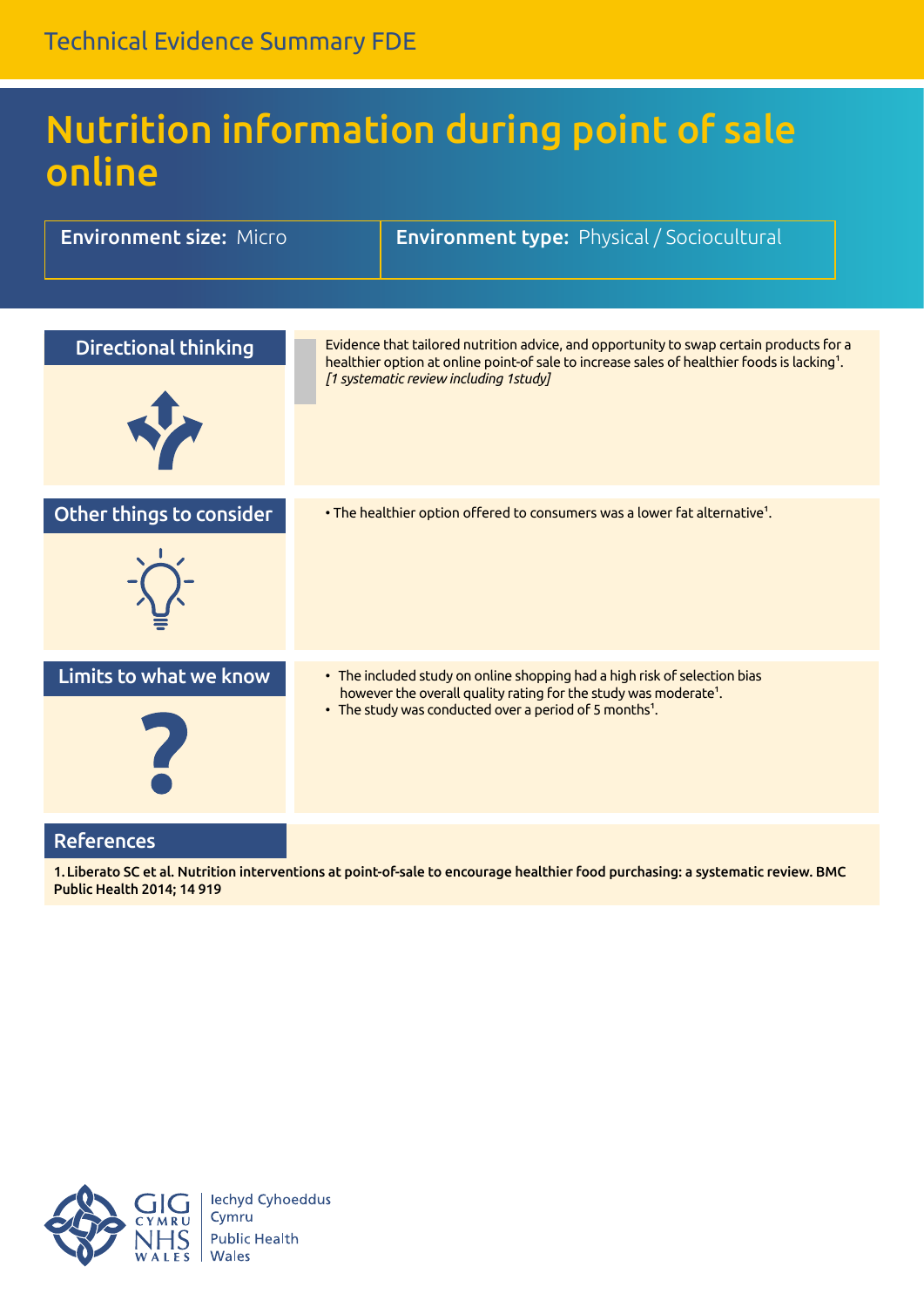#### **2.1.5 FDE 5 Menu labelling**

Menu labelling provides information about one or more nutrients and/or energy (calories) in a product or meal. The nutrients that are often labelled are fat, saturated fat, salt and sugar as well as energy (calories). Menu labelling may be provided with or without contextual information or interpretive information. Contextual information provides additional information such as the recommended daily intake for an average adult. Interpretive information, such as traffic light symbols, indicate whether the levels of different nutrients are low, medium or high.

Interventions: Informative, contextual or interpretive menu-based nutritional information.

Outcomes: Energy consumption, food selection.

What the evidence says: There are a number of formats of menu labelling. Menu labelling has mixed effects on whether consumers make healthier choices across out-of-home settings. Using contextual or interpretive nutrition information alongside calories appears to be more effective than approaches using calorie content only. The evidence of whether labelling menus with calories influences food choice is inconsistent; in part this is because the quality ofresearch studies in this area has not been high.

Policy and strategic implications: Although the evidence currently available is inconclusive, including menu labelling as one part of a range of actions to influence out of home calorie consumptionshouldbeconsidered.This shouldincludecontextual informationsuchasproportion of daily calorie requirements and should be using a consistent approach across outlets. Further research in this area would be beneficial.

Related interventions: Shelf labelling, front of pack labelling, point of sale interventions.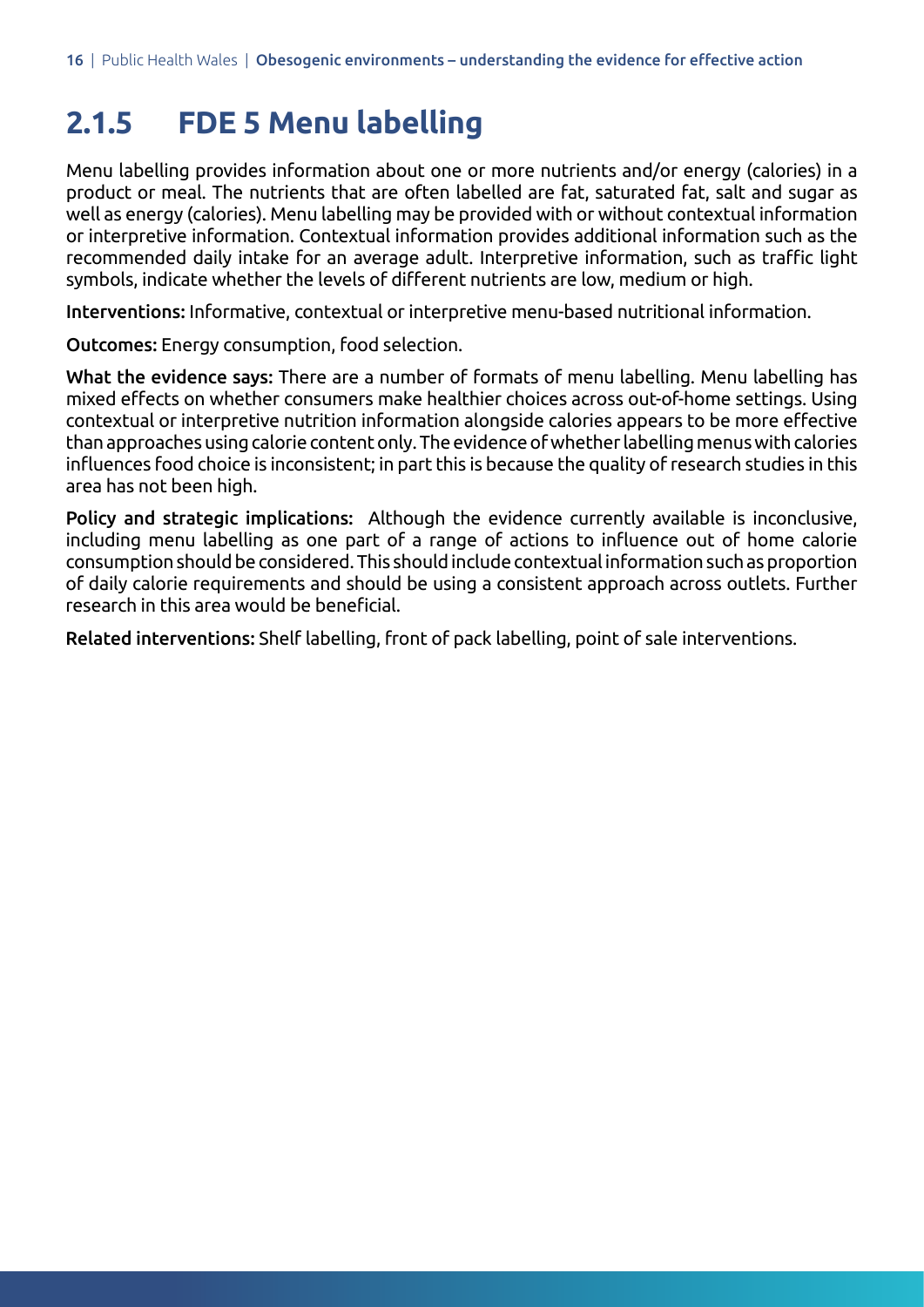## Menu labelling

| <b>Environment size: Micro</b> | <b>Environment type:</b> Physical / Political /<br>Legislative                                                                                                                                                                                                                                                                                                                                                                                                                                                                                                                             |
|--------------------------------|--------------------------------------------------------------------------------------------------------------------------------------------------------------------------------------------------------------------------------------------------------------------------------------------------------------------------------------------------------------------------------------------------------------------------------------------------------------------------------------------------------------------------------------------------------------------------------------------|
|                                |                                                                                                                                                                                                                                                                                                                                                                                                                                                                                                                                                                                            |
| <b>Directional thinking</b>    | There is some evidence that calorie content labelling of menus may contribute to<br>reducing energy intake but the evidence is not conclusive1. Meta-analysis of three<br>randomised controlled trials conducted in real world settings demonstrated a reduction<br>of 47kcal in energy purchased (MD-46.72 kcal, 95% CI-78.35 to -15.10, N=1877).<br>[1 systematic review including poor to moderate quality studies]                                                                                                                                                                     |
|                                | There is some evidence that calorie content labels incorporating additional contextual<br>or interpretive information e.g. traffic light symbols may be more effective than those<br>without such information but the evidence is not conclusive2. Meta-analysis of calories<br>selected across 10 comparisons was significant; -67 calories (95% CI-116.99 to -17.79;<br>P=0.008). Meta-analysis of calories consumed across 16 comparisons was also<br>significant; -81 calories (95% CI-138.99 to -22.36; P=0.007).<br>[1 systematic review including poor to moderate quality studies] |
| N                              | There is some evidence that calorie content labels without additional contextual or<br>interpretive information are ineffective in reducing energy selected or consumed but it<br>is not conclusive2. Meta-analysis of calories selected across eight comparisons was not<br>significant; -31 calories (95% CI-95.85 to 34.18; P=0.35). Meta-analysis of calories<br>consumed across 8 comparisons was also not significant; -13 calories<br>(95% CI-95.85 to 34.18; P=0.35)<br>[1 systematic review including poor to moderate quality studies]                                           |
|                                | There is some evidence that healthy food choice or traffic light labelling in cafeterias<br>(workplace/canteens) is effective in influencing food choices but the evidence is not<br>conclusive <sup>3</sup> .<br>[1 systematic review including 16 poor to moderate quality studies]                                                                                                                                                                                                                                                                                                      |
|                                | The evidence for menu labelling in restaurants having desirable influences on food<br>choices is inconsistent <sup>3</sup> .<br>[1 systematic review including 22 studies].                                                                                                                                                                                                                                                                                                                                                                                                                |
|                                | The evidence on whether making menu-labelling compulsory will encourage food<br>outlets to reformulate or provide healthier options is inconsistent and it is not<br>possible to draw a conclusion <sup>4</sup> .<br>[1 systematic review including 3 studies]                                                                                                                                                                                                                                                                                                                             |

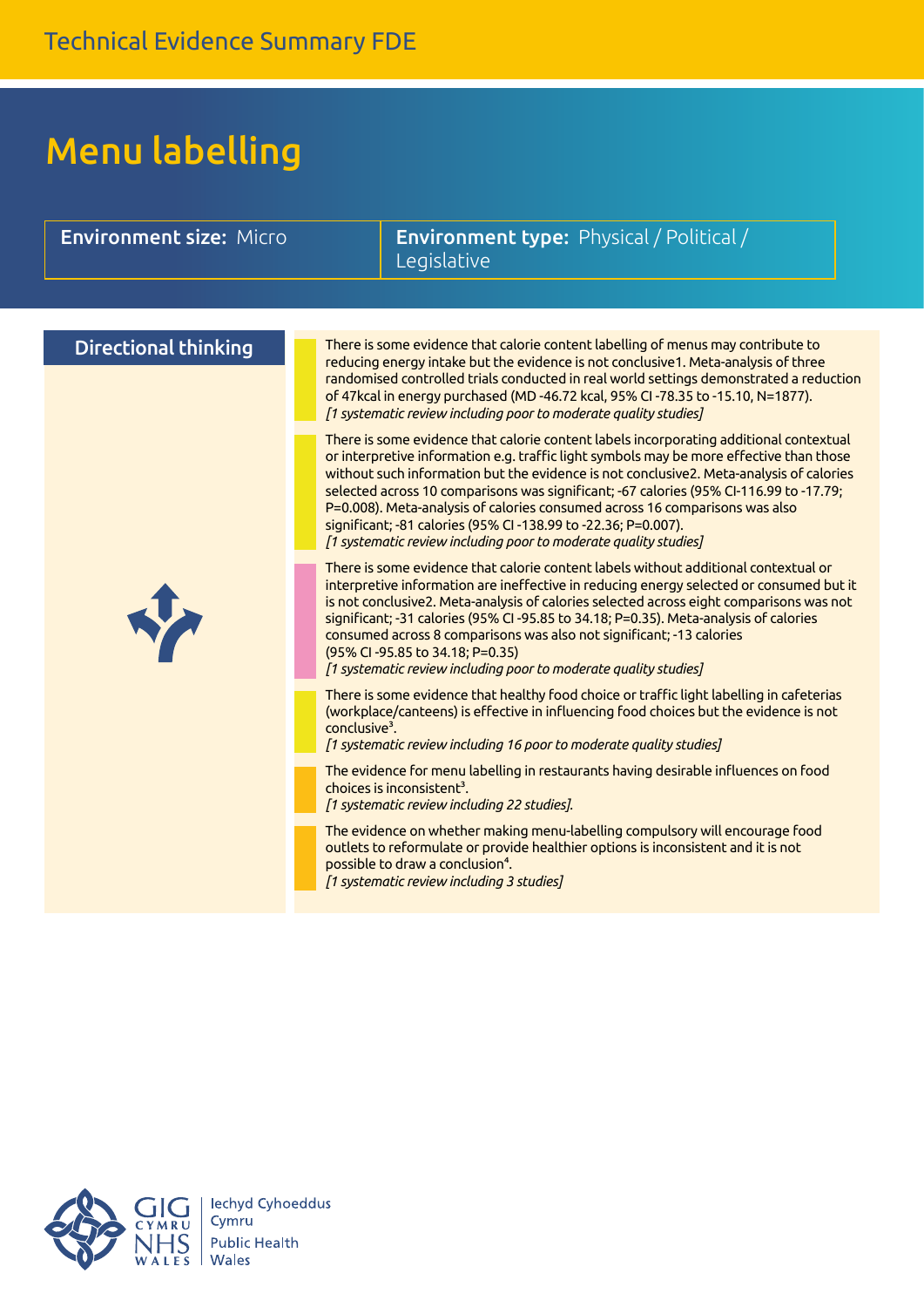### Menu labelling

| Other things to consider | • The evidence on labelling relates to immediate short-term choices and is not<br>based on overall daily diet or long-term effects on weight over time <sup>2</sup> . The<br>possibility of compensatory behaviour, at different times of the day,<br>influencing impact on weight is not addressed.<br>. In some labelling studies concurrent survey results suggested that taste was the<br>main reason for food choices <sup>3</sup> .<br>• The percentage of customers noticing calorie information has varied in research<br>studies. A lower percentage of customers report using calorie information than<br>the percentage that report noticing it <sup>4</sup> .<br>• Better research is required to assess the impact of menu labels varying in content<br>and format on purchasing and consumption <sup>1</sup> , $2$ . |
|--------------------------|------------------------------------------------------------------------------------------------------------------------------------------------------------------------------------------------------------------------------------------------------------------------------------------------------------------------------------------------------------------------------------------------------------------------------------------------------------------------------------------------------------------------------------------------------------------------------------------------------------------------------------------------------------------------------------------------------------------------------------------------------------------------------------------------------------------------------------|
|                          |                                                                                                                                                                                                                                                                                                                                                                                                                                                                                                                                                                                                                                                                                                                                                                                                                                    |
| Limits to what we know   | • Populations in key studies supporting menu labelling are frequently in university<br>or health care settings; effects in general populations may be different <sup>1</sup> , <sup>2</sup> , <sup>3</sup> .<br>• There was an absence of evidence assessing potential moderators of the effect of<br>nutritional labelling including the ability to stratify results by socioeconomic status<br>or health literacy <sup>1</sup> , <sup>2</sup> .<br>• Many quasi experimental studies identified did not adjust for the potential<br>confounding that can arise when comparison groups are drawn<br>from different populations <sup>2</sup> .<br>• Randomization methods and blinding of analysis of calories selected or<br>consumed were not reported <sup>2</sup> .                                                            |

#### References

1.Crockett RA et al. Nutritional labelling for healthier food or non-alcoholic drink purchasing and consumption. Cochrane Database of Syst Rev 2018, Issue 2. Art. No.: CD009315. DOI: 10.1002/14651858.CD009315.pub2.

2.Sinclair SE, Cooper M, Mansfield ED. The influence of menu labeling on calories selected or consumed: a systematic review and meta-analysis. J Acad Nutr Diet 2014; 114(9): 1375-1388

3.Fernandes AC, Oliveira RC, Proena RPC et al. Influence of menu labeling on food choices in real-life settings: a systematic review. Nutr Rev 2016; 74(8): 534-548

4.Sisnowski J, Street JM, Merlin T. Improving food environments and tackling obesity: A realist systematic review of the policy success of regulatory interventions targeting population nutrition. PLoS One 2017; 12(8): e0182581

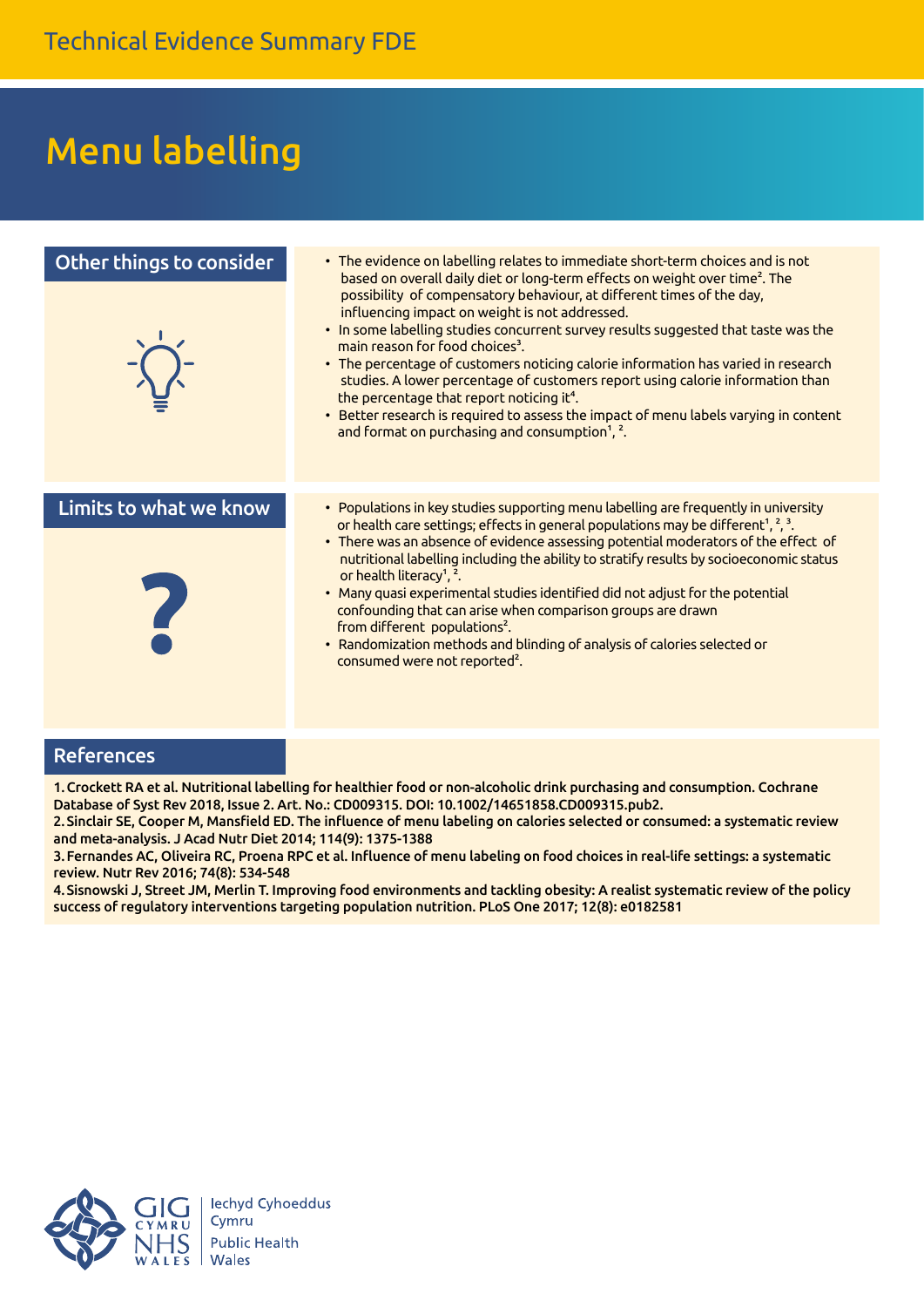### **2.1.6 FDE 6a Interventions influencing portion size – Tableware**

One of the growing areas of concern is a trend in recent years towards larger portion sizes and there is interest in interventions which encourage or mandate smaller portion sizes. Larger sized tableware e.g. plates, cups, glasses and cutlery may influence how much food or drink we choose and eat.

Intervention: Change in the size and/or shape of crockery, glasses or cutlery.

Outcomes: Food chosen and food consumed.

What the evidence says: Changing the plate size affects the amount people eat. There is evidence that people consistently consume more food and drink when offered larger-sized tableware than when offered smaller-sized versions. Exposure to larger tableware for food results in increased consumption. Exposure to larger tableware increased the quantities of food adults selected for subsequent consumption. Exposure to shorter, wider glasses or bottles increased the quantities selected for subsequent consumption among adults.

Policy/Strategy implications: Policies and practices that successfully reduce the size, availability and appeal of larger-sized tableware can contribute to meaningful reductions in the quantities of food (including non-alcoholic beverages) people select and consume in the immediate and short term. Encouraging the voluntary use of smaller plate sizes in commercial outlets; restricting the maximum sizes of beverages that can be sold and mandating the use of smaller plates, cutlery etc. in public sector provision should be considered.

Nutrition education should include the influence of tableware and cutlery size to help families to make healthier choices.

Related intervention: Price manipulation.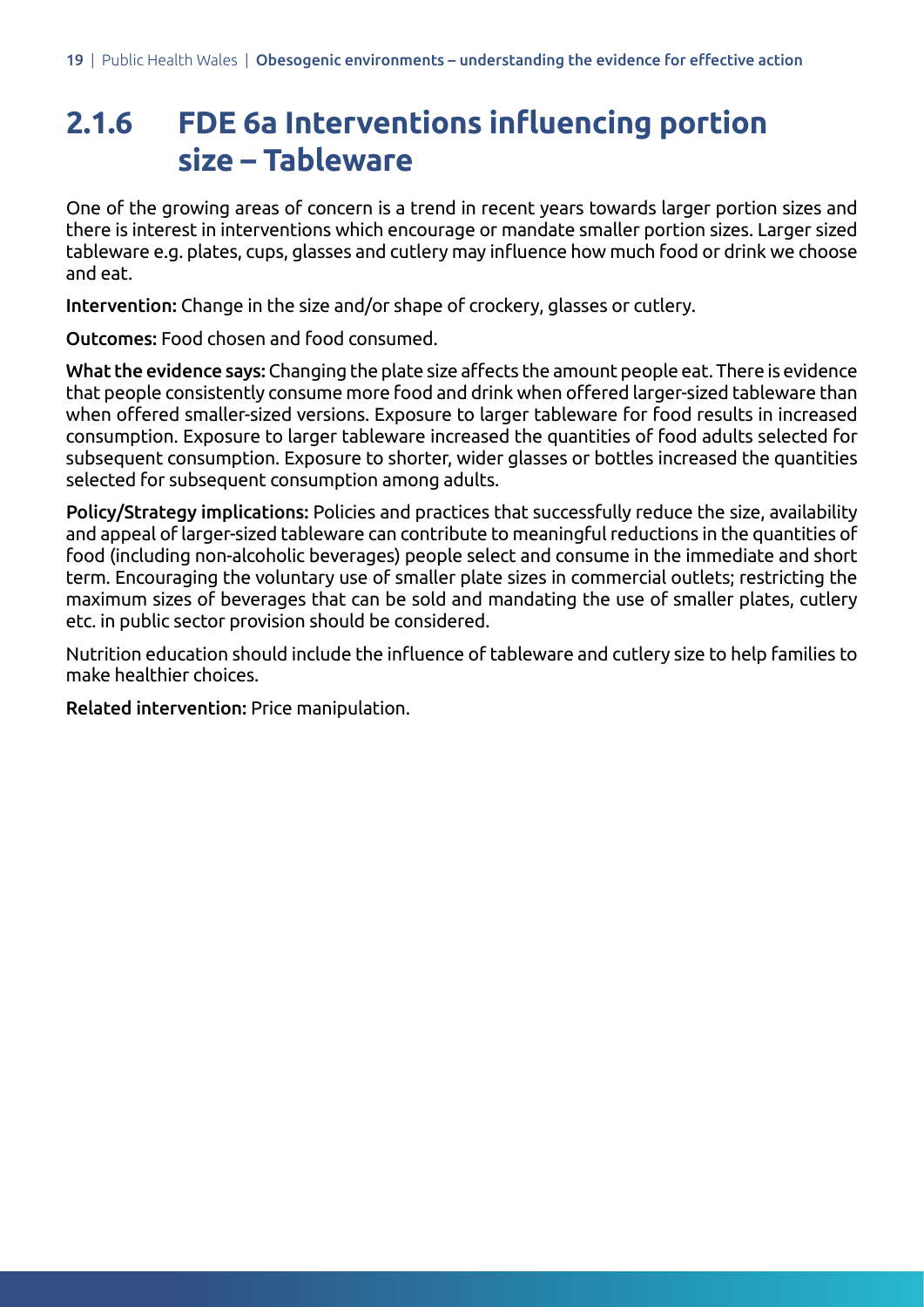### **2.1.7 FDE 6b Interventions influencing portion size**

Larger portions and packets of food have become increasingly prevalent over time and may contribute to the increasing obesity rates.

Interventions: Change in size of portion offered/available.

Outcomes: Food chosen and food consumed.

What the evidence says: Changing the food portion size, affects the amount people eat. There is evidence that people consistently consume more food and drink when offered larger-sized portions, than when offered smaller-sized versions.

Exposure to larger portions influences what people consume. Less healthy and energy dense foods may be particularly affected by tighter portion control but the effect is also true for healthierlow energy-dense foods, suggesting that interventions that successfully increase people's exposure to larger portions of these foods (healthier low energy-dense foods) may be effective to increase their consumption.

Policy/Strategy implications: Introducing measures which reduce portion size in less healthy products and increase portion size for healthier options should be considered through a range of means and in a range of settings. This may include encouraging voluntary reductions among food producers and food outlets. Restrictions on pricing and promotion strategies that promote purchase of large portion sizes or multiples of less health options should also be considered. Encouraging the use of promotion and pricing strategies for healthier options should also be considered.

Related intervention: Price manipulation.

Technical evidence summary: Interventions influencing portion size.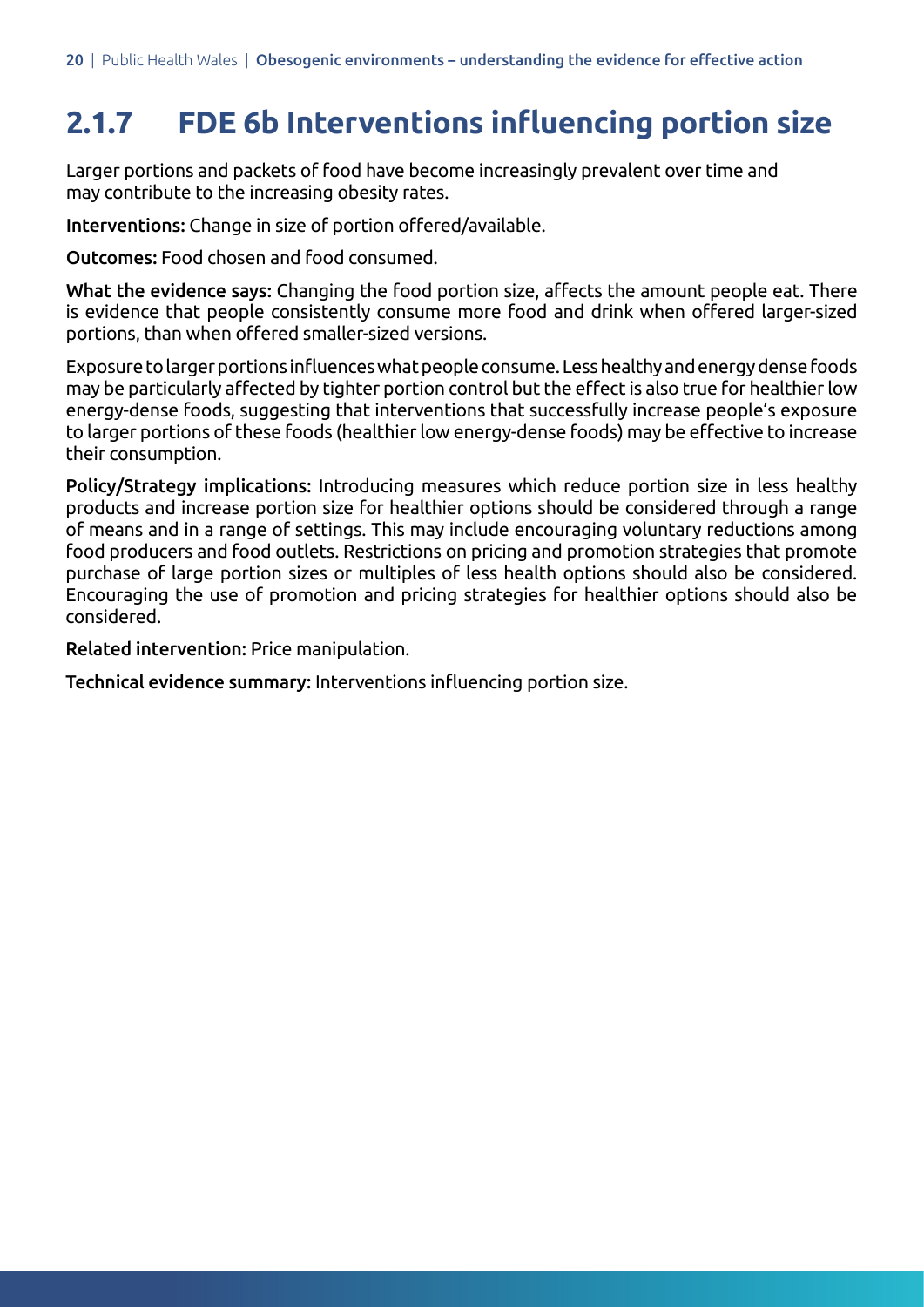### Interventions influencing portion size

| <b>Environment size: Micro</b> | <b>Environment type: Physical</b>                                                                                                                                                                                                                                                                                                                                                                                                                                                                                                                                                                                                       |
|--------------------------------|-----------------------------------------------------------------------------------------------------------------------------------------------------------------------------------------------------------------------------------------------------------------------------------------------------------------------------------------------------------------------------------------------------------------------------------------------------------------------------------------------------------------------------------------------------------------------------------------------------------------------------------------|
|                                |                                                                                                                                                                                                                                                                                                                                                                                                                                                                                                                                                                                                                                         |
|                                |                                                                                                                                                                                                                                                                                                                                                                                                                                                                                                                                                                                                                                         |
| <b>Directional thinking</b>    | There is some evidence that exposure to larger portions, packages, units or<br>associated tableware for food results in increased or consumption1. Meta-analysis<br>of 86 independent comparisons showed a standard mean difference in unregulated<br>consumption of 0.46 (95%CI 0.29 to 0.52). The size of this effect suggests that, if                                                                                                                                                                                                                                                                                               |
|                                | sustained reductions in exposure to larger-sized food portions, packages and tableware<br>could be achieved across the whole diet, this could reduce average daily energy<br>consumed from food by between 215 and 279 kcal in adults<br>[1 systematic review including poor to moderate quality studies]                                                                                                                                                                                                                                                                                                                               |
| J.                             | There is some evidence that exposure to larger portions or tableware increased the<br>quantities of food adults selected for subsequent consumption1. Meta-analysis of<br>13 independent comparisons found a standard mean difference of 0.55 (95% CI 0.35<br>to 0.75). The size of this effect suggests that, if sustained reductions in exposure to<br>larger-sized food portions and tableware could be achieved across the whole diet, this<br>could reduce average daily energy selected for subsequent consumption from food by<br>between 188 and 403 kcal<br>[1 systematic review including poor to moderate quality studies]   |
|                                | There is some evidence that exposure to shorter, wider glasses or bottles increased<br>the quantities selected for subsequent consumption among adults1. Meta-analysis of<br>3 independent comparisons found a standard mean difference of 2.31 (95% CI 1.79 to<br>2.83). The size of this effect suggests that, if sustained reductions in exposure to shorter,<br>wider glasses and bottles could be achieved across the whole diet, this could reduce the<br>quantity of non-alcoholic beverages selected for subsequent consumption by between<br>95g and 296g.<br>[1 systematic review including poor to moderate quality studies] |
|                                | The evidence for the use of portion-controlled packaging to reduce intake by young<br>adults in tertiary education settings is inconsistent and it is not possible to draw a<br>conclusion <sup>3</sup> .<br>[1 systematic review, 2 studies]                                                                                                                                                                                                                                                                                                                                                                                           |

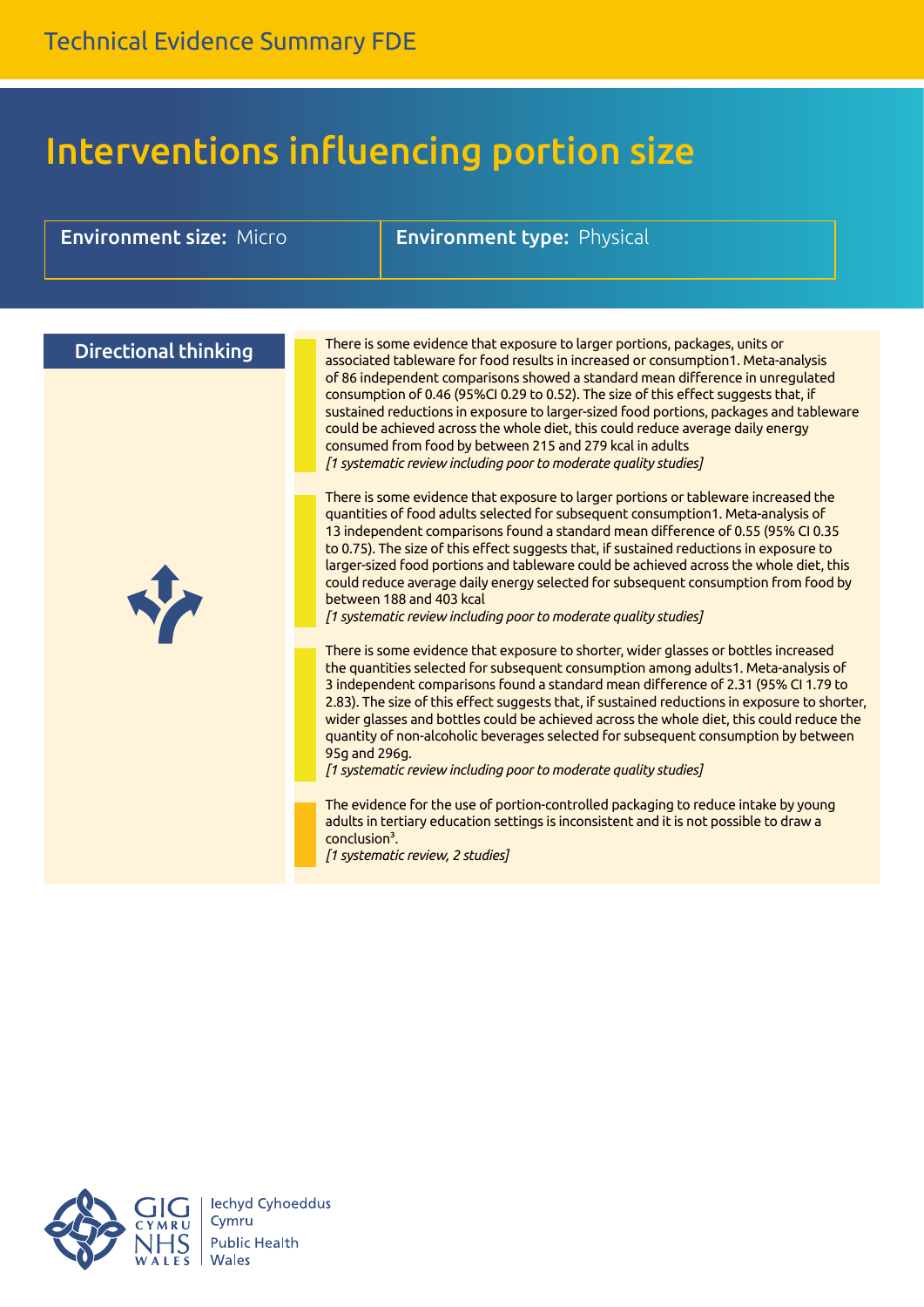### Interventions influencing portion size



#### References

1.Hollands GJ et al. Portion, package or tableware size for changing selection and consumption of food, alcohol and tobacco. Cochrane Database of Syst Rev 2015, Issue 9. Art. No.: CD011045. DOI: 10.1002/14651858.CD011045.pub2 Allan, J et al. Environmental interventions for altering eating behaviours of employees in the workplace: a systematic review. Obes Rev 2017;18 (2): 214-226

2.Roy et al. Food environment interventions to improve the dietary behaviour of young adults in tertiary education settings: A systematic literature review J Acad Nutr Diet 2015, 115: 1647-1681

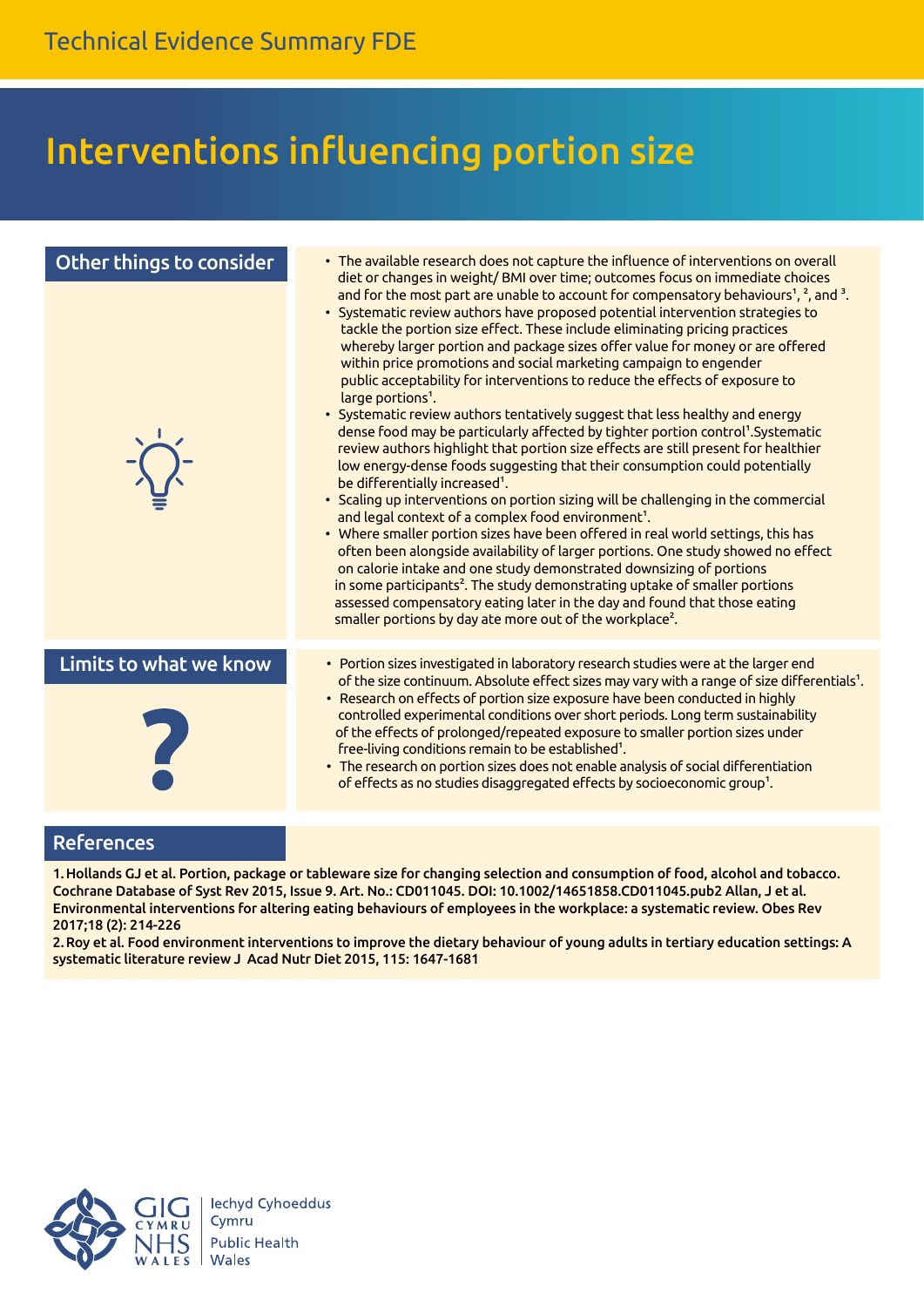### **2.1.8 FDE 7 Interventions for vending machines**

Vending machines traditionally stock unhealthy choices and are generally located where there is limited choice or access to alternatives. There is interest therefore in the benefits of influencing what is available through vending machines.

Interventions: Point of sale information, availability of healthier choices, and price reductions on healthier choices.

Outcome: Dietary behaviours change, sales data, dietary intake, BMI.

What the evidence says: There is some evidence that pricing and availability strategies are effective at improving the nutritional quality of foods and beverages purchased from vending machines. The evidence suggests that if prices are competitive and healthier items are made available to them, vending machine customers will buy healthier snacks.

Policy/strategy implications: Vending machines have traditionally only sold unhealthier snacks and beverages and anecdotal evidence suggests that a barrier to change is the belief that healthier items will not sell well. The findings of this review provide evidence to the contrary. If prices are competitive and healthier items are made available to them, vending machine customers will buy healthier snacks. Successful implementation is about adoption by and changing the behaviour of the suppliers who are concerned about the commercial aspects of sales, stock and profit. This has potential in the workplace and in tertiary settings and should be considered by commissioners who can request that their vending machines holders stock healthy food.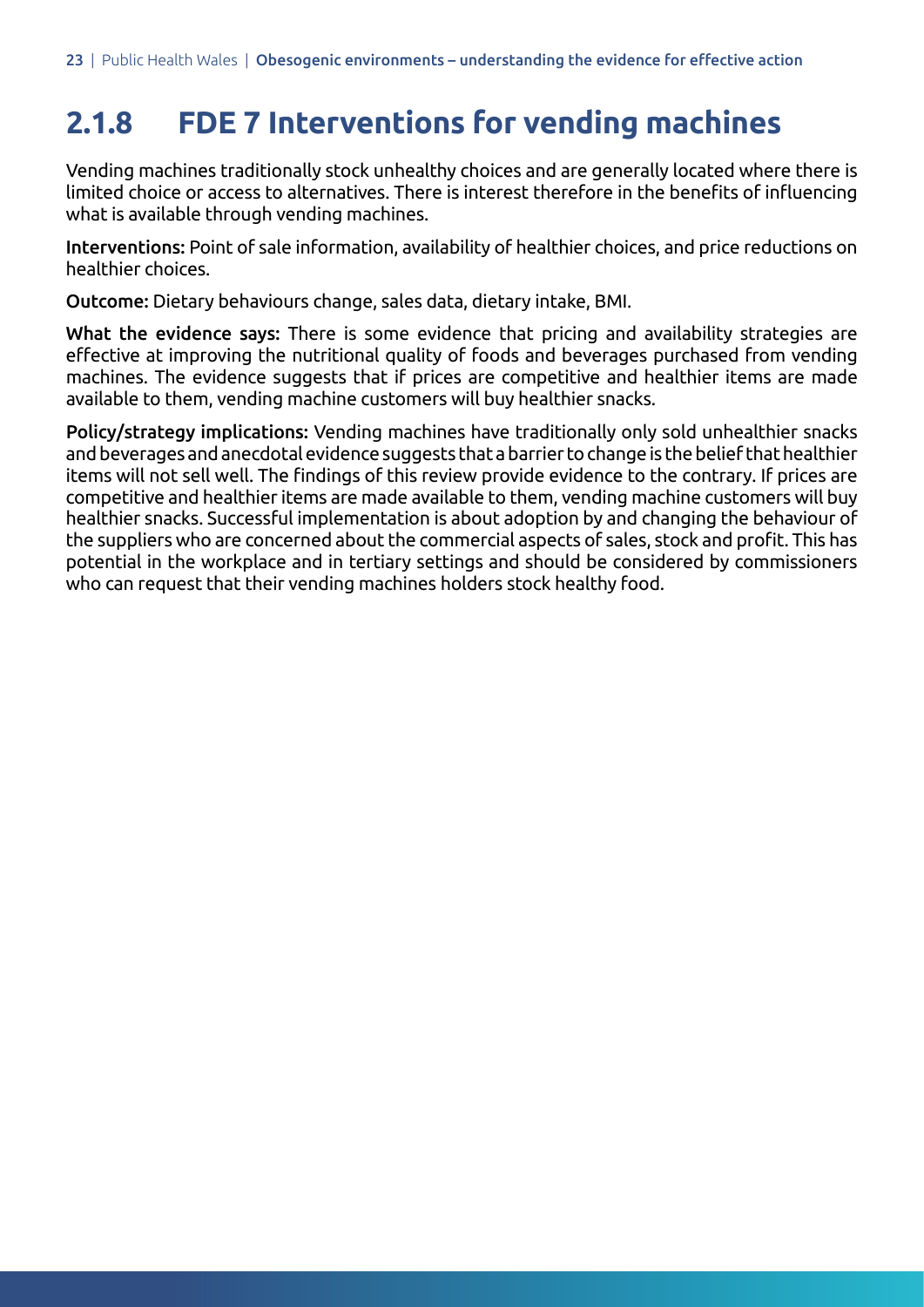### Interventions in vending machines, pricing, stocking and nutritional information

| <b>Environment size: Micro</b> |                             | <b>Environment type:</b> Physical / Economic /<br>Sociocultural                                                                                                                                                                                                                                                                                                                                                                                                                                                                                                                                                                                                                                                                                                                   |  |
|--------------------------------|-----------------------------|-----------------------------------------------------------------------------------------------------------------------------------------------------------------------------------------------------------------------------------------------------------------------------------------------------------------------------------------------------------------------------------------------------------------------------------------------------------------------------------------------------------------------------------------------------------------------------------------------------------------------------------------------------------------------------------------------------------------------------------------------------------------------------------|--|
|                                |                             |                                                                                                                                                                                                                                                                                                                                                                                                                                                                                                                                                                                                                                                                                                                                                                                   |  |
| <b>Directional thinking</b>    |                             | There is some evidence that reducing the price of healthier snack options in vending<br>machines increases their purchase but the evidence is not conclusive <sup>1</sup> .<br>[1 systematic review including 5 poor to moderate quality studies]<br>There is some evidence that increasing the availability of healthier snacks in vending<br>machines increases their purchase but the evidence is not conclusive <sup>1</sup> .<br>[1 systematic review including 6 poor to moderate quality studies]<br>The evidence that point of purchase nutrition information is effective in increasing<br>purchases of healthier items from vending machines is inconsistent and it is not<br>possible to draw a conclusion <sup>1</sup> .<br>[1 systematic review including 8 studies] |  |
| Other things to consider       |                             | • Systematic review authors note that anecdotal evidence suggests that a barrier<br>to change in vending machines stocking is the belief that healthier items will not<br>sell well. However these authors conclude that if prices are competitive and<br>healthier items are made available, vending machine customers will buy<br>healthier snacks <sup>1</sup> .                                                                                                                                                                                                                                                                                                                                                                                                               |  |
| Limits to what we know         | sample sizes <sup>1</sup> . | • Interventions involving vending machines included a lack of measured changes to<br>diet or weight and the inability to determine if measured changes were due to<br>the existing clients changing choices they would normally make or due to<br>new customers <sup>1</sup> .<br>• Many interventions were of short duration of interventions and included small                                                                                                                                                                                                                                                                                                                                                                                                                 |  |
|                                |                             |                                                                                                                                                                                                                                                                                                                                                                                                                                                                                                                                                                                                                                                                                                                                                                                   |  |

#### References

1.Grech A, Allman-Farinelli M. A systematic literature review of nutrition interventions in vending machines that encourage consumers to make healthier choices. Obes Rev 2015; 16 (12): 1030-1041

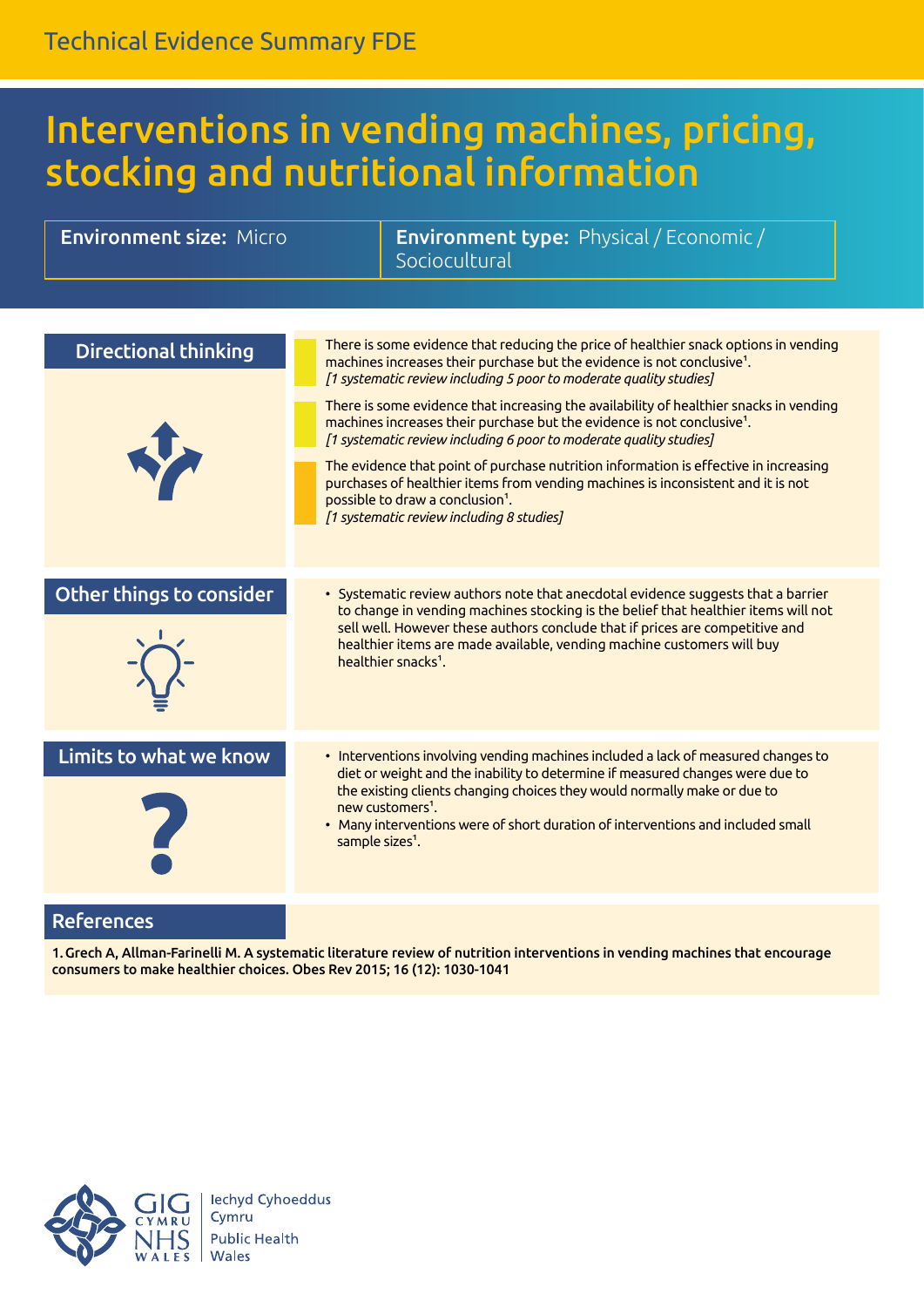# **3 Intervention summaries; Physical Activity and the Built and Natural Environment (PABNE)**

Our environment influences our ability to be active. This can include whether we have easy access to safe places to play or be active; attractive green space in which to walk, run or cycle; safe routes for active commuting and exercise, sport, and leisure facilities. Reversing downward trends in physical activity needs multicomponent strategies aimed at the individual, social-cultural, environmental and policy determinants of inactivity.

The built environment includes roads, pavements, the external areas of buildings and open 'grey' space, such as urban squares and pedestrianised areas.

The natural environment includes 'green' and 'blue' spaces. Green spaces include: urban parks, open green areas, woods and forests, coastland and countryside, and paths and routes connecting them. Blue spaces include: the sea, lakes, rivers and canals.

The design and layout of towns and cities can enable and encourage walking and cycling, and using public transport may also mean people build physical activity into their daily lives. Understanding the way our natural and built environment and our transport system influences how active we are is essential to encouraging increases in physical activity.

Understanding this evidence is particularly challenging as many of the interventions that have been considered for inclusion in systematic reviews may not have been introduced with health outcomes in mind but for other reasons.

The intervention evidence summaries cover a range of intervention to reduce the impact of the obesogenic environment on physical activity as follows:

- Building new parks
- Upgrading parks or urban green space
- Promotion of parks and urban green space
- Community wide multi-component physical activity intervention
- Standing or treadmill workstations
- Subsidised public transport
- Congestion charging
- Walking and cycle infrastructure

Each is also likely to have only a small impact on activity levels but across a whole population this can be effective. Studies which are able to detect these small changes can be difficult and expensive to conduct. Much more good quality research is needed in this area. It is also likely that Public Health Wales will be undertaking more detailed reviews which consider primary studies not just systematic review so that we can better understand the evidence in this area and use this as part of our ongoing partnership with Sport Wales and Natural Resources Wales to increase physical activity levels in the Welsh population.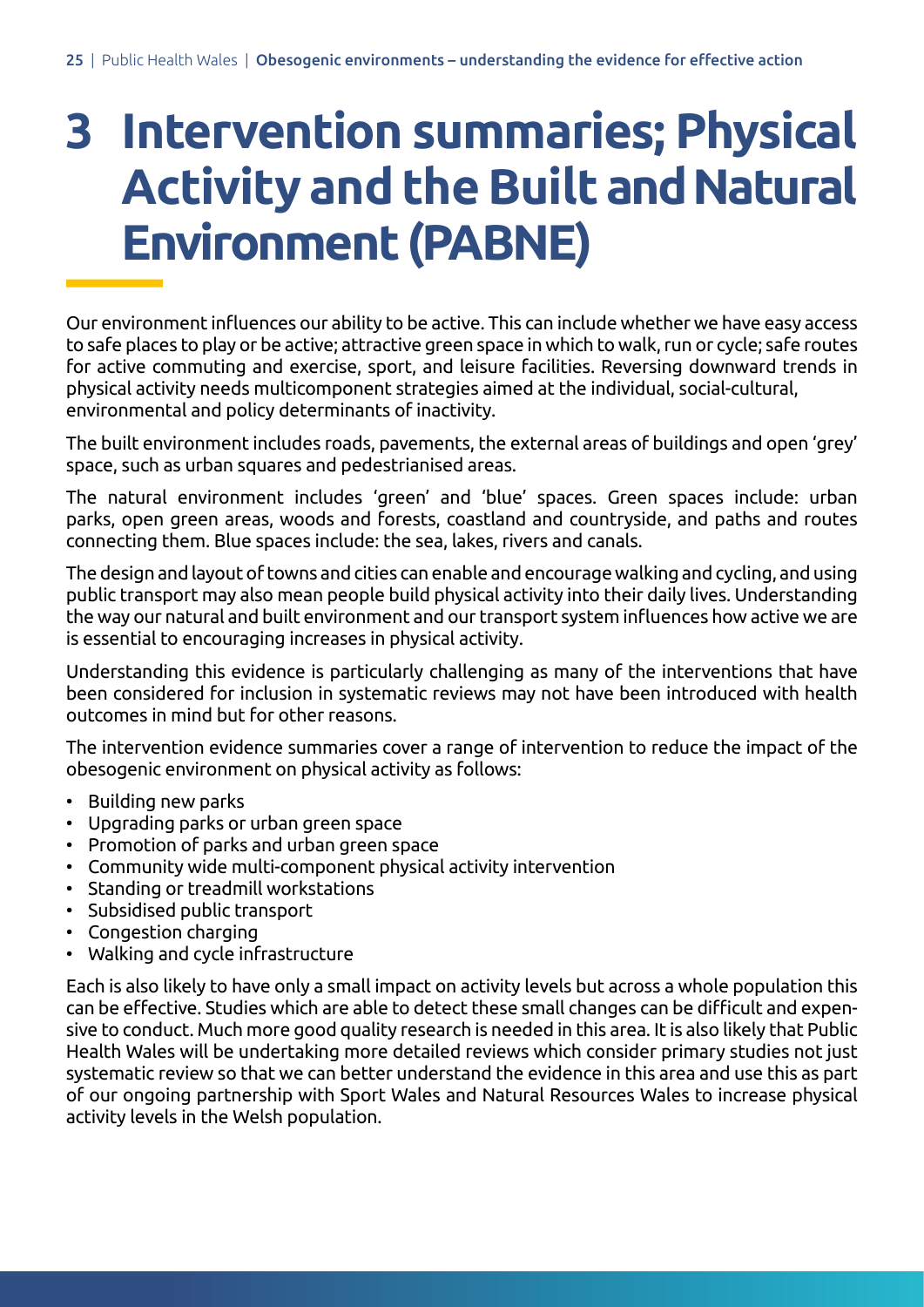#### **3.1.1 PABNE1 Building new parks**

Municipal parks are a feature of Welsh villages, towns and cities and are one of the easiest local places for people to enjoy being active outdoors. They provide places for people to play and to walk and run. Understanding how important parks are for physical activity and the park attributes which influence its use will assist decision making at a local level. Park attributes can be classified as Physical; features, condition, access, aesthetics, and safety and Social; relating to use as a social space.

Intervention: The construction of new parks on undeveloped green space.

Outcomes: Physical activity.

What the evidence says: The quality and range of the research that has been undertaken in this area is limited and this makes it difficult to draw conclusions. It may also be unrealistic to measure physical activity as an outcome rather than use of parks. There is a need to consider the evidence that exists for the relationship between the availability of local parks and physical activity as a first step.

Policy and strategic implications: Maintaining local parks is a challenge for local authorities in the currentfinancial climate and there are concerns about loss oflocal parks or a deterioration in local facilities which means that people are less likely to use them. There are also concerns about parks being used for anti-social activities and the actual or perceived level of these affects how safe people feel and whether they are willing to use parks. Understanding how important parks are for physical activity is important to assist in decision making at a local level. It is important to ensure that where steps are being taken to build new parks as part of regeneration or development, or where improvement schemes are being undertaken, these are accompanied by high quality research and evaluation Opportunities to connect local authorities and researchers in this area should be prioritised.

Related summary: Upgrading parks or urban green space.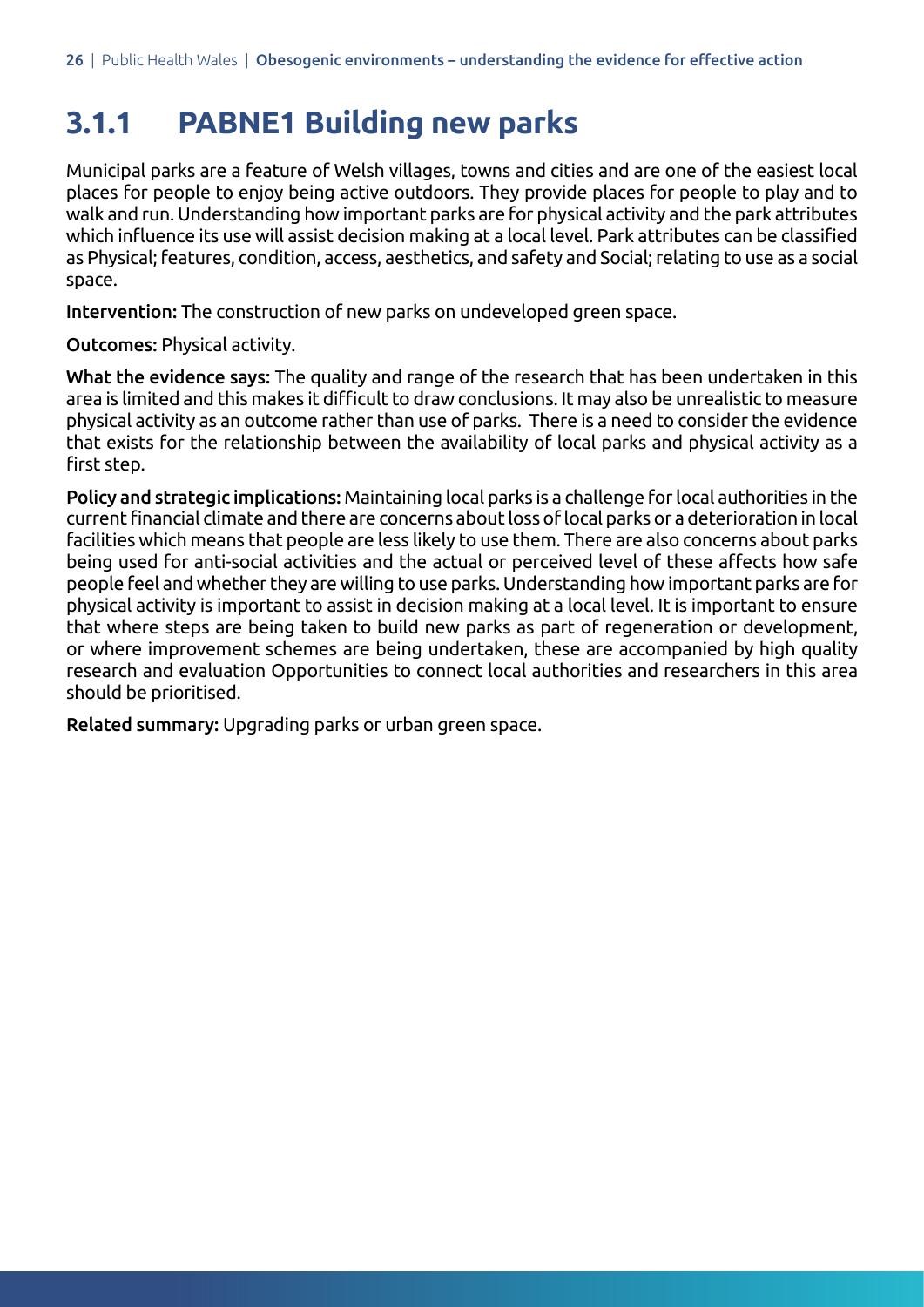## Building new parks

| <b>Environment size: Micro</b> | <b>Environment type: Physical</b>                                                                                                                                                                                                                                                                                                                                                                                                                                                                                                                                                                                                                                                                                                                                                                                                                                                                                        |
|--------------------------------|--------------------------------------------------------------------------------------------------------------------------------------------------------------------------------------------------------------------------------------------------------------------------------------------------------------------------------------------------------------------------------------------------------------------------------------------------------------------------------------------------------------------------------------------------------------------------------------------------------------------------------------------------------------------------------------------------------------------------------------------------------------------------------------------------------------------------------------------------------------------------------------------------------------------------|
|                                |                                                                                                                                                                                                                                                                                                                                                                                                                                                                                                                                                                                                                                                                                                                                                                                                                                                                                                                          |
| <b>Directional thinking</b>    | Evidence that introducing new parks increases park visits and physical activity is lacking <sup>1</sup> .<br>[1 systematic review, 2 studies]                                                                                                                                                                                                                                                                                                                                                                                                                                                                                                                                                                                                                                                                                                                                                                            |
|                                |                                                                                                                                                                                                                                                                                                                                                                                                                                                                                                                                                                                                                                                                                                                                                                                                                                                                                                                          |
| Other things to consider       | • People report that their use of parks is influenced by specific features and<br>condition of a park, access to it, aesthetics, safety and whether it offers a<br>social environment <sup>2</sup> .<br>• People report that safety and security, environmental aesthetics, social<br>relations, convenience and efficiency influence their walking experiences <sup>3</sup> .<br>• Poor perception of personal security appears to be a significant deterrent<br>to using existing or new parks and trails however while interventions tend to<br>result in improved perceptions of personal security, there is not always increased<br>park or trail use and physical activity <sup>1</sup> .<br>• Factors outside the scope of interventions such as incomplete construction at<br>follow-up may contribute to mixed effects of park interventions on park visits<br>and physical activity expenditure <sup>1</sup> . |
| Limits to what we know         | • One study on building new parks involved a control group, the other did not. The<br>study involving a control group was of limited usefulness due to combination<br>of intervention and control groups in the analysis <sup>1</sup> .<br>• The studies on building new parks were conducted in the USA <sup>1</sup> .<br>• The qualitative research assessing what influences people to use parks does<br>not capture what influences people to be physically active in parks; the latter<br>is what may influence levels of obesity. This research only captures data<br>published prior to 2010 and the majority of studies were conducted in the US<br>which may affect the generalisability of this evidence2.                                                                                                                                                                                                     |

#### References

1. Bennie J et al. Physical activity and the environment update, Effectiveness and Cost-Effectiveness: Evidence Review 3: Park, Neighbourhood and Multicomponent Interventions. London: National Institute for Health and Care Excellence; 2017 2.McCormack GR et al. Characteristics of urban parks associated with park use and physical activity: a review of qualitative research. Health & Place 2017; 16 (4): 712-726

3. Dadpour S et al. Understanding the Influence of Environment on Adults' Walking Experiences: A Meta-Synthesis Study. Int J Environ Res Public Health 2016: 13: 731]

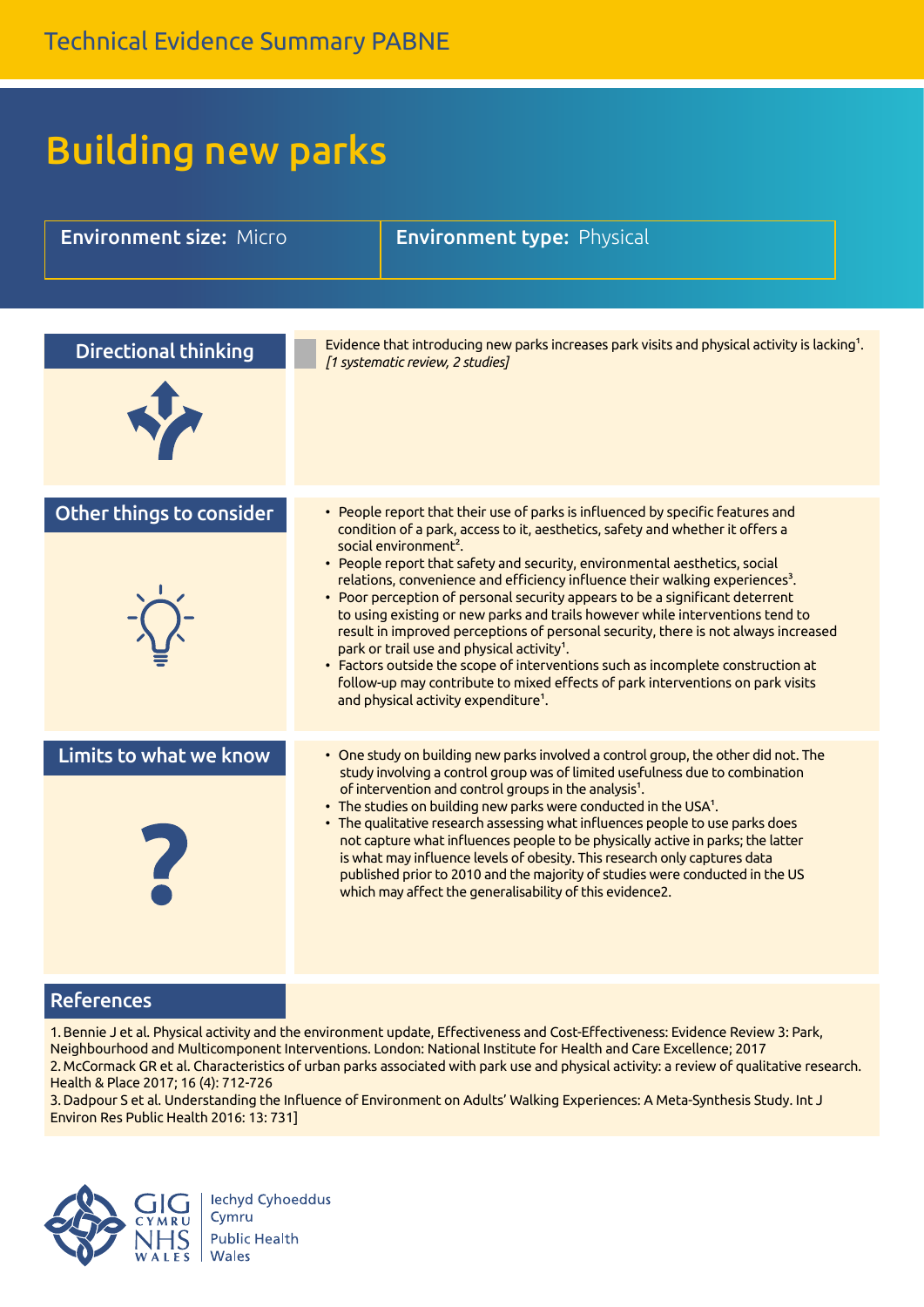#### **3.1.2 PABNE 2 Upgrading parks or urban green space**

The availability and accessibility of parks and urban green spaces offers the opportunity for recreation and active travel for little or no cost to the individual. Upgrading park facilities (includes at least one of the following: lighting, facilities (seating or toilets), paths, greenery, gyms or landscape designs) while upgrading green spaces includes renovations, improvements, design of an urban greenway trail, greening of vacant lots, installation of family fitness zones.

Intervention: Physical change and upgrading of park facilitates including at least one of the following: lighting, facilities (seating or toilets), paths, greenery, gyms or landscape designs, or promotion/ encouragement of the use urban green space/development of new or improved or combinations.

Outcome: Self-reported physical activity and recorded or measured physical activity.

What the evidence says: Overall, the evidence on upgrading parks and urban green spaces to increase physical activity is inconclusive. In part this is because there has been little good quality research in this field and because demonstrating a change in physical activity specifically from an improvement to park environments is not straightforward. Measuring change in the use of parks would be a more appropriate first step along with evidence that shows whether the availability of parks has an impact on physical activity. There is evidence that the actual or perceived quality and safety of the environment has an impact on use and levels of activity.

Policy / strategy implications: Improving access to open public spaces is a key policy area of the Create Active Environments objective in the WHO Global Action Plan for Physical Activity 2018-2030. The current Welsh Government strategy Prosperity for All also clearly indicates the importance of parks and green spaces within two of the strategy's key themes; Healthy and Active and United and Connected.

These interventions require robust evaluation and opportunities to undertake more research and evaluation in this area should be actively considered when park improvement or upgrading is being undertaken in Wales. It is likely that no single intervention of this type will bring about a measurable population benefit in terms of physical activity and that they will have a role in a wider multi-component programme. There is also a need to recognise that there may be other health and wellbeing benefits to improvements in park facilities that promotes increased use by local communities beyond physical activity.

Related summary: Building new parks, Community wide multi–component physical activity interventions.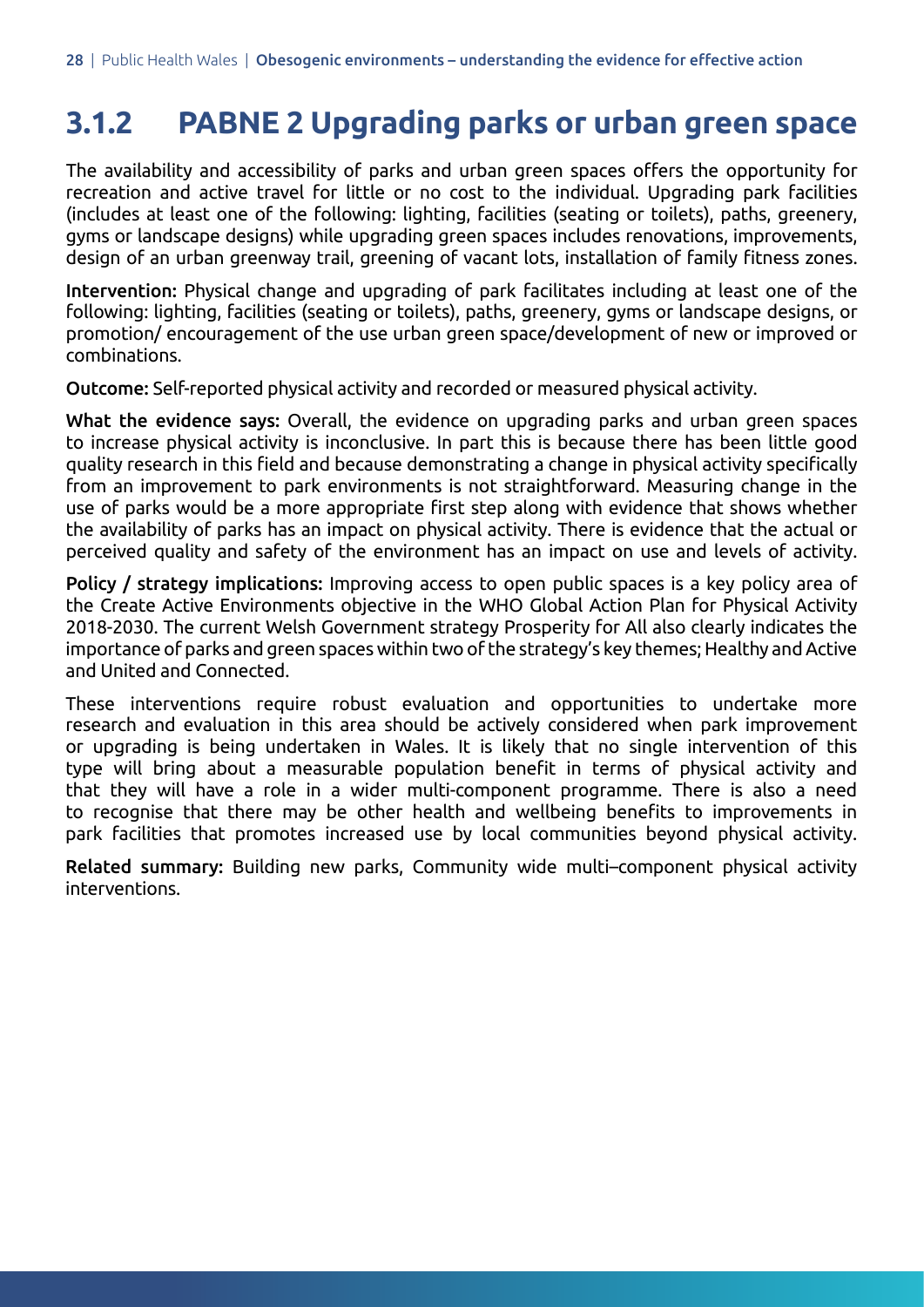## Upgrading parks or urban green space

| <b>Environment size: Micro</b> | <b>Environment type: Physical</b>                                                                                                                                                                                                                                                                                                                                                                                                                                                                                                                                                                                                                                                                                                                                                                                                                                                                                                                                                                                                                                                                                                                                                                                                                                                                  |
|--------------------------------|----------------------------------------------------------------------------------------------------------------------------------------------------------------------------------------------------------------------------------------------------------------------------------------------------------------------------------------------------------------------------------------------------------------------------------------------------------------------------------------------------------------------------------------------------------------------------------------------------------------------------------------------------------------------------------------------------------------------------------------------------------------------------------------------------------------------------------------------------------------------------------------------------------------------------------------------------------------------------------------------------------------------------------------------------------------------------------------------------------------------------------------------------------------------------------------------------------------------------------------------------------------------------------------------------|
|                                |                                                                                                                                                                                                                                                                                                                                                                                                                                                                                                                                                                                                                                                                                                                                                                                                                                                                                                                                                                                                                                                                                                                                                                                                                                                                                                    |
| <b>Directional thinking</b>    | The evidence on upgrading parks to increase physical activity is inconsistent and it is not<br>possible to draw a conclusion <sup>1</sup> .<br>[1 systematic review including 9 studies]                                                                                                                                                                                                                                                                                                                                                                                                                                                                                                                                                                                                                                                                                                                                                                                                                                                                                                                                                                                                                                                                                                           |
|                                | Evidence on the effects of development or improvement of green space on physical<br>activity is inconsistent <sup>2</sup> .<br>[1 systematic review including 9 studies]<br>Evidence that changing the microenvironment within parks (for example by changing or<br>removing seating) increases physical activity is lacking <sup>1</sup> .<br>[1 systematic review including 1 study]<br>Evidence about the effectiveness of multi-component interventions to improve green<br>space increasing the proportion of individuals engaging in leisure walks, leisure cycling<br>or sports weekly is lacking <sup>1</sup> .<br>[1 systematic review including 1 study]                                                                                                                                                                                                                                                                                                                                                                                                                                                                                                                                                                                                                                 |
| Other things to consider       | • People report that their use of parks is influenced by specific features and<br>condition of a park, access to it, aesthetics, safety and whether it offers a<br>social environment <sup>3</sup> .<br>• People report that safety and security, environmental aesthetics, social<br>relations, convenience and efficiency influence their walking experiences <sup>4</sup> .<br>• Poor perception of personal security appears to be a significant deterrent to<br>using existing or new parks and trails however while interventions tend to result<br>in improved perceptions of personal security, there is not always increased park<br>or trail use and physical activity <sup>1</sup> .<br>• The complexity and scale of the interventions in parks and neighbourhoods<br>makes this an extremely challenging area of research <sup>1</sup> . Studies assessing urban<br>green space examine complex interventions with multiple interacting factors at<br>the individual, community and population levels. A number of scientific and<br>evaluative challenges arise for example, aligning research timetables with<br>timelines, rapidly recruiting a baseline assessment prior to implementation<br>of the intervention and measuring confounders and levels of exposure <sup>2</sup> . |

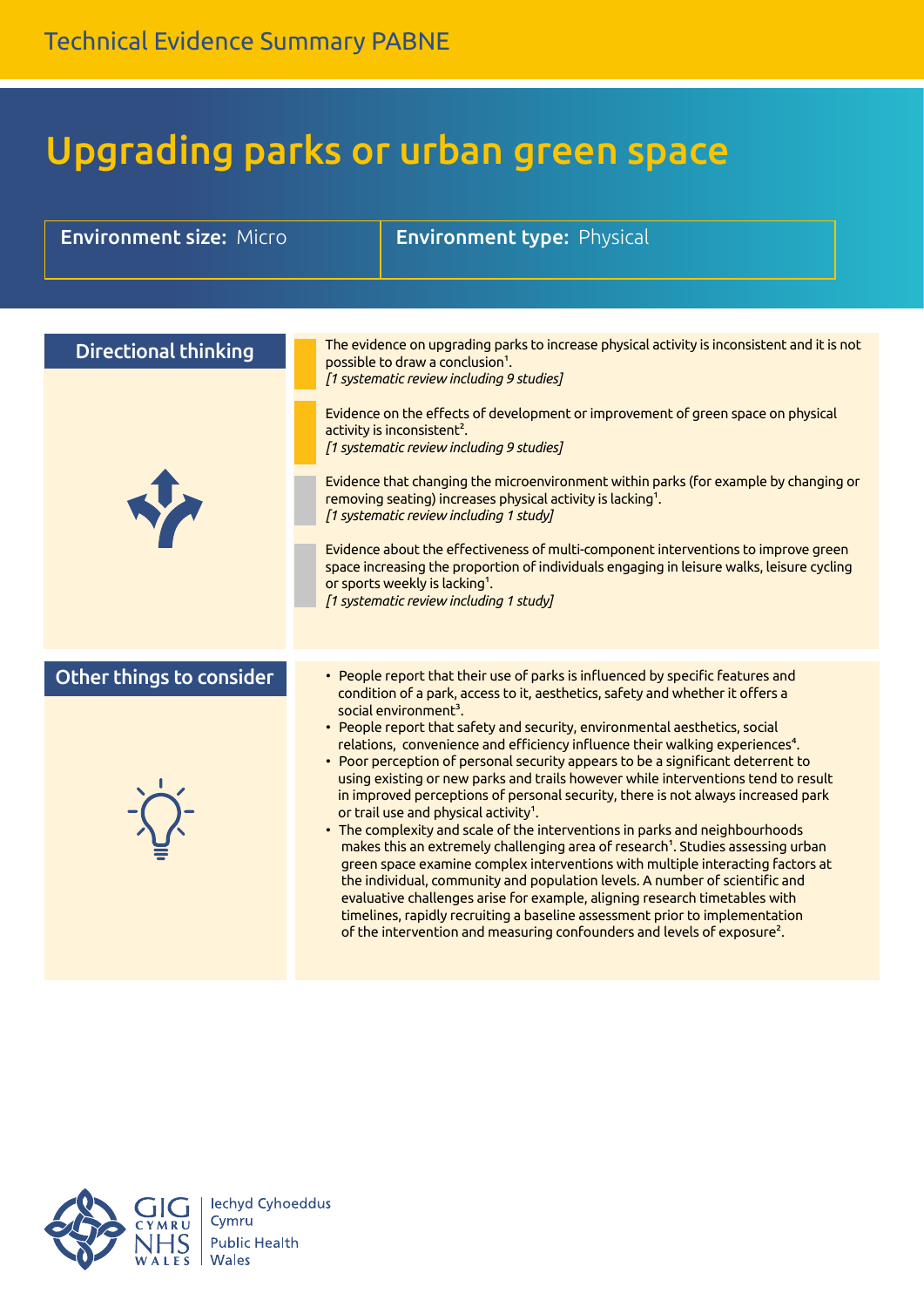### Upgrading parks or urban green space

#### Limits to what we know



- Studies assessing the upgrading of parks included a variety of limitations. Some studies on parks involved inadequate control groups that would not allow reduction of confounding and sometimes giving rise to contamination, with users using both control and intervention parks because of geographic proximity. There were additional problems relating to length and timing of data collection periods, lack of blinding of assessors and small sample sizes<sup>1</sup>.
- $\bullet$  Only one study on upgrading parks was conducted in the UK<sup>1</sup>, <sup>2</sup>.
- The qualitative research assessing what influences people to use parks does not capture what influences people to be physically active in parks; the latter is what may influence levels of obesity. This research only captures data published prior to 2010 and the majority of studies were conducted in the US which may affect the generalisability of this evidence<sup>3</sup>.

#### References

1. Bennie J, et al. Physical activity and the environment update, Effectiveness and Cost-Effectiveness: Evidence Review 3: Park, Neighbourhood and Multicomponent Interventions. London: National Institute for Health and Care Excellence; 2017 2. Hunter RF et al. The impact of interventions to promote physical activity in urban green space: a systematic review and recommendations for future research. Soc Sci Med 2015; (124) 246-256

3.McCormack GR et al. Characteristics of urban parks associated with park use and physical activity: a review of qualitative research. Health & Place 2015; 16 (4): 712-726

4. Dadpour S et al. Understanding the Influence of Environment on Adults' Walking Experiences: A Meta-Synthesis Study. Int J Environ Res Public Health 2016; 13: 731

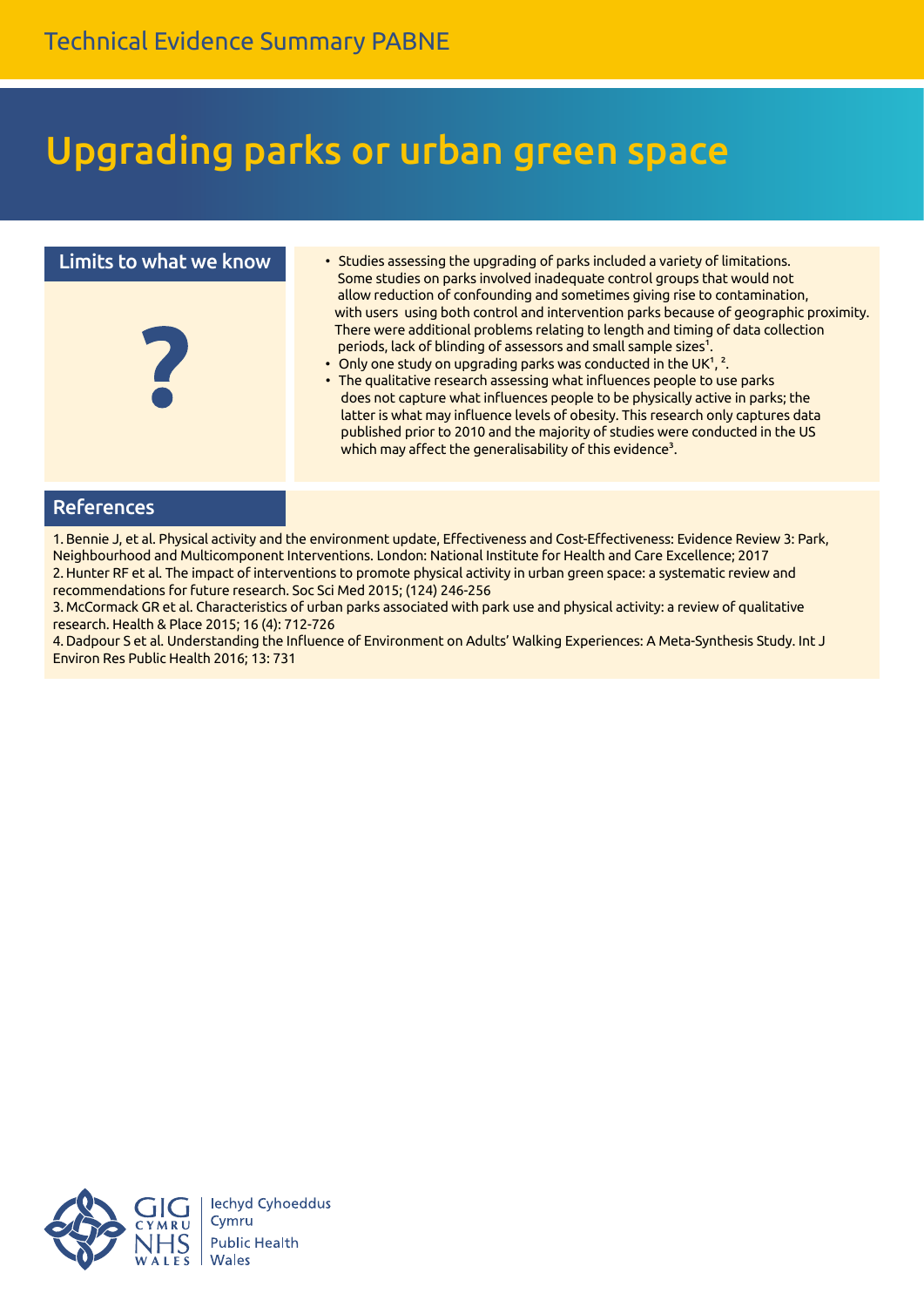### **3.1.3 PABNE 3 Promotion of parks and urban green space**

Where parks and urban green spaces exist, understanding how to encourage their use for active leisure, exercise and recreation is important.

Intervention: Training and budget for park managers to promote available green space.

Outcomes: Impact on physical activity .

What the evidence says: The available evidence for this review was limited to one or two studies so it is very difficult to draw conclusions one way or the other. There was some evidence that using park managers to stimulate physical activity was effective at increasing physical activity and park use. Other approaches require further evaluation and good quality research.

Policy and strategic implications: Active promotion of physical activity interventions in park settings are likely to be beneficial although further cost effectiveness studies would be required. Studies to investigate other promotion and improvement programmes would be needed before any specific recommendations can be made. However, there is recognition that improvements and changes to the environment to promote physical activity need to be accompanied by strategies that motivate individuals to be active to maximise the impact.

Related summary: Community multicomponent physical activity interventions.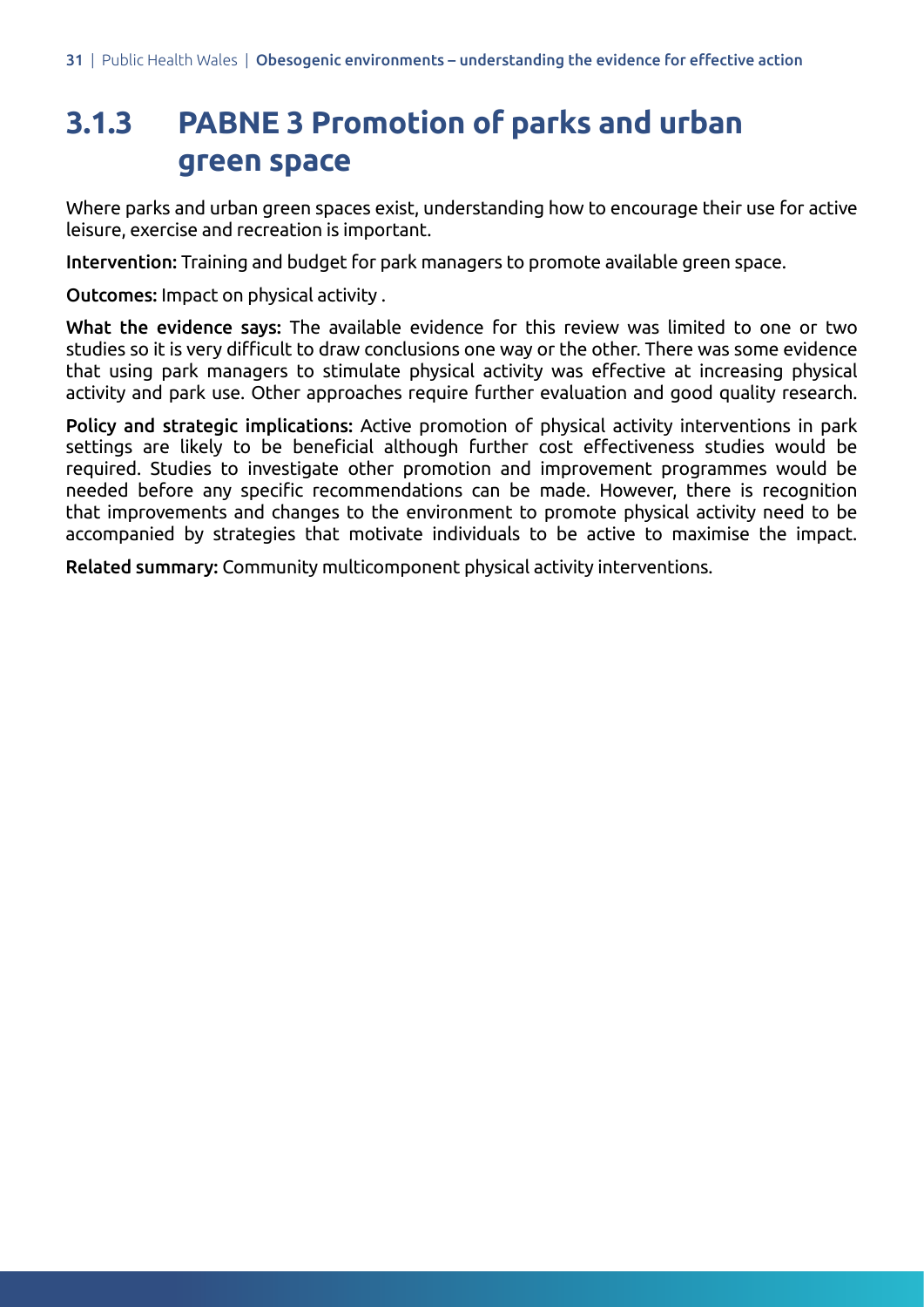### Promotion of parks and urban green space

| <b>Environment size: Micro</b> |              | <b>Environment type:</b> Sociocultural / Physical                                                                                                                                                                                                                                                                                                                                                                                                                                                                                                                                                                                                                                                                                                                                                                                                     |
|--------------------------------|--------------|-------------------------------------------------------------------------------------------------------------------------------------------------------------------------------------------------------------------------------------------------------------------------------------------------------------------------------------------------------------------------------------------------------------------------------------------------------------------------------------------------------------------------------------------------------------------------------------------------------------------------------------------------------------------------------------------------------------------------------------------------------------------------------------------------------------------------------------------------------|
|                                |              |                                                                                                                                                                                                                                                                                                                                                                                                                                                                                                                                                                                                                                                                                                                                                                                                                                                       |
|                                |              |                                                                                                                                                                                                                                                                                                                                                                                                                                                                                                                                                                                                                                                                                                                                                                                                                                                       |
| <b>Directional thinking</b>    |              | Evidence about the effectiveness of training and resourcing of park managers to<br>promote available green space to increase physical activity is lacking <sup>1</sup> .<br>[1 systematic review including 1 study]                                                                                                                                                                                                                                                                                                                                                                                                                                                                                                                                                                                                                                   |
|                                | $lacking1$ . | Evidence about the effectiveness of the development or improvement of urban<br>greenspace in combination with promotion of its use, to increase physical activity is<br>[1 systematic review including 2 studies]                                                                                                                                                                                                                                                                                                                                                                                                                                                                                                                                                                                                                                     |
|                                |              |                                                                                                                                                                                                                                                                                                                                                                                                                                                                                                                                                                                                                                                                                                                                                                                                                                                       |
| Other things to consider       |              | • The single randomised controlled trial which investigated effects of training<br>and resourcing park managers to promote physical activity within urban<br>green space was assessed by systematic reviewers as being of low risk of bias<br>and showed a significant increase in physical activity and number of park users<br>over the follow up period of 24 months <sup>1</sup> .<br>• Studies assessing urban green space examine complex interventions with<br>multiple interacting factors at the individual, community and population levels.<br>A number of scientific and evaluative challenges arise for example, aligning<br>research timetables with regeneration timelines, rapidly recruiting a<br>baseline assessment prior to implementation of the intervention and<br>measuring confounders and levels of exposure <sup>1</sup> . |
| Limits to what we know         |              | • The studies which incorporated promotion of physical activity within green<br>space were conducted in Australia [1 study] and the US [2 studies] which<br>have very different climates to the UK.<br>• Only one of the studies investigating promotion of urban green space<br>alongside development of, or improvement of facilities used a control group<br>and systematic review authors noted that this study had an unclear risk of bias <sup>1</sup> .                                                                                                                                                                                                                                                                                                                                                                                        |
| <b>Doforoncoc</b>              |              |                                                                                                                                                                                                                                                                                                                                                                                                                                                                                                                                                                                                                                                                                                                                                                                                                                                       |

References

1. Hunter RF, et al. The impact of interventions to promote physical activity in urban green space: a systematic review and recommendations for future research. Soc Sci Med 2015; (124): 246-256

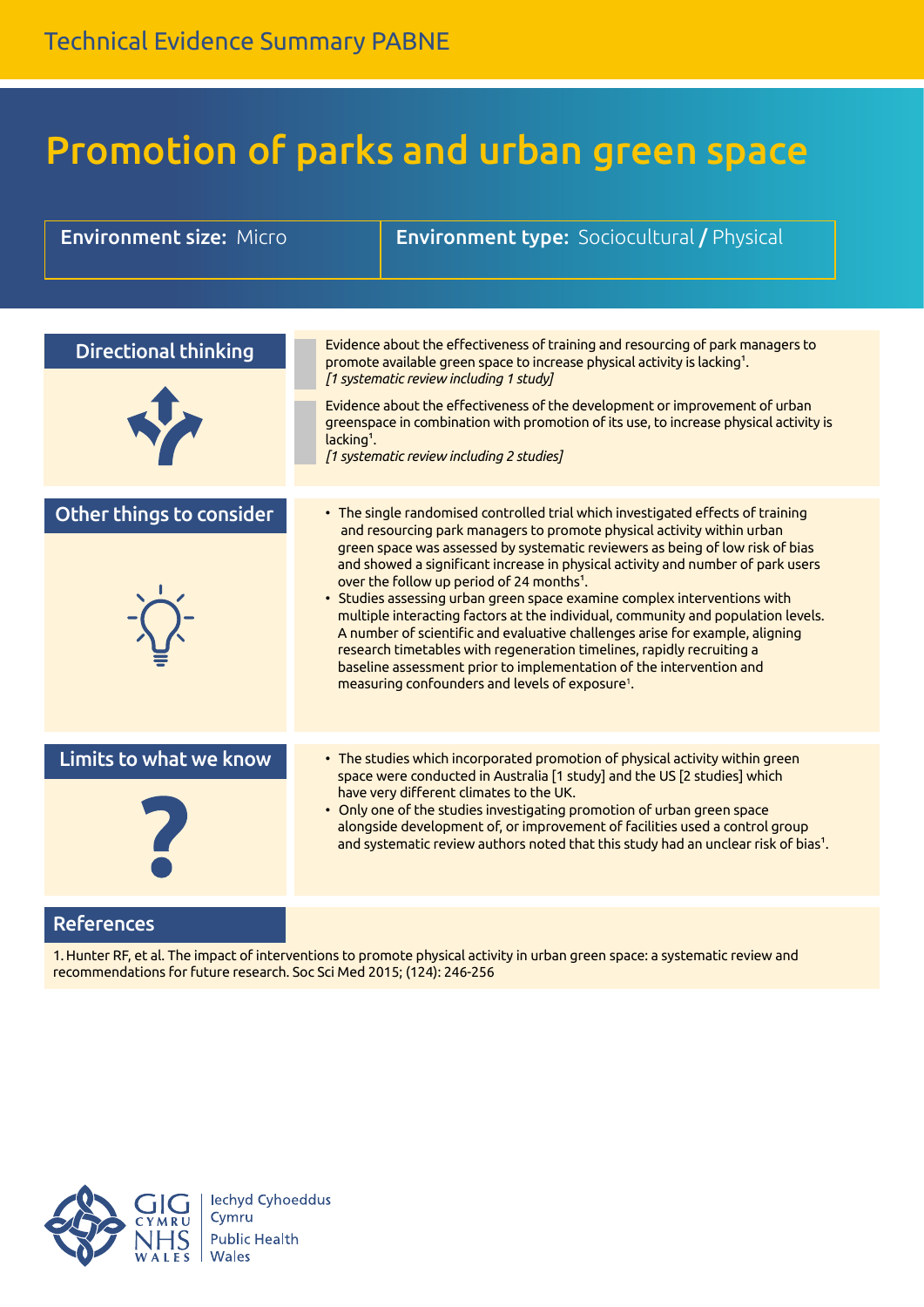### **3.1.4 PABNE 4 Community wide multi-component physical activity interventions**

There has been growing recognition over recent decades that complex human behaviours need action at multiple levels at the same time. These interventions are often based on models or approaches such as the socio-ecological model which describes action at the individual, social/ family, community and wider national policy levels. There has been growing interest in whole system or multi-component community wider interventions to address issues such as physical activity.

The term *community* wide generally refers to either an intervention directed at a geographic area, such as a city or a town defined by geographical boundaries or an intervention directed toward groups of people who share at least one common social or cultural characteristic.

*Community wide interventions* aim to improve the health risk factors of a whole population and operate at a series of levels to impact on behaviour.

*Multi-component* community wide interventions use improvement activities directed at communities using more than one approach in a single programme. Approaches tend to focus on changing policy and environments and involve mass media. Individual and environment focused activities are excluded from this evidence summary.

Community wide multi-component physical activity interventions which had multiple parts were based on: neighbourhoods linked to green spaces, physical activity and good health; new bus services, improvements to paths and promotional activities; bike and pedestrian coordinators, improving walking environments and physical activity; and woodland projects creating new play areas, visitor centres and cycling and walking tracks.

Interventions: Population level community wide interventions to increase physical activity typically fall into two or more broad strategies (addressing change in the individual or in the environment, through a number of options:

- Social marketing through local mass media (e.g. television, radio, newspapers).
- • Using of communication strategies (e.g. posters, flyers, information booklets,) to raise awareness of the project and provide specific information to individuals in the community.
- Individual counselling by health professionals (both publicly and privately funded), such as the use of exercise referrals.
- Working with voluntary, government and non-government organisations, including sporting clubs, to encourage participation in walking, other activities and events.
- • Working within specific settings such as schools, workplaces, aged care centres, community centres, homeless shelters, and shopping malls, etc.
- Environmental change strategies such as creation of walking trails and infrastructure with legislative, financial or policy requirements, and planning for the broader population.

Outcomes: Changes or participation in physical activity.

What the evidence says: There is no consistent evidence to support the effectiveness of multi-component community wide interventions to increase population levels of physical activity. However, due to key limitations in community-wide multi-component studies, there is insufficient evidence to draw any firm conclusions. The studies reported illustrate the challenges of implementing these approaches citing that they were often under-resourced to achieve population level impact; were too short term to have the desired impact across the multiple levels and had poor or inadequate evaluation strategies which made it difficult to demonstrate an impact.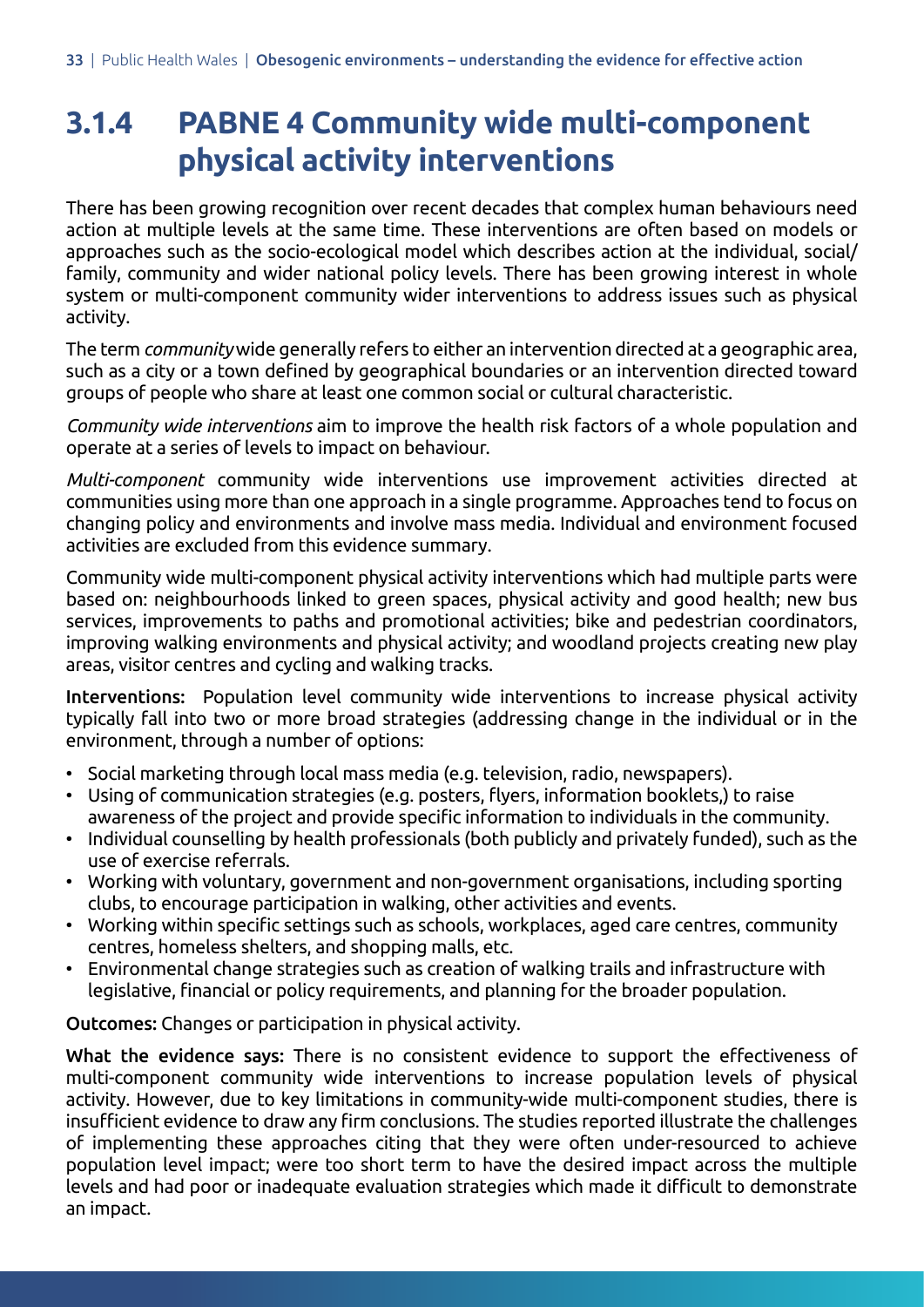Policy and strategic implications: Large scale multi-component interventions are difficult to implement and have often lacked adequate resources, sufficient time and intensity to show an effect. We cannot conclude from the evidence whether these interventions are effective however, any newstudies should be rigorously designed,funded and implementedwith sufficient intensity and duration to have an impact and analysed, ensuring that the measures are reliable and sensitive to change at a population level. Whole-of-community approaches where people live, work and recreate may have the opportunity to mobilise large numbers of people, however unless adequate resources can be identified, smaller scale single interventions delivered well may have greater population benefit.

Related summary: Building and improving parks, promoting parks and urban green space, walking and cycling infrastructure.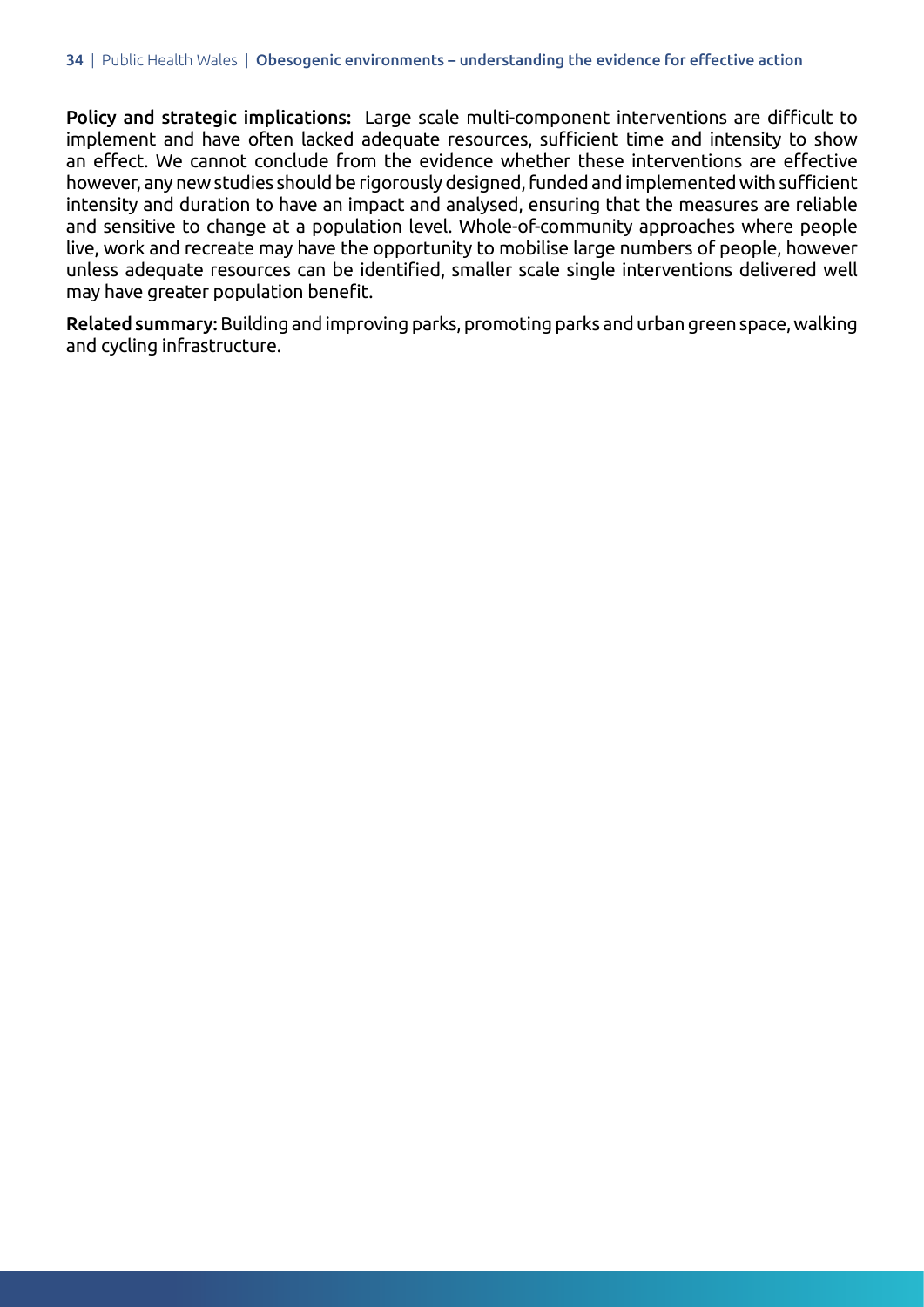### Community wide multi-component physical activity interventions

| <b>Environment size: Micro</b> | <b>Environment type: Physical / Sociocultural</b>                                                                                                                                                                                                                                                                                                                                                                                                                                                                                            |
|--------------------------------|----------------------------------------------------------------------------------------------------------------------------------------------------------------------------------------------------------------------------------------------------------------------------------------------------------------------------------------------------------------------------------------------------------------------------------------------------------------------------------------------------------------------------------------------|
|                                |                                                                                                                                                                                                                                                                                                                                                                                                                                                                                                                                              |
| <b>Directional thinking</b>    | There is some evidence suggesting that community-wide interventions are not effective<br>in increasing physical activity but it is not conclusive <sup>1</sup> .<br>[1 systematic review including 33 poor to moderate quality studies]<br>There is moderate to good quality evidence that community wide multi-component<br>interventions are unlikely to be effective in improving physical activity <sup>1</sup> .<br>[1 systematic review including 4 moderate to good quality studies]                                                  |
| Other things to consider       | • Achieving penetration and under resourcing of projects has been suggested<br>as possible reasons for a lack of effect of community wide interventions to<br>increase physical activity <sup>1</sup> . Gaining adequate funding to build, maintain and<br>sustain promotion of facilities may not be feasible.<br>• Of the 33 studies, 20 included an individual counselling component and 23 a<br>mass media component or other communication strategies alongside<br>environmental changes, and cross sector collaboration <sup>1</sup> . |
| Limits to what we know         | • Short duration of studies and poor outcome measures to detect potential<br>effects have been identified as reasons for failure by authors of the primary<br>studies included in the review <sup>1</sup> .                                                                                                                                                                                                                                                                                                                                  |
| <b>References</b>              |                                                                                                                                                                                                                                                                                                                                                                                                                                                                                                                                              |

1. Baker-Philip RA et al. Community wide interventions for increasing physical activity. Cochrane Database of Syst Rev 2015, Issue 1, Art. No. CD008366: DOI: 10.1002/14651858.CD008366.pub3

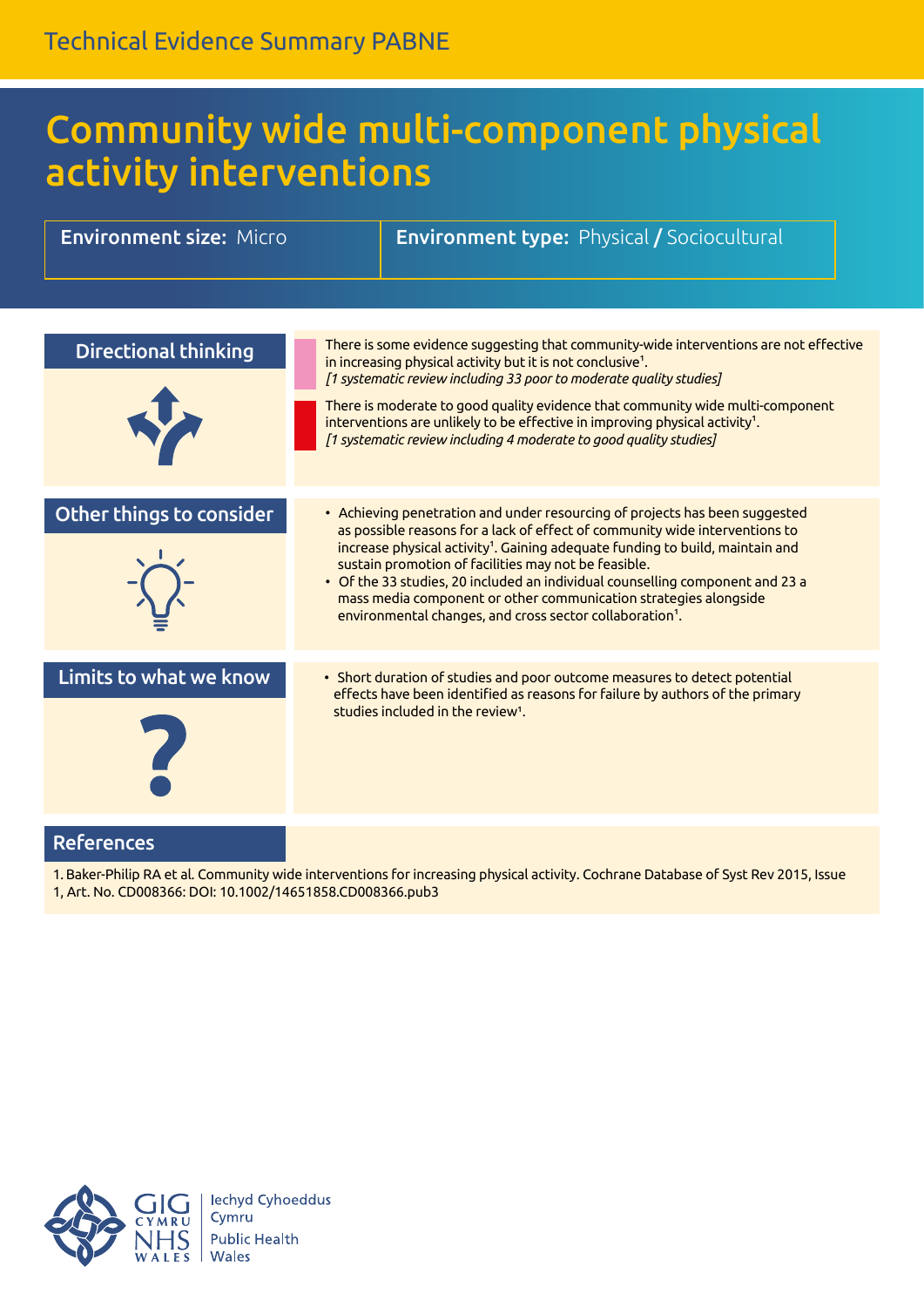#### **3.1.5 PABNE 5 Standing or treadmill workstations**

From a public health perspective, the workplace presents an ideal setting for the delivery of initiatives to promote physical activity, overcoming commonly cited barriers such as a 'lack of time' and providing access to a large and diverse intersection of society. The workplace also has a captive and relatively stable population and provides a setting where multilevel interventions intrapersonal, interpersonal, organisational, and environmental can be facilitated. Moreover, individuals can spend more than a third of their waking hours at work, so the potential for exposure to workplace intervention activities is considerable.

Intervention: Active workstations.

Outcomes: Health, energy expenditure, cognition, quality of life, computer task performance, productivity, absenteeism, independent living, cognitive decline and academic achievement What the evidence says: There is some evidence that using standing desks reduces the amount of time that people spend sitting still and that treadmill workstations may increase physical activity. However, there is insufficient evidence of a long term effect or of cost effectiveness compared to other interventions to recommend widespread adoption.

Policy and strategic implications: Wales has a well-developed programme of work and commitment to supporting action to improve health at work through initiatives such as Healthy Working Wales. Workplace interventions require action at many levels and while increasing opportunities to be less sedentary would be a helpful component, it is important that the range of opportunities to reduce sedentary behaviour using other methods are also explored an evaluated.

Related summary: Community wide multi-component physical activity interventions.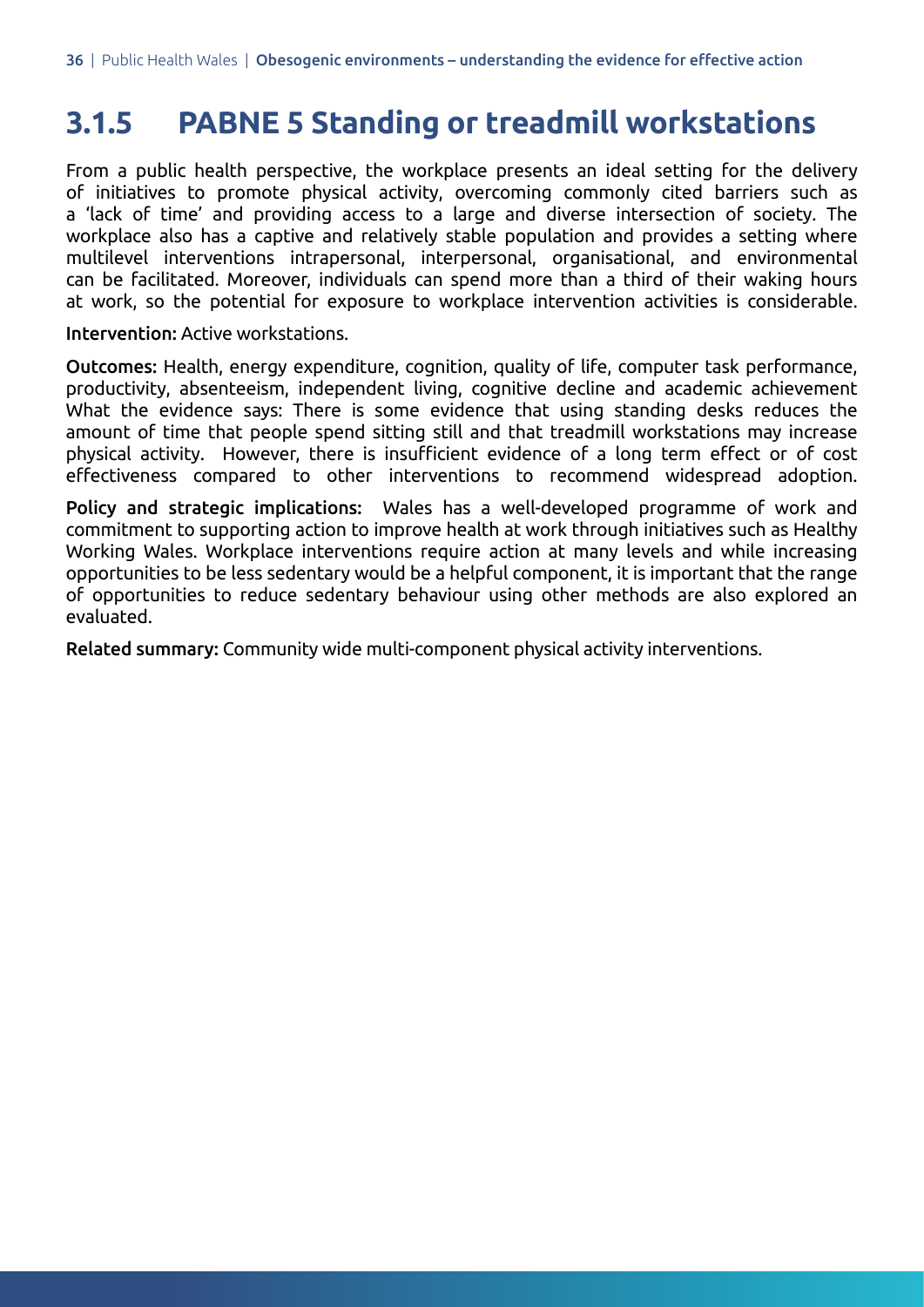## Standing or treadmill workstations

| <b>Environment size: Micro</b> | <b>Environment type: Physical</b>                                                                                                                                                                                                                                                                                                                                                                             |
|--------------------------------|---------------------------------------------------------------------------------------------------------------------------------------------------------------------------------------------------------------------------------------------------------------------------------------------------------------------------------------------------------------------------------------------------------------|
|                                |                                                                                                                                                                                                                                                                                                                                                                                                               |
| <b>Directional thinking</b>    | There is some evidence that standing workstations reduce sitting time but it is<br>not conclusive <sup>1</sup> .<br>[1 systematic review including 4 poor to moderate quality studies]<br>There is some evidence supporting the use of treadmill workstations to<br>increase energy expenditure but it is not conclusive <sup>1</sup> .<br>[1 systematic review including 7 poor to moderate quality studies] |
| Other things to consider       | • It is not clear in the systematic review assessing workstations whether primary<br>study authors assessed the potential compensatory physical activity outside of<br>the workplace.                                                                                                                                                                                                                         |
| Limits to what we know         | • Research assessing treadmill workstations has limited ability to assess maintenance<br>of effects; the longest study was of 29 weeks duration <sup>1</sup> .<br>• The studies assessing treadmill workstations were very small and may not<br>adequately reflect the impact that might be observed in larger, more<br>diverse populations.                                                                  |
| <b>References</b>              | 1. Torbeyns T et al. Active workstations to fight sedentary behaviour. Sports Medicine 2014; 44 (9): 1261-1273                                                                                                                                                                                                                                                                                                |

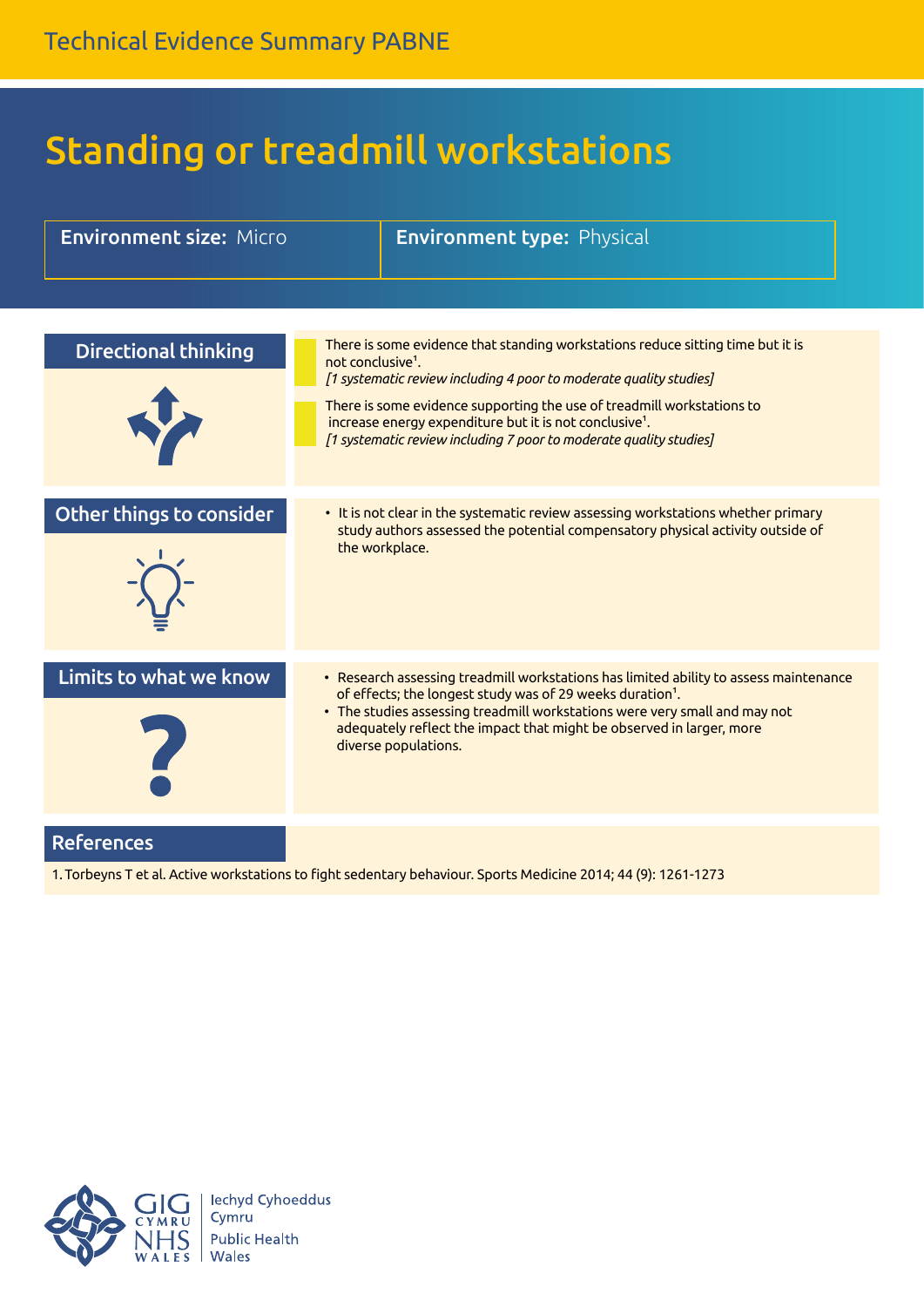### **3.1.6 PABNE 6 Subsidised public transport**

The availability and use of public trasport can encourage physical activity. Research has shown that people who use public transport tend to be more active than those who commute by private vehicle. Interventions which promote the use of public transport are one component of whole systems approaches to promote physical activity.

Intervention: Financial incentives relating to any mode of traveling, subsidised transport passes. Outcomes: Active travel, physical activity, obesity.

What the evidence says: There is some evidence that subsidised public transport interventions may be effective at increasing public transport use and as a result physical activity, although the evidence is based on a limited amount of research of variable quality.

Policy and strategy implications: There are a wide range of health and wellbeing benefits to promoting the use of mass transport options compared to private vehicles including physical activity. Improving the quality of research and evaluation in relation to changes in public transport systems and the impact on health and wellbeing outcomes is an important area for further work. Wales has a policy commitment to active travel and ensuring that the promotion of public transport use is a component of this work should be a priority. Understanding whether subsidised public transport for specific groups is the most cost effective way of achieving this is important, as is recognising that there are other wider outcomes which these policies seek to achieve as their primary outcomes e.g. reducing social isolation; improving access to employment.

Related summary: Community wide multi-component physical activity interventions.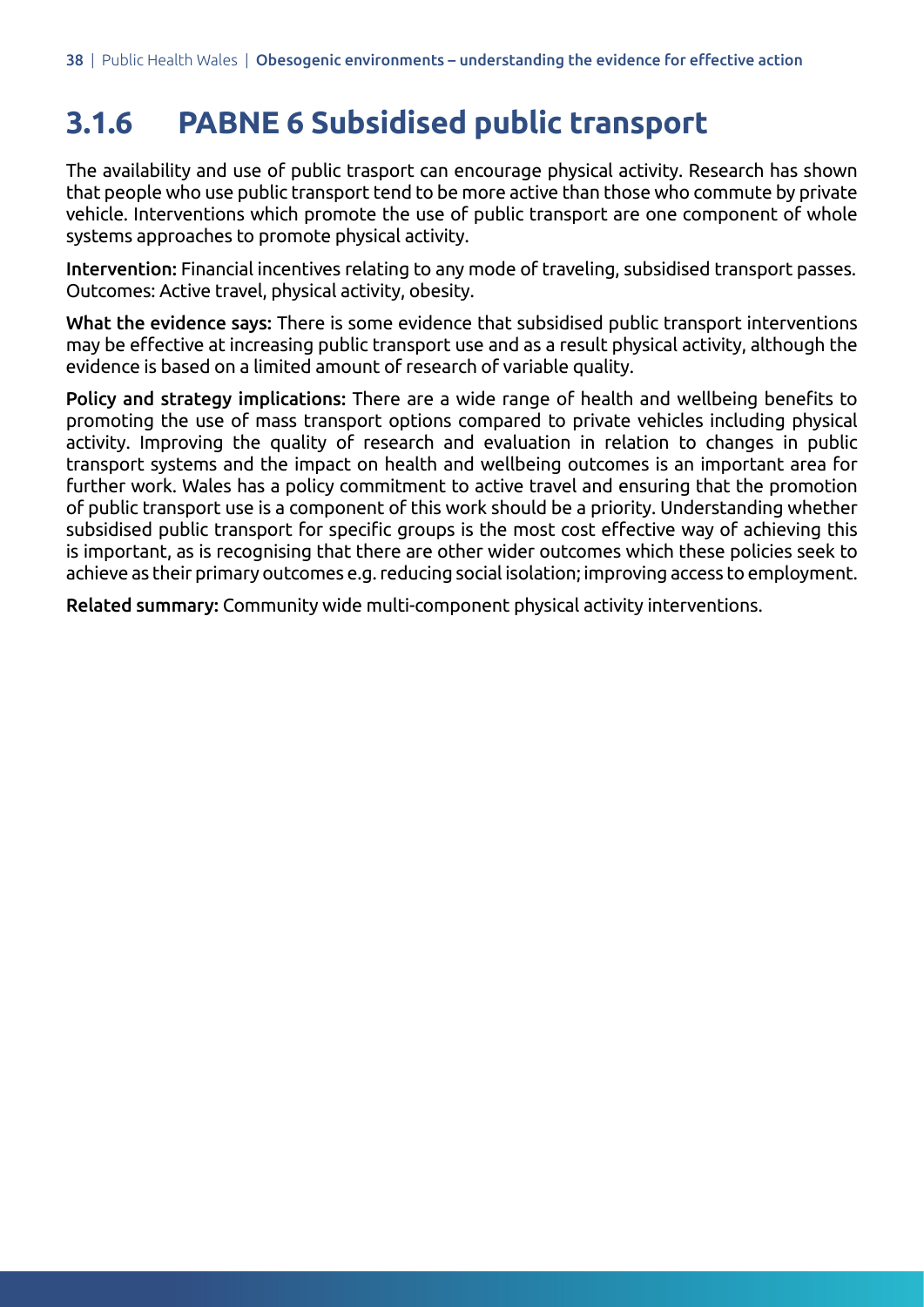## Subsidised public transport

| <b>Environment size: Micro</b> | <b>Environment type: Economic</b>                                                                                                                                                                                                                                                                                                                                                                                                                                                                                                                                                                                                         |
|--------------------------------|-------------------------------------------------------------------------------------------------------------------------------------------------------------------------------------------------------------------------------------------------------------------------------------------------------------------------------------------------------------------------------------------------------------------------------------------------------------------------------------------------------------------------------------------------------------------------------------------------------------------------------------------|
|                                |                                                                                                                                                                                                                                                                                                                                                                                                                                                                                                                                                                                                                                           |
| <b>Directional thinking</b>    | There is some evidence suggesting that that provision of subsidised public transport<br>passes is associated with increasing use of public transport but it is not conclusive <sup>1</sup> .<br>[1 systematic review including 3 studies, 2 of which are of weak/inappropriate design to<br>determine effectiveness of an intervention]<br>There is some evidence that provision of subsidised public transport passes is associated<br>with increases in physical activity but it is not conclusive <sup>1</sup> .<br>[1 systematic review including 2 studies of inappropriate design to determine effectiveness<br>of an intervention] |
| Other things to consider       | • Two of the studies examining the relationship between subsidised public transport<br>passes and public transport use involved free public transport passes <sup>1</sup> .                                                                                                                                                                                                                                                                                                                                                                                                                                                               |
| Limits to what we know         | • Only one study examining subsidy of public transportation with passes utilised<br>a design appropriate to determine intervention effectiveness and this study only<br>had a follow up of 6 weeks <sup>1</sup> .                                                                                                                                                                                                                                                                                                                                                                                                                         |
| References                     | 1. Martin A et al. Financial incentives to promote active travel: an evidence review and economic framework. Am J Prev Med 2012;                                                                                                                                                                                                                                                                                                                                                                                                                                                                                                          |



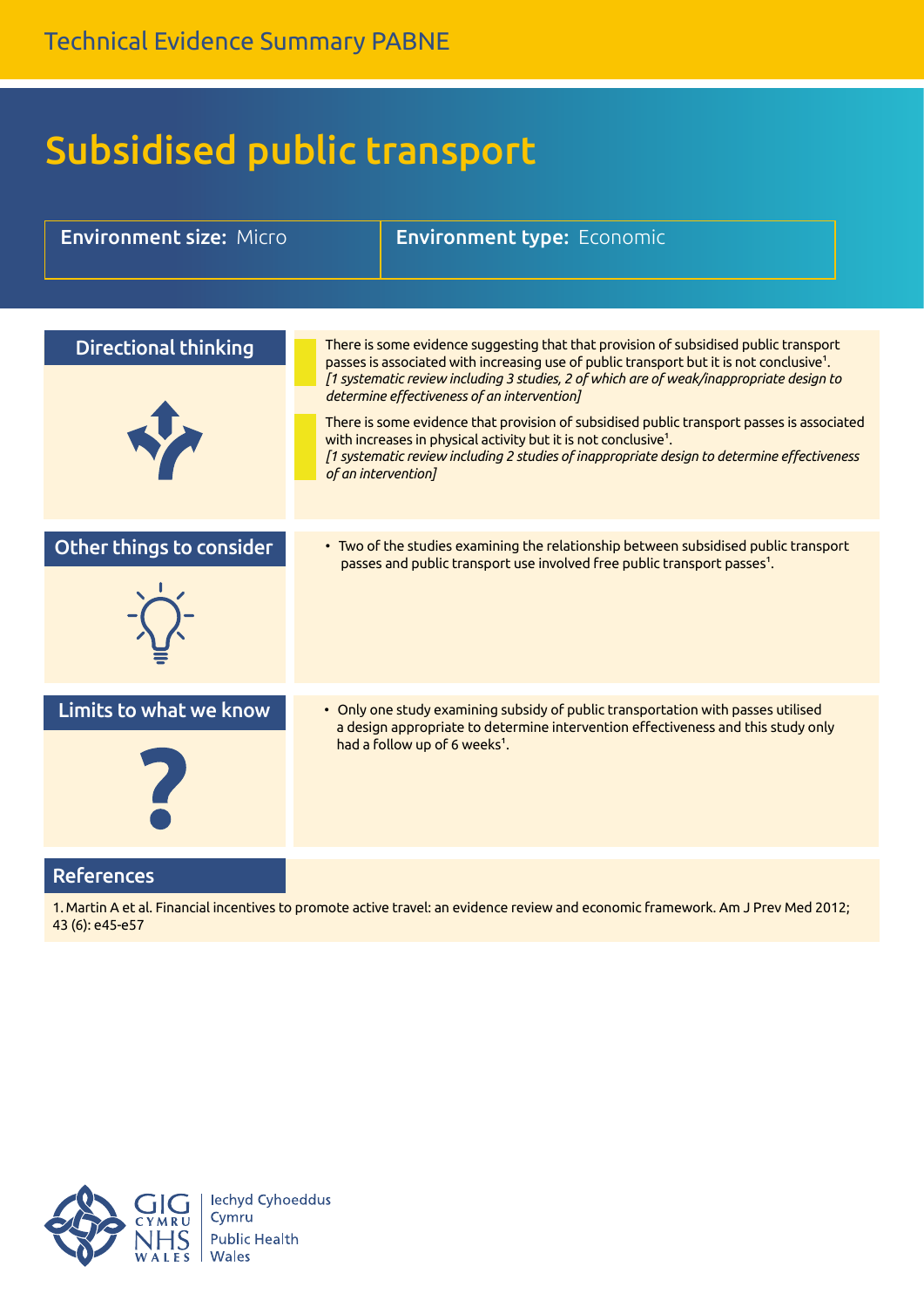### **3.1.7 PABNE 7 Congestion charging**

Congestion charging is a form of traffic demand management aimed at reducing the opportunity cost and loss of productivity associated with traffic congestion at peak times or on peak routes. There are various types of congestion pricing schemes in cities around the world including Singapore, London, Stockholm, Gothenburg and Milan. It is believed that there are potential physical activity related effects of congestion charging.

Intervention: Congestion charging scheme.

Outcomes: Shift in behaviour from use of motor vehicle transport to walking, cycling or public transport; physical activity.

What the evidence says: There is limited evidence that congestion charging may be associated with increases in active travel, public transport use and physical activity however the quality of the evidence was considered to be low. This is partly because physical activity outcomes were not measured as part of the evaluation of these schemes as they were introduced for other reasons e.g. congestion or air quality.

Policy and strategy implications: There is sufficient evidence to suggest that congestion charging approaches should be considered as part of a package of interventions to reduce the use of individual motor vehicles in congested areas. Where these are introduced, opportunities should be sought to evaluate the impact on a wide range of outcomes including health and wellbeing.

Related summary: Community wide multi-component physical activity interventions, subsidised public transport.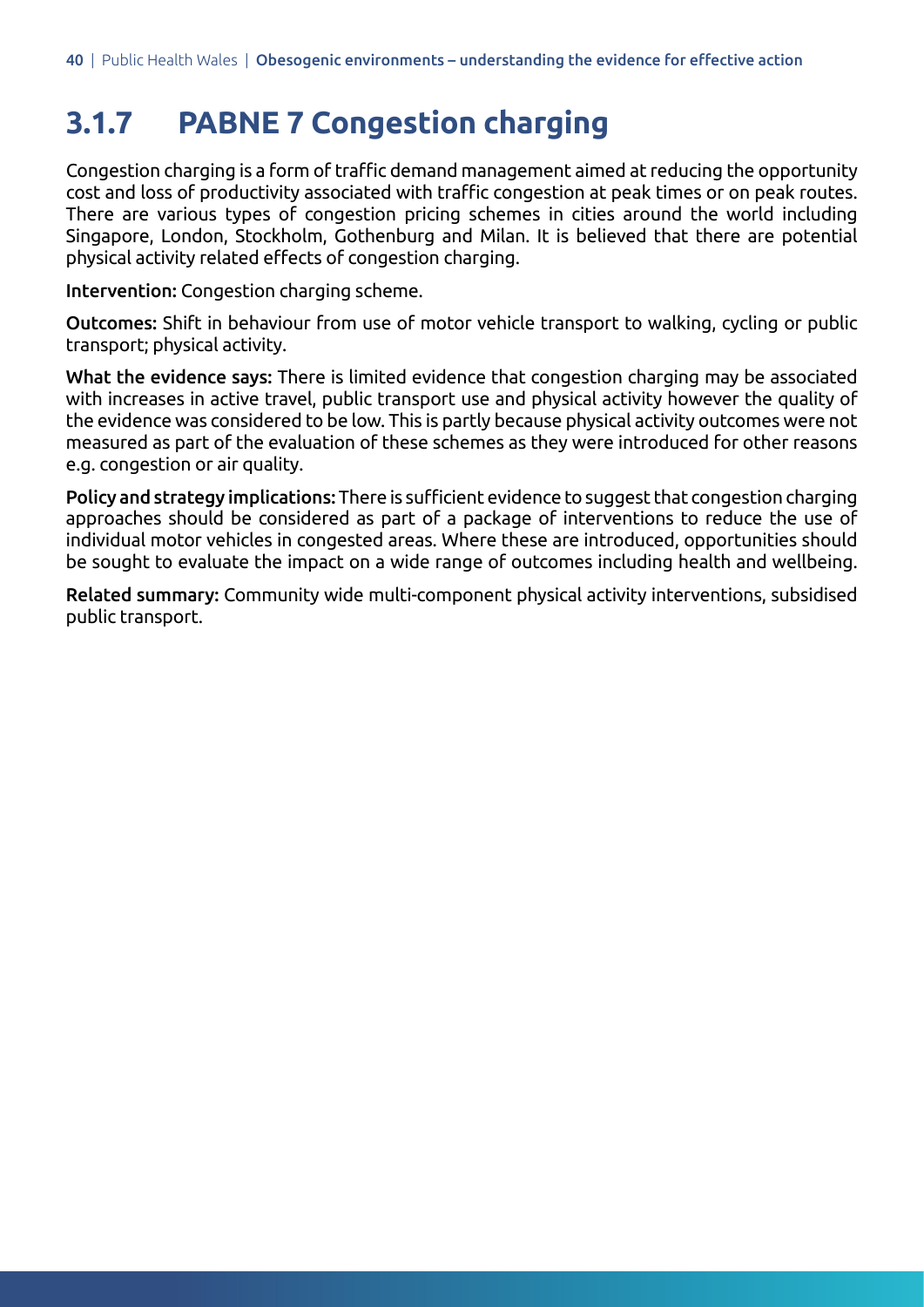## Congestion charging

| <b>Environment size: Micro</b> | <b>Environment type: Economic</b>                                                                                                                                                                                                                                                                                                                                                                                                                                                                                                                                                                                                                                                                                                                                                                                                                                                                                                                                                        |
|--------------------------------|------------------------------------------------------------------------------------------------------------------------------------------------------------------------------------------------------------------------------------------------------------------------------------------------------------------------------------------------------------------------------------------------------------------------------------------------------------------------------------------------------------------------------------------------------------------------------------------------------------------------------------------------------------------------------------------------------------------------------------------------------------------------------------------------------------------------------------------------------------------------------------------------------------------------------------------------------------------------------------------|
|                                |                                                                                                                                                                                                                                                                                                                                                                                                                                                                                                                                                                                                                                                                                                                                                                                                                                                                                                                                                                                          |
| <b>Directional thinking</b>    | There is some evidence that introduction of road pricing/congestion charging is<br>associated with decreases in car use and increases in active travel but the evidence is not<br>conclusive <sup>1</sup> .<br>[1 systematic review including 4 studies of weak/inappropriate design to determine<br>effectiveness of an intervention]<br>There is some evidence suggesting that the introduction of congestion charging is<br>associated with increases in public transport use but it is not conclusive <sup>2</sup> .<br>[1 systematic review including 5 studies of weak/inappropriate design to determine<br>effectiveness of an intervention]<br>The evidence suggesting that there is an association between congestion charging and<br>physical activity is inconsistent and it is not possible to draw a conclusion <sup>2</sup> .<br>[1 systematic review including 3 studies, 2 of which were of weak/inappropriate design to<br>determine effectiveness of an intervention]. |
| Other things to consider       | • There is a paucity of evidence that has been collected from real world<br>implementation of congestion pricing schemes <sup>2</sup> .<br>• The quality of the available evidence on congestion pricing schemes was<br>considered to be low <sup>2</sup> .<br>• Many potential studies investigating the impacts of congestion pricing schemes<br>could not be included in the systematic review as they failed to collect data<br>on physical activity or modal shift effects <sup>2</sup> .<br>. The fact that there is still no clearly defined measure of physical activity and that<br>data on active transport behaviours rarely comprehensively collected are<br>significant barriers to a better understanding of potential population health impacts <sup>2</sup> .                                                                                                                                                                                                            |
| Limits to what we know         | • Studies identified by systematic review authors investigating the effects of<br>road pricing interventions are all of weak/inappropriate design to determine<br>the effectiveness of an intervention <sup>1</sup> .<br>• All studies related to congestion charging were likely susceptible to some form<br>of bias through low quality data collection and reporting <sup>2</sup> .                                                                                                                                                                                                                                                                                                                                                                                                                                                                                                                                                                                                   |
| <b>References</b>              |                                                                                                                                                                                                                                                                                                                                                                                                                                                                                                                                                                                                                                                                                                                                                                                                                                                                                                                                                                                          |

1. Martin A, et al. Financial incentives to promote active travel: an evidence review and economic framework. Am J Prev Med 2012; 43 (6): e45-e57 Brown V et al. Congestion pricing and active transport-evidence from five opportunities for natural experiment. J Transp Health 2015; 2 (4): 568-579

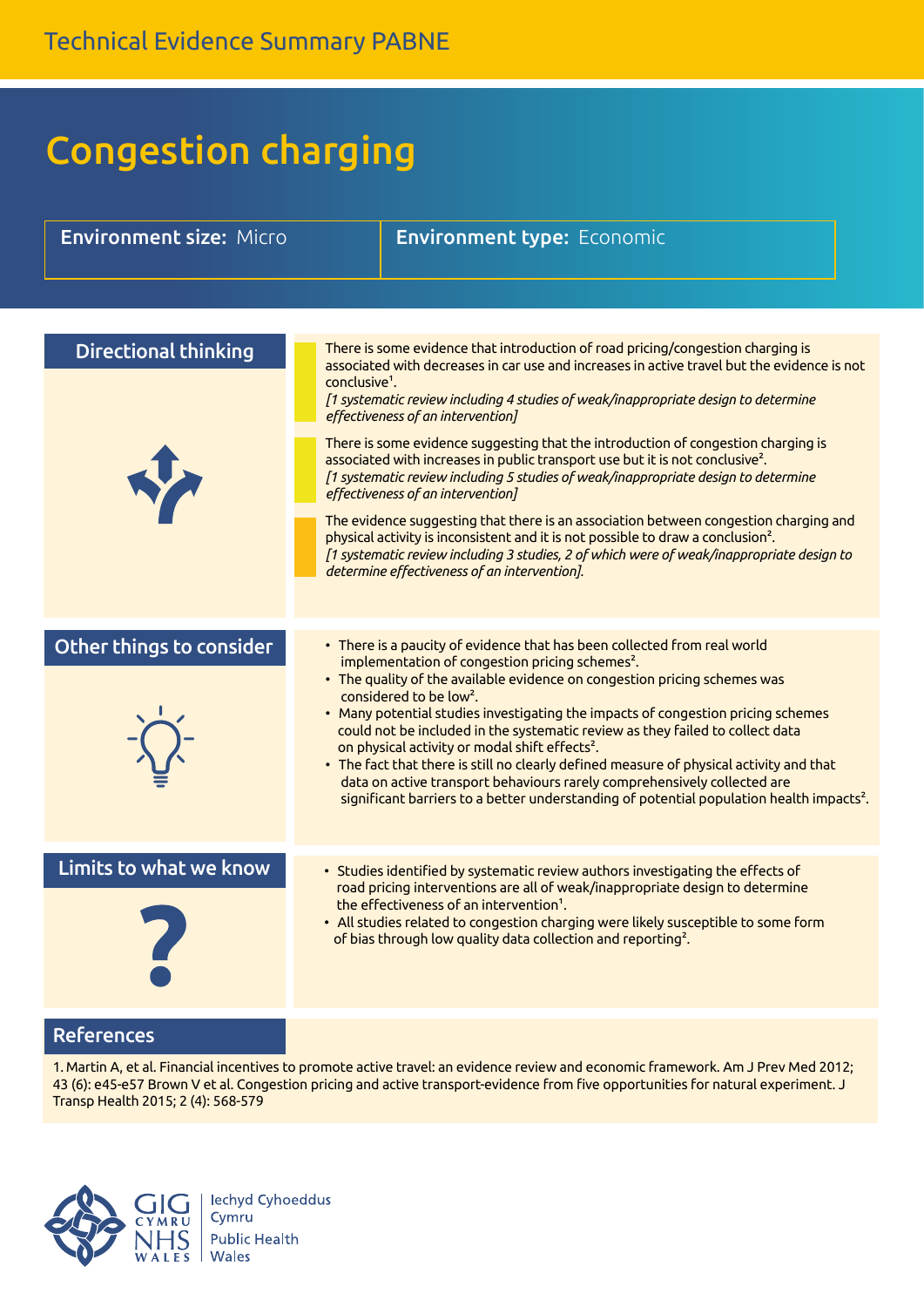### **3.1.8 PABNE 8 Walking and cycling infrastructure**

Walking and cycling are accessible forms of physical activity and are used as a means of transport in addition to being recreational activities. Understanding how the physical environment influences people to walk or cycle is important to encouraging the uptake of these activities.

Intervention: A range of interventions including multi-component whole community action to increase cycling; the introduction of cycle lanes and trails; street closures and bicycle sharing schemes.

Outcomes: Levels of walking or cycling; levels of physical activity.

What the evidence says: There is some evidence that multi component whole community interventions to promote cycling and the introduction of cycle lanes on road may be effective at promoting cycling but this is not conclusive. The evidence for cycle trails, street closures and bicycle sharing is lacking however, this will in part be due to the lack of evidence rather than being evidence that these interventions do not work.

Policy and strategy implications: In Wales, the Government policy is to encourage more walking and cycling in Wales. As part of this policy the Welsh Government is promoting active travel. The Active Travel (Wales) Act 2013, provided a transformation framework for planning and building Wales' walking and cycling infrastructure. There is guidance provided on the planning, design, construction and maintenance of active travel networks and infrastructure. When investment is made in improving cycling or walking infrastructure in Wales, active consideration should be given to building in rigorous research and evaluation that helps to contribute to the evidence base in this area. There is also a need to understand what types of infrastructure improvements have the greatest impact, and in what contexts.

Related intervention: N/A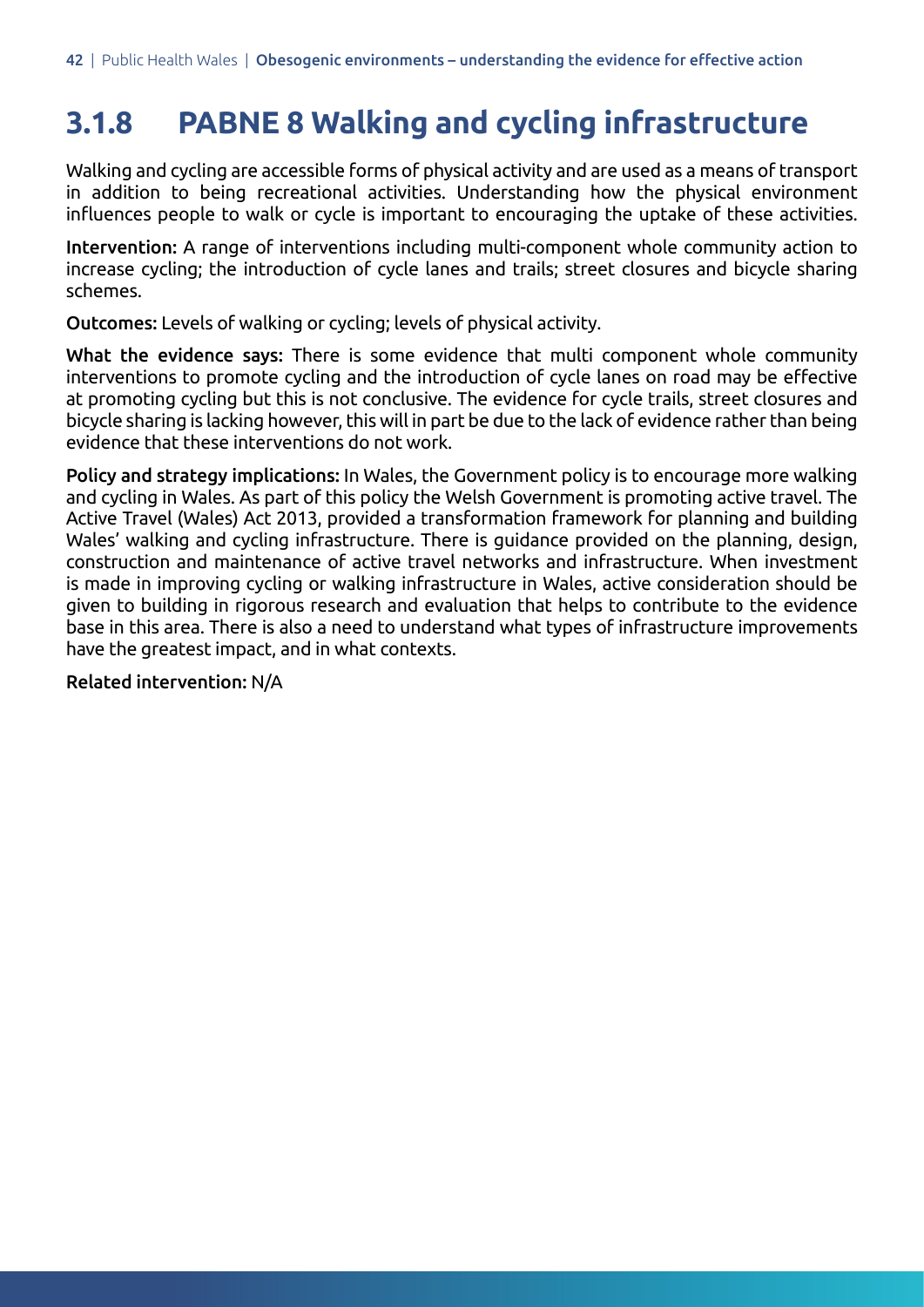## Walking and cycling infrastructure

| <b>Environment size: Micro</b> | <b>Environment type: Physical</b>                                                                                                                                                                                                                                                                                                                                                                                                                                                                                                                                                                                                                                                                                                                                                                                                                                                                                                                                                                                                                                                                                                                                                                                                                                                                                           |
|--------------------------------|-----------------------------------------------------------------------------------------------------------------------------------------------------------------------------------------------------------------------------------------------------------------------------------------------------------------------------------------------------------------------------------------------------------------------------------------------------------------------------------------------------------------------------------------------------------------------------------------------------------------------------------------------------------------------------------------------------------------------------------------------------------------------------------------------------------------------------------------------------------------------------------------------------------------------------------------------------------------------------------------------------------------------------------------------------------------------------------------------------------------------------------------------------------------------------------------------------------------------------------------------------------------------------------------------------------------------------|
|                                |                                                                                                                                                                                                                                                                                                                                                                                                                                                                                                                                                                                                                                                                                                                                                                                                                                                                                                                                                                                                                                                                                                                                                                                                                                                                                                                             |
|                                |                                                                                                                                                                                                                                                                                                                                                                                                                                                                                                                                                                                                                                                                                                                                                                                                                                                                                                                                                                                                                                                                                                                                                                                                                                                                                                                             |
| <b>Directional thinking</b>    | There is some evidence that cycle demonstration towns and other interventions to<br>encourage cycling increase active commuting <sup>1</sup> .<br>[1 systematic review, including 3 poor to moderate quality studies]<br>There is some evidence supporting the use of on-street cycle lanes to increase cycling<br>volume but it is not conclusive <sup>1</sup> .                                                                                                                                                                                                                                                                                                                                                                                                                                                                                                                                                                                                                                                                                                                                                                                                                                                                                                                                                           |
|                                | [1 systematic review including 4 poor to moderate quality studies]                                                                                                                                                                                                                                                                                                                                                                                                                                                                                                                                                                                                                                                                                                                                                                                                                                                                                                                                                                                                                                                                                                                                                                                                                                                          |
| <b>V</b>                       | The evidence that interventions to improve or build trails and paths to increase walking<br>and cycling is inconsistent and it is not possible to draw a conclusion1.<br>[1 systematic review including 9 studies]                                                                                                                                                                                                                                                                                                                                                                                                                                                                                                                                                                                                                                                                                                                                                                                                                                                                                                                                                                                                                                                                                                          |
|                                | Evidence about the effectiveness of street closures for increasing physical<br>activity is lacking <sup>1</sup> .<br>[1 systematic review including 1 study]                                                                                                                                                                                                                                                                                                                                                                                                                                                                                                                                                                                                                                                                                                                                                                                                                                                                                                                                                                                                                                                                                                                                                                |
|                                | Evidence about the effectiveness of bicycle sharing schemes to increase cycling or<br>overall physical activity is lacking <sup>2</sup> .<br>[1 systematic review including 1 study]                                                                                                                                                                                                                                                                                                                                                                                                                                                                                                                                                                                                                                                                                                                                                                                                                                                                                                                                                                                                                                                                                                                                        |
| Other things to consider       | • Improvements to and walking and cycling infrastructure are more likely to<br>impact people living close by <sup>1</sup> .<br>• Investment in cycling infrastructure can be effective in some cities/towns but<br>not in others. A study assessing the Cycling Cities and Towns initiative in<br>England found differential effects across towns and authors of a primary study<br>note that there is uncertainty about whether cycling would in general increase<br>if comparable investments were made in other towns. Larger effects were found<br>in towns placing greater emphasis on workplace cycling initiatives <sup>1</sup> .<br>• While on street cycle lanes may significantly increase levels of cycling, the<br>absolute increase, in terms of number of individuals, is likely to be very small <sup>1</sup> .<br>• Changes to physical infrastructure did not always result in participants increasing<br>their physical activity levels significantly more than control group. It is possible<br>that this may have been the result of the groups not being different enough in<br>terms of distance to observe an effect <sup>1</sup> .<br>• Increases in physical activity levels may not be in those people who were<br>previously inactive but rather the result of infrastructure changes funnelling |
|                                | existing cyclists and walkers to new paths/streets/trails <sup>1</sup> .                                                                                                                                                                                                                                                                                                                                                                                                                                                                                                                                                                                                                                                                                                                                                                                                                                                                                                                                                                                                                                                                                                                                                                                                                                                    |

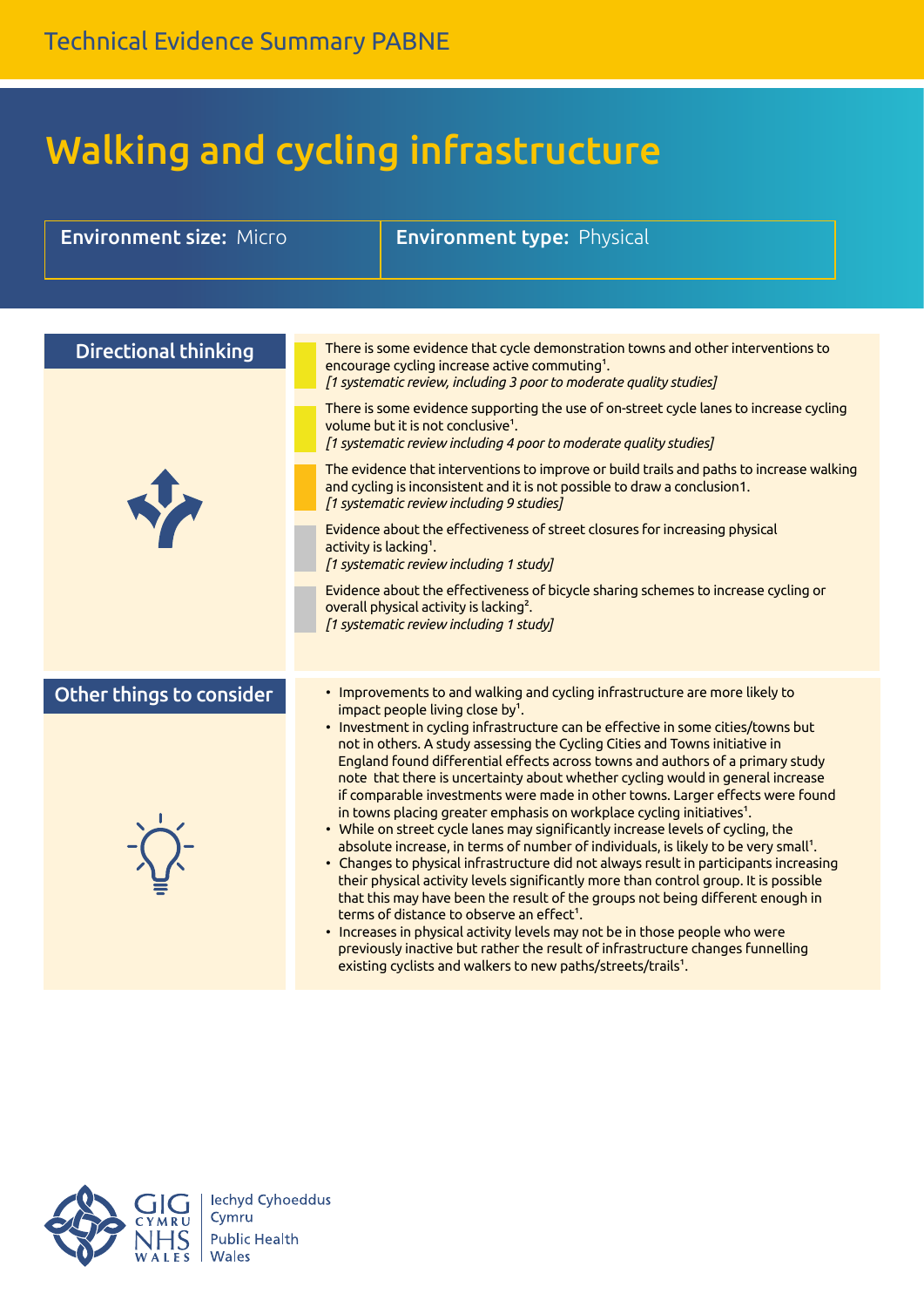## Walking and cycling infrastructure



#### References

1. Bennie J et al. Physical activity and the environment update, Effectiveness and Cost-Effectiveness: Evidence Review 2: Ciclovia and Street Closures, Trails and Safe Routes to Schools. London: National Institute for Health and Care Excellence; 2017 2. Mayne SL et al. Impact of policy and built environment changes on obesity-related outcomes: a systematic review of naturally occurring experiments. Obes Rev 2015;16 (5): 362-375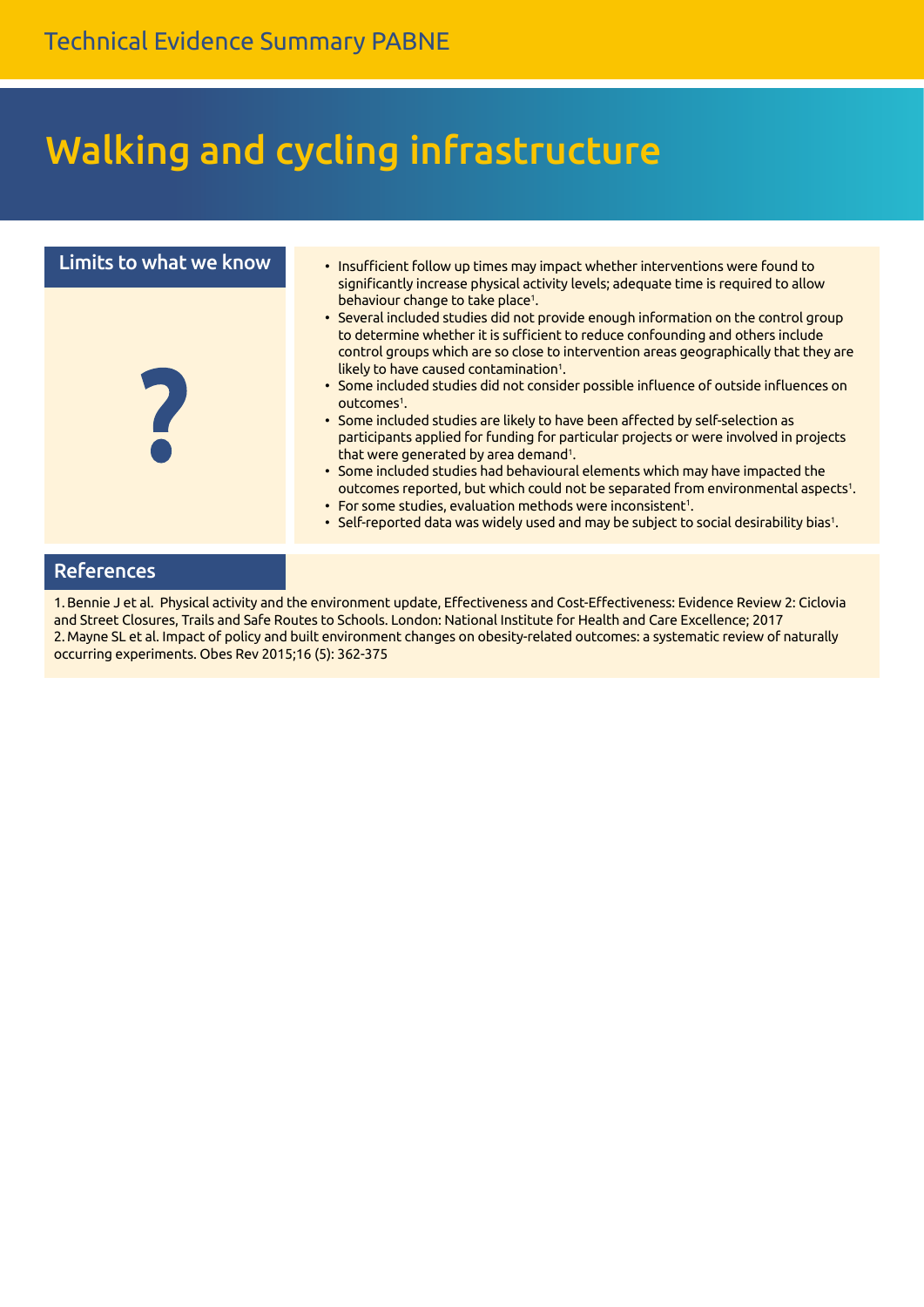# **4 Discussion**

The evidence base for tackling obesity is multifaceted and the underlying relationship between weight loss and weight gain is multifactorial. The relationship between each of the individual factors causing excessive weight gain (diet, nutrition, physical activity, wider determinants) and the end point of weight loss interventions are complex both at the individual, environment and population levels.

This means that intermediary outcomes may need to be considered/ included when looking at the evidence of effectiveness or impact (for example interventions that result in increases in purchasing of healthierfoods should be considered not just those with weight related outcomes).

An additional complication is the inherent difficulty in conducting research to assess the impact of environment change on excessive weight gain.

Understanding the evidence related to the built and natural environment, physical activity interventions and obesity is particularly challenging as many of the interventions that have been considered for inclusion in systematic reviews may not have been introduced with health outcomes in mind but for other reasons.

Significant investment is made each year in Wales in improving aspects of the built and natural environment. Increasing the opportunities to connect academic experts in this field with local authorities and Government is critical to develop greater understanding of this important topic.

# **5 Conclusion**

Generallytheresearchis limitedinbothquantityandqualityandprofessionaljudgement isneeded to bridge the gap between the academic research and its interpretation and implementation. Much more good quality research is needed in this area, particularly physical activity related.

It is likely that Public Health Wales will be undertaking more detailed reviews which consider primary studies not just systematic review so that we can better understand the evidence in this area and use this as part of our ongoing work to increase physical activity levels and address obesity in the Welsh population.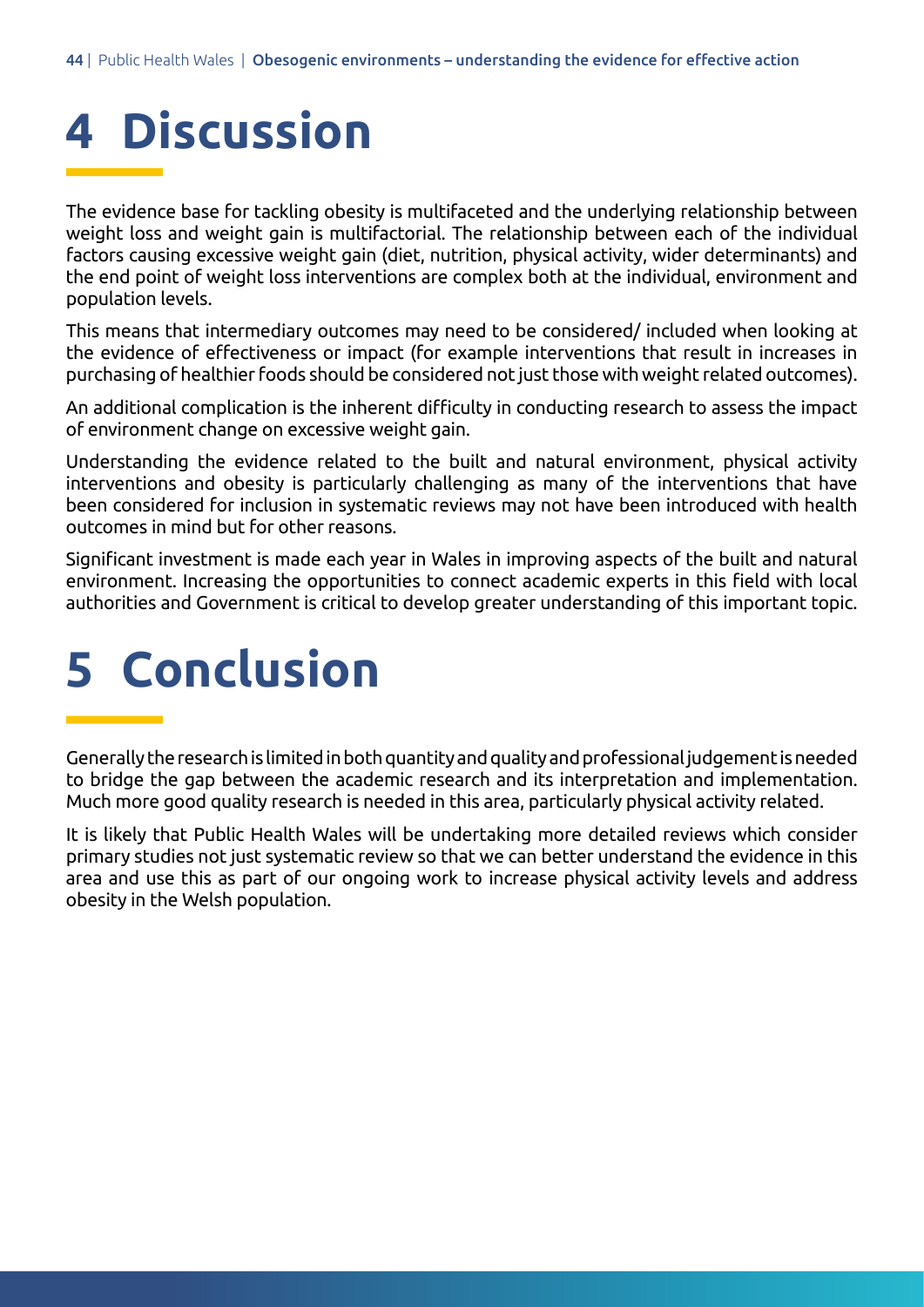# **6 Appendix A Evidence grading scheme**

### **Interventions**

| A (dark green): This intervention<br>is supported by good quality<br>evidence of its effectiveness.                                                                 | Systematic review, of mostly good quality studies, with meta-analysis or majority<br>of studies favouring intervention effect.                                                                                                                                                       |
|---------------------------------------------------------------------------------------------------------------------------------------------------------------------|--------------------------------------------------------------------------------------------------------------------------------------------------------------------------------------------------------------------------------------------------------------------------------------|
| B (light green): This intervention<br>is supported by moderate<br>quality evidence of its<br>effectiveness.                                                         | Systematic review of moderate to good quality studies with majority, or meta<br>- analysis favouring intervention effect.                                                                                                                                                            |
| C (yellow): There is some<br>evidence supporting the use of<br>this intervention but it is not<br>conclusive.                                                       | Systematic review of moderate to poor quality studies with majority, or<br>meta - analysis favouring intervention effect or systematic review where the<br>number of studies favouring intervention effect is too small to<br>allow firm conclusions to be drawn.                    |
| D (orange): The evidence<br>is inconsistent and it is not<br>possible to draw a conclusion.                                                                         | Systematic review of studies with inconsistent findings or systematic review<br>including one study with mixed findings.                                                                                                                                                             |
| E (pink): There is some<br>evidence suggesting that this<br>intervention is ineffective but it<br>is not conclusive.                                                | Systematic review of moderate to poor quality studies with majority or meta -<br>analysis favouring no effect intervention or where the number of studies favouring<br>no effect is too small to allow firm conclusions to be drawn.                                                 |
| F (red): There is moderate to<br>good quality evidence that this<br>intervention is unlikely to be<br>effective.                                                    | Systematic review of moderate to good quality studies with majority in favour of<br>control/no effect of intervention.                                                                                                                                                               |
| G (purple): There is high quality<br>evidence of ineffectiveness or<br>a specific recommendation that<br>these interventions should not<br>be introduced in the UK. | There is high quality review level evidence from meta-analysis of good quality<br>studies suggesting s no effect of the intervention.                                                                                                                                                |
| H (grey): Evidence about<br>the effectiveness of the<br>intervention is lacking.                                                                                    | Systematic review, or Public Health Wales reviewers conclude that no reliable<br>evidence of effectiveness or ineffectiveness, is available either because there are no<br>relevant studies of appropriate design or because a systematic review found one<br>study of poor quality. |